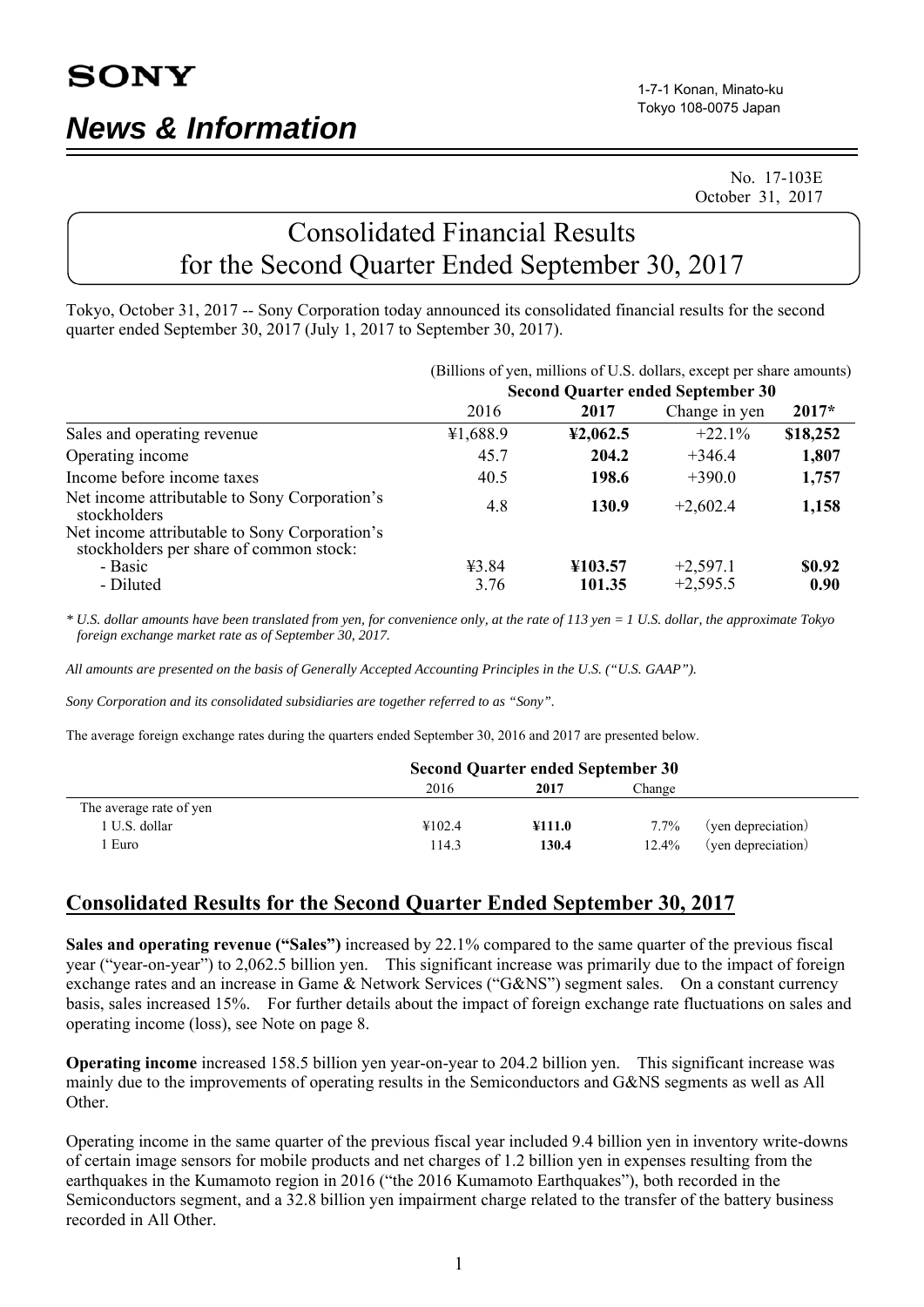During the current quarter, restructuring charges, net, decreased 31.0 billion yen year-on-year to 1.6 billion yen mainly due to the absence in the current quarter of the above-mentioned impairment charge related to the transfer of the battery business recorded in the same quarter of the previous fiscal year. Restructuring charges are recorded as an operating expense and are included in operating income.

**Equity in net income of affiliated companies**, recorded within operating income, increased 0.9 billion yen year-on-year to 2.0 billion yen.

The net effect of **other income and expenses** was an expense of 5.7 billion yen, a deterioration of 0.4 billion yen compared to the same quarter of the previous fiscal year.

**Income before income taxes** increased 158.0 billion yen year-on-year to 198.6 billion yen.

During the current quarter, Sony recorded 55.8 billion yen of **income tax expense**, resulting in an effective tax rate of 28.1% which was lower than the effective tax rate of 58.0% in the same quarter of the previous fiscal year. This lower effective tax rate was mainly due to the fact that Sony Corporation and its national tax filing group in Japan, which has established valuation allowances for deferred tax assets, recorded profits during the current quarter, compared to the losses recorded in the same quarter of the previous fiscal year.

**Net income attributable to Sony Corporation's stockholders**, which deducts net income attributable to noncontrolling interests, increased 126.0 billion yen year-on-year to 130.9 billion yen.

## **Operating Performance Highlights by Business Segment**

*"Sales and operating revenue" in each business segment represents sales and operating revenue recorded before intersegment transactions are eliminated. "Operating income (loss)" in each business segment represents operating income (loss) reported before intersegment transactions are eliminated and excludes unallocated corporate expenses. For details regarding each segment's product categories, please refer to page F-8. For details regarding business segment realignment, please refer to Note 3 on page F-17.*

# *Mobile Communications (MC)*

|                             | (Billions of yen)                        |        |         |  |  |
|-----------------------------|------------------------------------------|--------|---------|--|--|
|                             | <b>Second Quarter ended September 30</b> |        |         |  |  |
|                             | 2016                                     | 2017   | Change  |  |  |
| Sales and operating revenue | ¥168.8                                   | ¥172.0 | $+1.9%$ |  |  |
| Operating income (loss)     | 3.7                                      | (2.5)  |         |  |  |

**Sales** were 172.0 billion yen, essentially flat year-on-year (a 3% decrease on a constant currency basis). This was mainly due to the impact of foreign exchange rates as well as an increase in sales of the fixed line communications business, substantially offset by a decrease in unit sales of smartphones.

**Operating loss** of 2.5 billion yen was recorded, compared to operating income of 3.7 billion yen recorded in the same quarter of the previous fiscal year. This deterioration was primarily due to a change in the geographic mix of smartphone sales, an increase in the price of key components, as well as the negative impact of the appreciation of the U.S. dollar, primarily reflecting the high ratio of U.S. dollar-denominated costs, partially offset by reductions in operating costs and marketing expenses. During the current quarter, there was a 1.2 billion yen negative impact from foreign exchange rate fluctuations (which includes the impact of foreign exchange hedging).

# *Game & Network Services (G&NS)*

|                             | (Billions of yen)<br><b>Second Quarter ended September 30</b> |        |           |  |
|-----------------------------|---------------------------------------------------------------|--------|-----------|--|
|                             | 2016                                                          | 2017   | Change    |  |
| Sales and operating revenue | 4319.9                                                        | ¥433.2 | $+35.4\%$ |  |
| Operating income            | 19.0                                                          | 54.8   | $+188.3$  |  |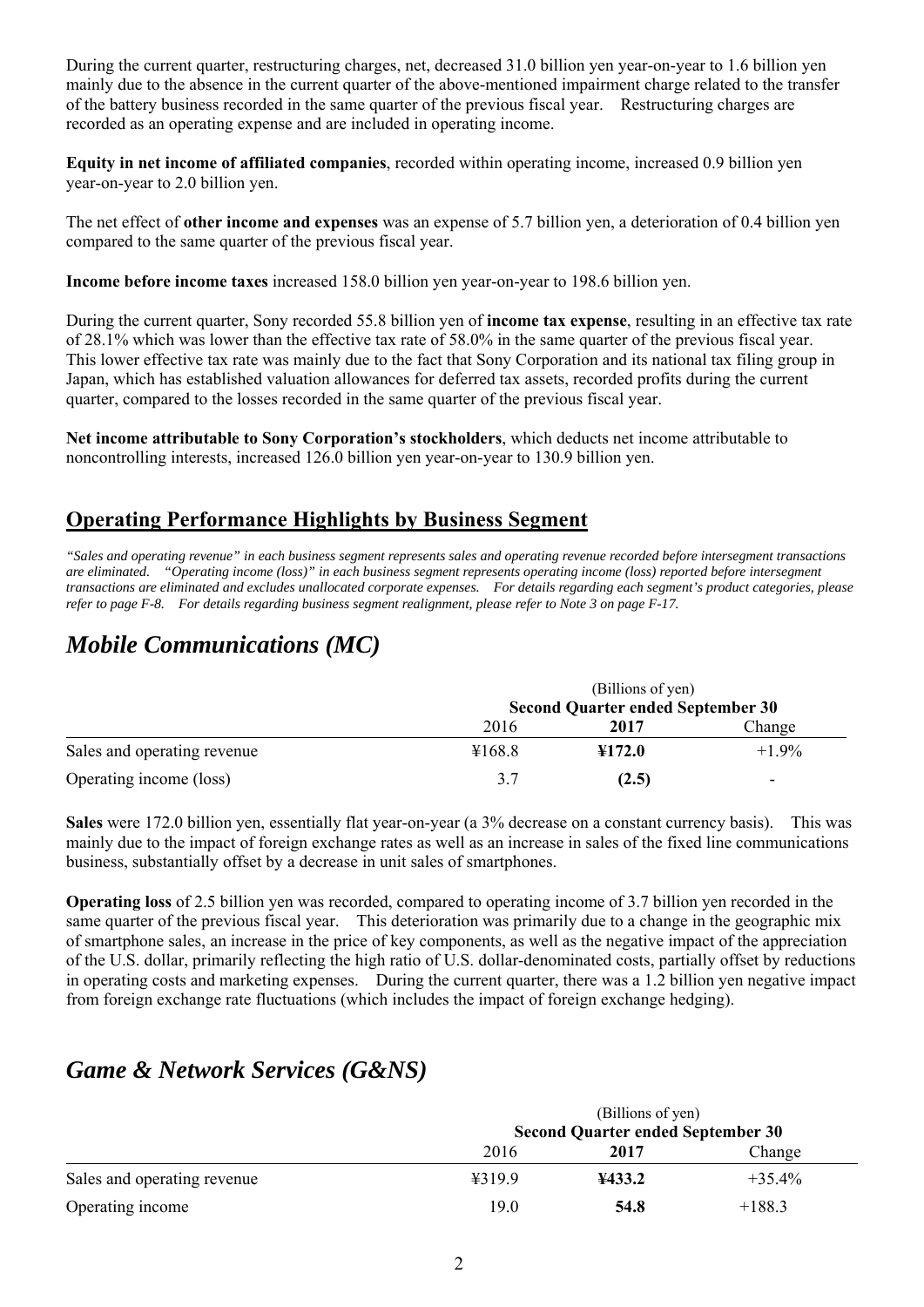**Sales** increased 35.4% year-on-year (a 25% increase on a constant currency basis) to 433.2 billion yen. This significant increase was primarily due to an increase in PlayStation®4 ("PS4") software sales including sales through the network, the impact of foreign exchange rates, as well as an increase in PS4 hardware sales.

**Operating income** increased 35.8 billion yen year-on-year to 54.8 billion yen. This significant increase was primarily due to the above-mentioned increase in sales, partially offset by an increase in selling, general and administrative expenses. During the current quarter, there was a 3.1 billion yen positive impact from foreign exchange rate fluctuations.

Operating income includes a favorable adjustment of 5.1 billion yen that resulted from the recognition of internal royalties in the current quarter, rather than in the first quarter of the fiscal year ending March 31, 2018. This adjustment resulted from a discrepancy in the timing of when internal royalties were recognized at the relevant subsidiaries within the segment.

# *Imaging Products & Solutions (IP&S)*

|                             | (Billions of yen)                        |        |           |  |
|-----------------------------|------------------------------------------|--------|-----------|--|
|                             | <b>Second Quarter ended September 30</b> |        |           |  |
|                             | 2016                                     | 2017   | Change    |  |
| Sales and operating revenue | ¥135.4                                   | ¥156.7 | $+15.8\%$ |  |
| Operating income            | 14.9                                     | 18.9   | $+27.0$   |  |

**Sales** increased 15.8% year-on-year (a 7% increase on a constant currency basis) to 156.7 billion yen. This significant increase in sales was mainly due to the impact of foreign exchange rates as well as the absence in the current quarter of the impact from the 2016 Kumamoto Earthquakes in the same quarter of the previous fiscal year.

**Operating income** increased 4.0 billion yen year-on-year to 18.9 billion yen. This increase was mainly due to the positive impact of foreign exchange rates and the above-mentioned increase in sales, partially offset by an increase in selling, general and administrative expenses. During the current quarter, there was a 5.2 billion yen positive impact from foreign exchange rate fluctuations.

# *Home Entertainment & Sound (HE&S)*

|                             | (Billions of yen)                        |        |           |  |
|-----------------------------|------------------------------------------|--------|-----------|--|
|                             | <b>Second Quarter ended September 30</b> |        |           |  |
|                             | 2016                                     | 2017   | Change    |  |
| Sales and operating revenue | 4234.9                                   | ¥300.9 | $+28.1\%$ |  |
| Operating income            | 17.6                                     | 24.4   | $+38.9$   |  |

**Sales** increased 28.1% year-on-year (a 17% increase on a constant currency basis) to 300.9 billion yen. This significant increase was primarily due to an improvement in the product mix of televisions reflecting a shift to high value-added models, as well as the impact of foreign exchange rates.

**Operating income** increased 6.8 billion yen year-on-year to 24.4 billion yen. This significant increase was primarily due to the above-mentioned increase in sales as well as the positive impact of foreign exchange rates, partially offset by an increase in the price of key components and an increase in marketing costs. During the current quarter, there was a 7.0 billion yen positive impact from foreign exchange rate fluctuations.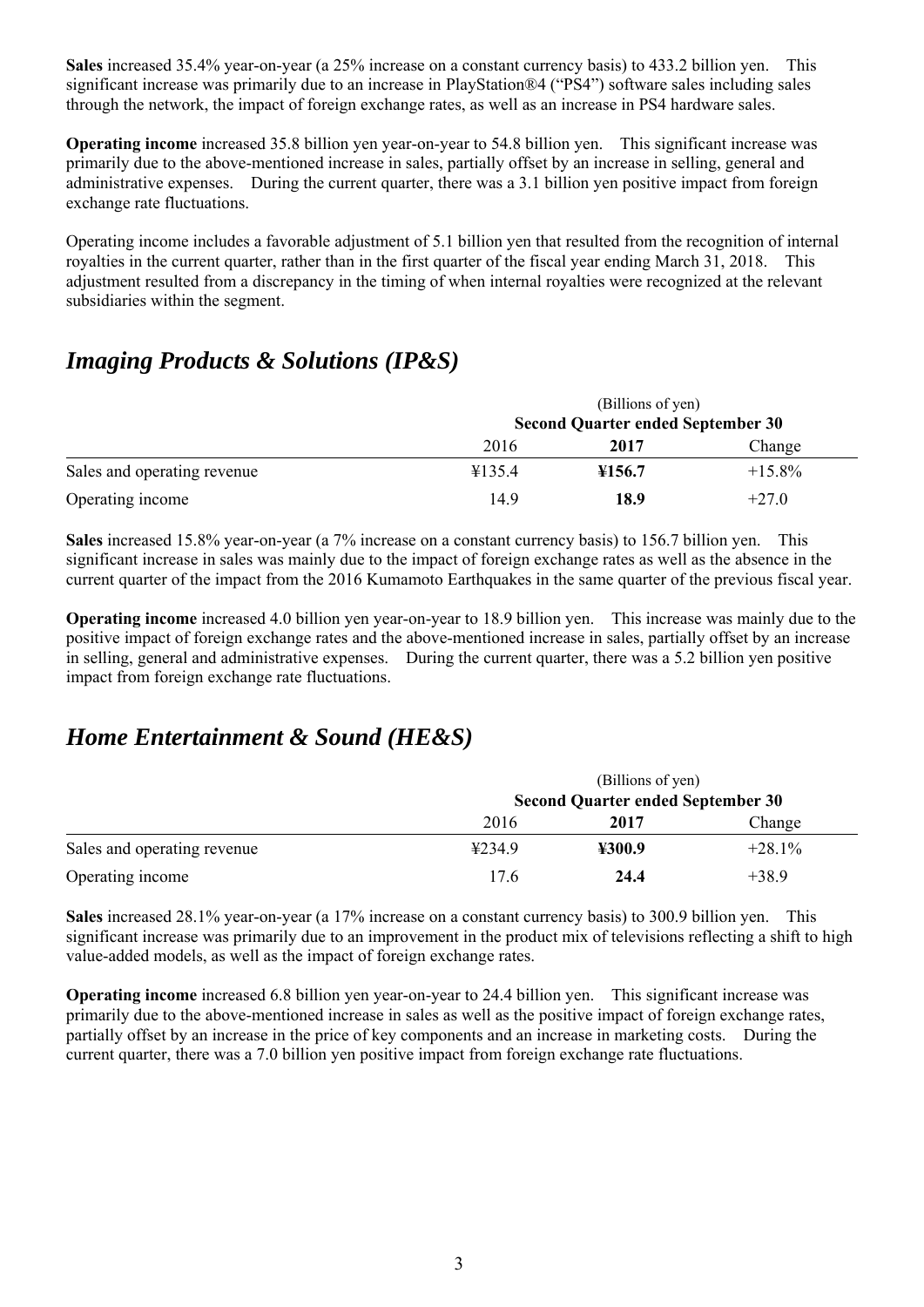## *Semiconductors*

|                             | (Billions of yen)                        |        |                          |  |
|-----------------------------|------------------------------------------|--------|--------------------------|--|
|                             | <b>Second Quarter ended September 30</b> |        |                          |  |
|                             | 2016                                     | 2017   | Change                   |  |
| Sales and operating revenue | ¥193.7                                   | 4228.4 | $+17.9\%$                |  |
| Operating income (loss)     | (4.2)                                    | 49.4   | $\overline{\phantom{a}}$ |  |

**Sales** increased 17.9% year-on-year (a 10% increase on a constant currency basis) to 228.4 billion yen. This increase was primarily due to a significant increase in unit sales of image sensors for mobile products, as well as the absence of the impact of a decrease in image sensor production due to the 2016 Kumamoto Earthquakes in the same quarter of the previous fiscal year, partially offset by a significant decrease in sales of camera modules, a business which was downsized.

**Operating income** of 49.4 billion yen was recorded, compared to an operating loss of 4.2 billion yen recorded in the same quarter of the previous fiscal year. This significant improvement in operating results was primarily due to the impact of the above-mentioned increase in sales, the positive impact of foreign exchange rates, as well as the absence of 9.4 billion yen in inventory write-downs of certain image sensors for mobile products recorded in the same quarter of the previous fiscal year. During the current quarter, there was a 9.0 billion yen positive impact from foreign exchange rate fluctuations.

## *Pictures*

|                             | (Billions of yen)                        |        |           |  |
|-----------------------------|------------------------------------------|--------|-----------|--|
|                             | <b>Second Quarter ended September 30</b> |        |           |  |
|                             | 2016                                     | 2017   | Change    |  |
| Sales and operating revenue | ¥192.1                                   | 4244.0 | $+27.0\%$ |  |
| Operating income            | 3.2                                      | 7.7    | $+140.0$  |  |

*The results presented in Pictures are a yen-translation of the results of Sony Pictures Entertainment Inc. ("SPE"), a U.S.-based operation that aggregates the results of its worldwide subsidiaries on a U.S. dollar basis. Management analyzes the results of SPE in U.S. dollars, so discussion of certain portions of its results is specified as being on "a U.S. dollar basis."* 

**Sales** increased 27.0% year-on-year (a 17% increase on a U.S. dollar basis) to 244.0 billion yen. The significant increase in sales on a U.S. dollar basis was primarily due to higher sales in Motion Pictures and Media Networks. Motion Pictures sales increased significantly due to the strong worldwide theatrical performance of *Spider-Man: Homecoming*. Media Networks sales increased significantly primarily due to higher advertising and subscription revenues from TEN Sports Network, a sports network in India acquired by SPE in February 2017, and from SPE's other networks in India.

**Operating income** increased 4.5 billion yen year-on-year to 7.7 billion yen. This increase in operating income was primarily due to the above-mentioned increase in sales, partially offset by higher programming and marketing expenses for Media Networks.

# *Music*

|                             | (Billions of yen)<br><b>Second Quarter ended September 30</b> |        |          |  |  |
|-----------------------------|---------------------------------------------------------------|--------|----------|--|--|
|                             | 2016                                                          |        |          |  |  |
| Sales and operating revenue | ¥150.2                                                        | ¥206.6 | $+37.5%$ |  |  |
| Operating income            | 16.5                                                          | 32.5   | $+96.9$  |  |  |

*The Music segment results include the yen-translated results of Sony Music Entertainment ("SME") and Sony/ATV Music Publishing LLC ("Sony/ATV"), both U.S.-based operations which aggregate the results of their worldwide subsidiaries on a U.S. dollar basis and the results*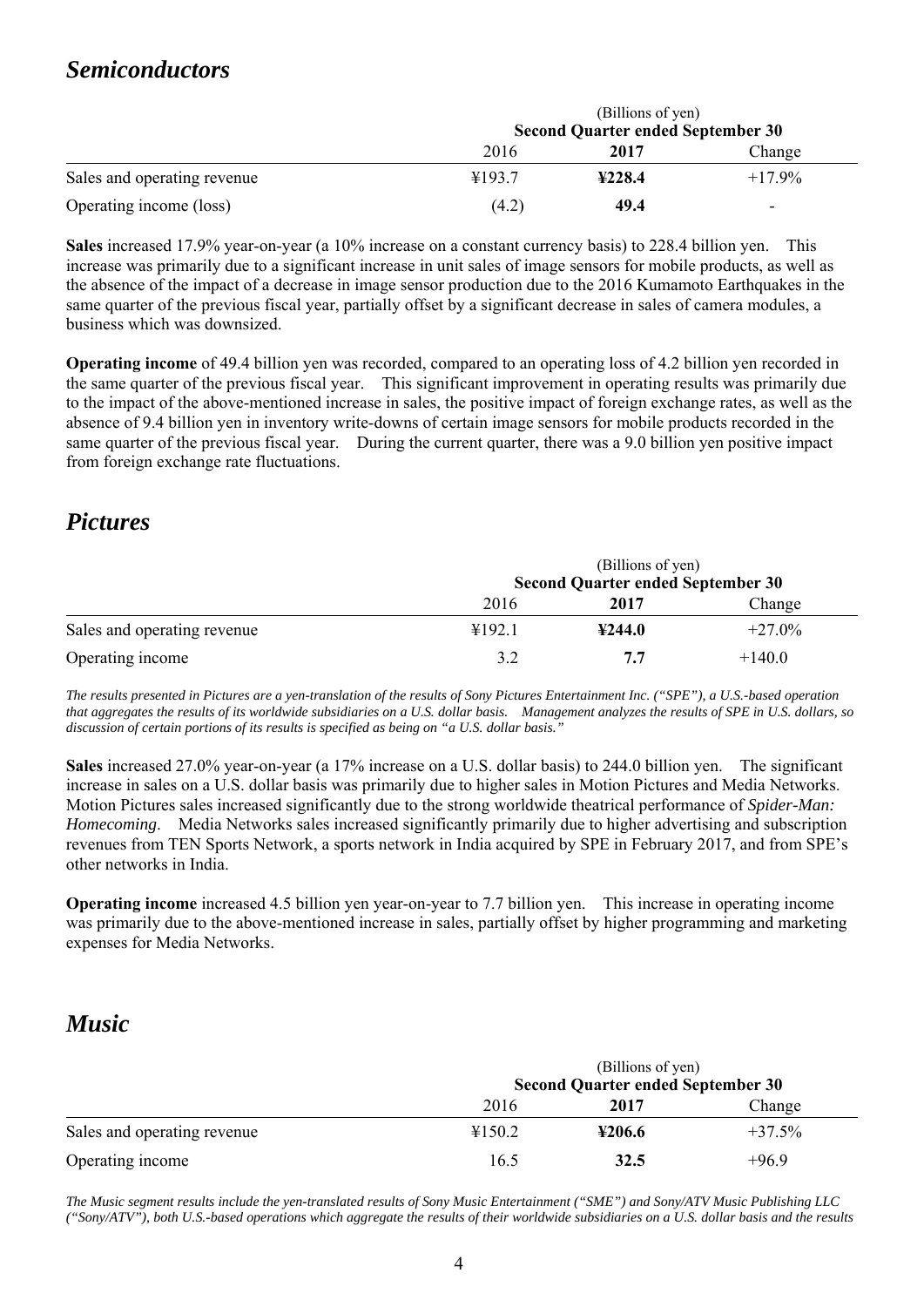*of Sony Music Entertainment (Japan) Inc., a Japan-based music company which aggregates its results in yen. The segment also includes equity in net income for EMI Music Publishing ("EMI"), an affiliated company accounted for under the equity method for which Sony records 39.8% of EMI's net income in the segment's operating income.* 

**Sales** increased 37.5% year-on-year (a 32% increase on a constant currency basis) to 206.6 billion yen. This significant increase in sales was mainly due to higher Visual Media and Platform sales and higher Recorded Music sales. Visual Media and Platform sales increased significantly due to the continued strong performance of *Fate/Grand Order*, a game application for mobile devices. Recorded Music sales increased significantly primarily due to a continued increase in digital streaming revenues. Best-selling titles during the quarter included Nogizaka46's *Nigemizu*, Keyakizaka46's *Masshiro na Mono wa Yogoshitaku naru* and DJ Khaled's *Grateful*.

**Operating income** increased 16.0 billion yen year-on-year to 32.5 billion yen. This increase in operating income was primarily due to the above-mentioned increase in sales.

## *Financial Services*

|                            | (Billions of yen)<br><b>Second Quarter ended September 30</b> |        |          |  |
|----------------------------|---------------------------------------------------------------|--------|----------|--|
|                            | 2016                                                          | 2017   | Change   |  |
| Financial services revenue | 4260.5                                                        | 4279.2 | $+7.2\%$ |  |
| Operating income           | 33.6                                                          | 36.6   | $+9.0$   |  |

*The Financial Services segment results include Sony Financial Holdings Inc. ("SFH") and SFH's consolidated subsidiaries such as Sony Life Insurance Co., Ltd. ("Sony Life"), Sony Assurance Inc. ("Sony Assurance") and Sony Bank Inc. ("Sony Bank"). The results of Sony Life discussed in the Financial Services segment differ from the results that SFH and Sony Life disclose separately on a Japanese statutory basis.* 

**Financial services revenue** increased 7.2% year-on-year to 279.2 billion yen primarily due to an increase in revenue at Sony Life. Revenue at Sony Life increased 6.6% year-on-year to 246.0 billion yen mainly due to higher insurance premiums revenue reflecting an increase in the policy amount in force, as well as an improvement in investment performance in the separate account. This improvement in investment performance was mainly due to favorable financial market conditions.

**Operating income** increased 3.0 billion yen year-on-year to 36.6 billion yen, primarily due to a decline in the loss ratio for automobile insurance at Sony Assurance and the above-mentioned increase in insurance premiums revenue at Sony Life. Operating income at Sony Life increased 1.2 billion yen year-on-year to 32.2 billion yen.

\* \* \* \* \*

## **Consolidated Results for the Six Months ended September 30, 2017**

*For Consolidated Statements of Income and Business Segment Information for the six months ended September 30, 2016 and 2017, please refer to pages F-3 and F-7 respectively.* 

**Sales** for the six months ended September 30, 2017 ("the current six months") increased 18.7% year-on-year to 3,920.6 billion yen. This significant increase was primarily due to the impact of foreign exchange rates as well as increases in sales in all segments except for the MC segment. On a constant currency basis, consolidated sales increased 14% year-on-year. For further details about the impact of foreign exchange rate fluctuations on sales and operating income (loss), see Note on page 8. During the current six months, the average rates of the yen were 111.1 yen against the U.S. dollar and 126.3 yen against the euro, which were 5.2% and 6.4% lower, respectively, as compared with the same period in the previous fiscal year.

In the MC segment, sales were essentially flat. In the G&NS segment, sales increased significantly primarily due to the significant contribution of PS4 software sales including sales through the network. In the IP&S segment, sales increased significantly as the same period of the previous fiscal year was negatively impacted by the 2016 Kumamoto Earthquakes. In the HE&S segment, sales increased significantly primarily due to an improvement in the product mix of televisions reflecting a shift to high value-added models, as well as the impact of foreign exchange rates. In the Semiconductors segment, sales increased significantly primarily due to a significant increase in unit sales of image sensors for mobile products as well as the absence of a decrease in image sensor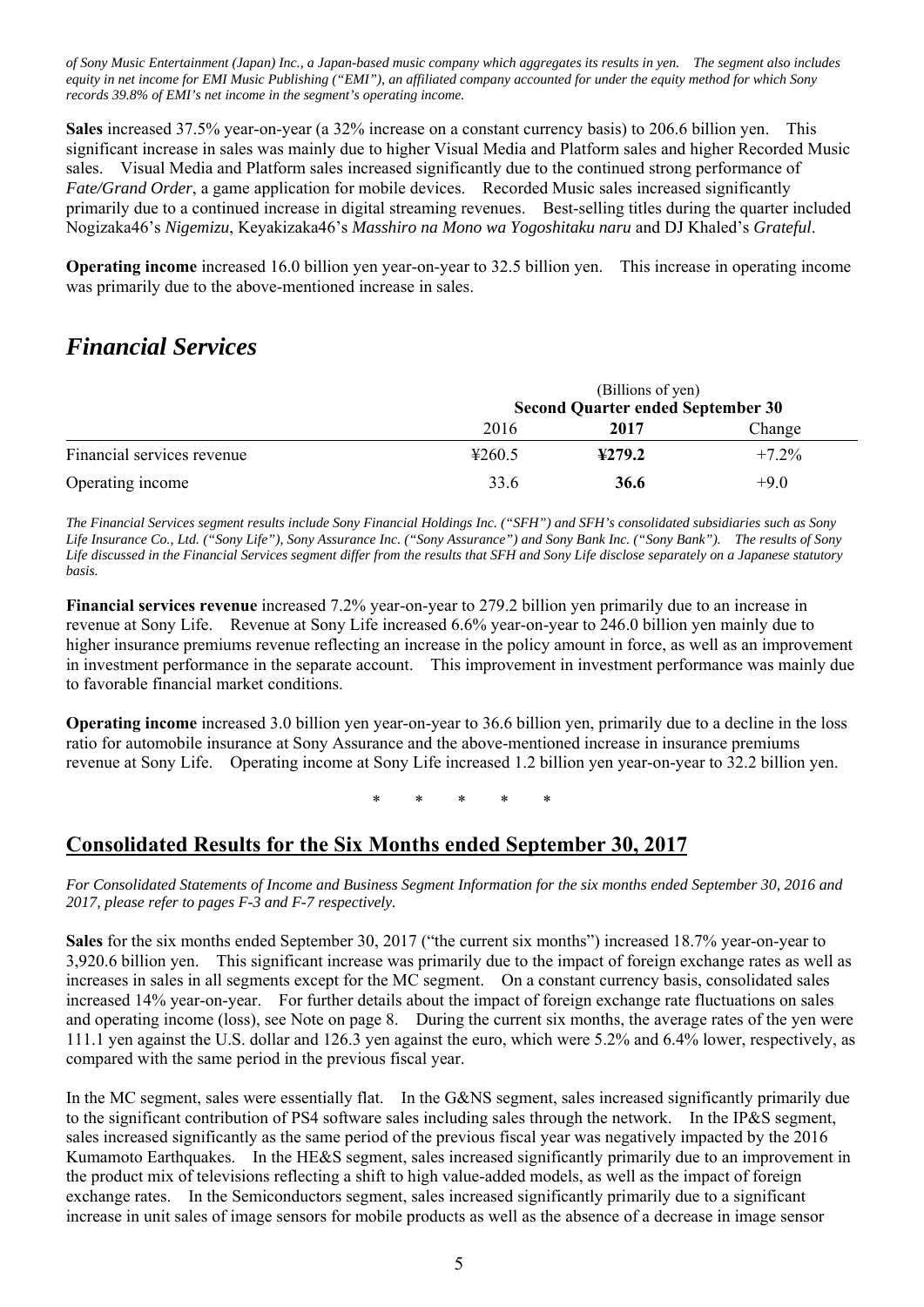production in the same period of the previous fiscal year due to the 2016 Kumamoto Earthquakes. In the Pictures segment, sales increased due to higher advertising and subscription revenues for Media Networks, higher licensing revenues for Television Productions and higher theatrical revenues for Motion Pictures. In the Music segment, sales increased significantly primarily due to higher Visual Media and Platform sales as well as higher Recorded Music sales. In the Financial Services segment, revenue increased significantly mainly due to a substantial improvement in investment performance in the separate account at Sony Life, resulting from favorable financial market conditions during the current six months compared to the same period of the previous fiscal year.

**Operating income** increased 259.9 billion yen year-on-year to 361.8 billion yen. This significant increase was primarily due to a significant improvement in the operating results in the Semiconductors segment.

Operating income in the current six months includes a 27.5 billion yen gain recorded in the Semiconductors segment resulting from the sale of the entire equity interest in a manufacturing subsidiary in the camera module business. Additionally, 6.7 billion yen and 2.6 billion yen in insurance recoveries, mainly for opportunity losses related to the 2016 Kumamoto Earthquakes, were recorded in the Semiconductors and the IP&S segments, respectively.

Operating income in the same period of the previous fiscal year included a 23.9 billion yen impairment charge against long-lived assets, resulting from the termination of the development and manufacturing of certain high-functionality camera modules for external sale, net charges of 14.7 billion yen in expenses resulting from the 2016 Kumamoto Earthquakes, as well as 11.2 billion yen in inventory write-downs of certain image sensors for mobile products, all recorded in the Semiconductors segment. Additionally, in All Other, a 32.8 billion yen impairment charge was recorded in the same period of the previous fiscal year, related to the transfer of the battery business.

In the MC segment, operating income decreased year-on-year mainly due to an increase in the price of key components, partially offset by reductions in operating costs. In the G&NS segment, operating income increased year-on-year primarily due to the contribution of increased PS4 software sales including sales through the network, partially offset by an increase in selling, general and administrative expenses. In the IP&S segment, operating income increased significantly year-on-year primarily due to the impact of the above-mentioned increase in sales, partially offset by an increase in selling, general and administrative expenses. In the HE&S segment, operating income increased significantly year-on-year primarily due to an improvement in the product mix of televisions reflecting a shift to high value-added models, partially offset by an increase in the price of key components and an increase in marketing costs. In the Semiconductors segment, operating results improved significantly compared to the same period of the previous fiscal year. This improvement was primarily due to the impact of the above-mentioned increase in sales, a gain resulting from the sale of the entire equity interest in a manufacturing subsidiary in the camera module business, and insurance recoveries related to the 2016 Kumamoto Earthquakes in the current six months. Additionally, in the same period of the previous fiscal year, the Semiconductors segment operating results included the above-mentioned impairment charge against long-lived assets relating to camera modules, net expenses relating to the 2016 Kumamoto Earthquakes, and inventory write-downs of certain image sensors for mobile products. In the Pictures segment, the operating loss decreased primarily due to the above-mentioned increase in sales partially offset by higher programming and marketing expenses for Media Networks. In the Music segment, operating income increased significantly primarily due to the above-mentioned increase in sales. In the Financial Services segment, operating income was essentially flat.

During the current six months, restructuring charges, net, decreased 30.3 billion yen year-on-year to 4.0 billion yen, mainly due to the absence in the current six months of above-mentioned impairment charge related to the transfer of the battery business. Restructuring charges are recorded as an operating expense and are included in operating income.

**Equity in net income of affiliated companies,** recorded within operating income, increased 2.8 billion yen year-on-year to 3.1 billion yen.

The net effect of **other income and expenses** was an expense of 14.4 billion yen, a deterioration of 10.0 billion yen compared to the same period of the previous fiscal year, mainly due to an increase in net foreign exchange losses.

**Income before income taxes** increased 249.9 billion yen to 347.5 billion yen.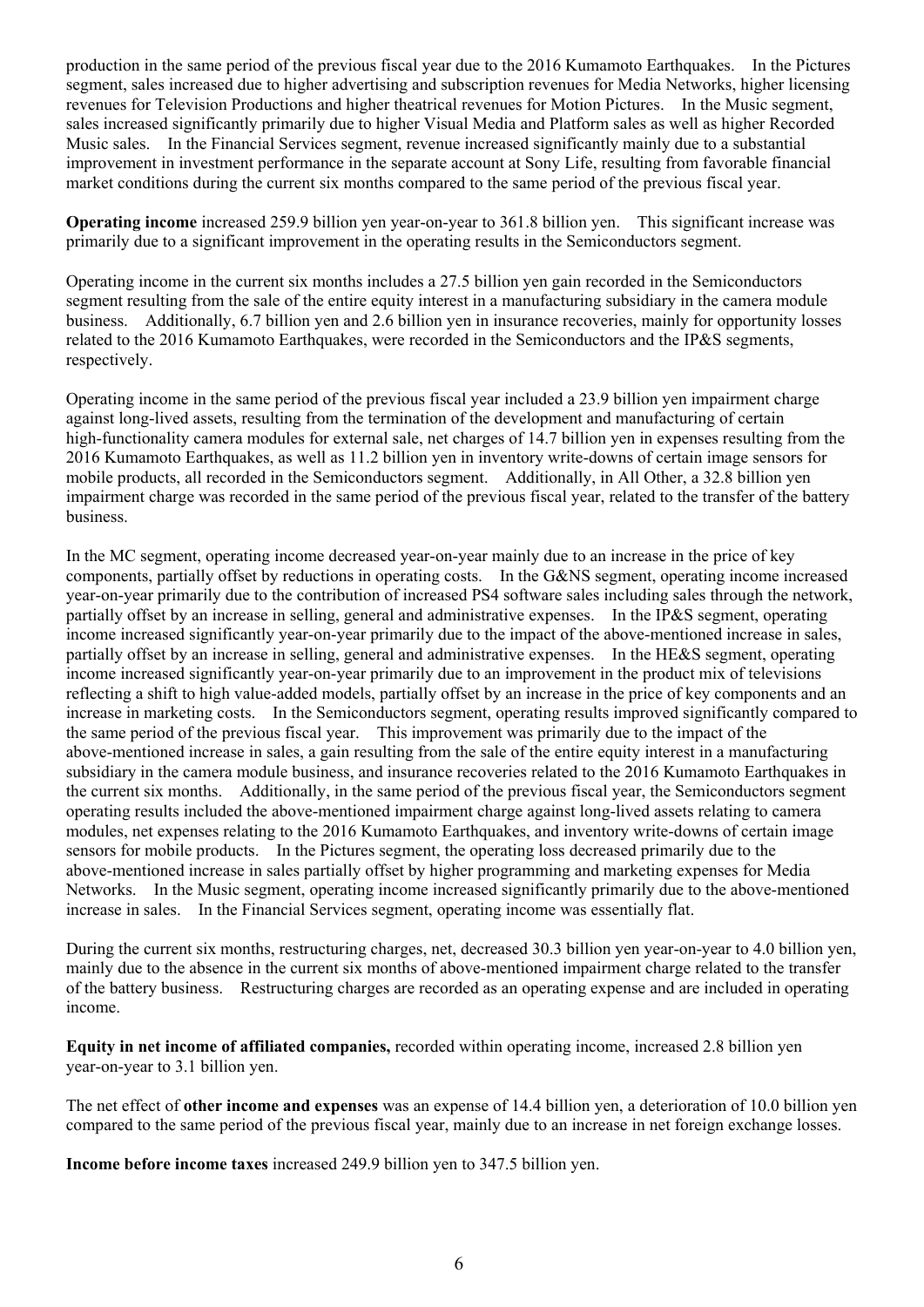During the current six months, Sony recorded 110.2 billion yen of **income tax expense**, resulting in an effective tax rate of 31.7% which was lower than the effective tax rate of 45.1% in the same period of the previous fiscal year. This lower effective tax rate was mainly due to the fact that Sony Corporation and its national tax filing group in Japan, which has established valuation allowances for deferred tax assets, recorded profits during the current six months, compared to the losses recorded in the same period of the previous fiscal year.

**Net income attributable to Sony Corporation's stockholders** increased 185.7 billion yen year-on-year to 211.7 billion yen.

\* \* \* \* \*

## **Cash Flows**

*For Consolidated Statements of Cash Flows, charts showing Sony's cash flow information for all segments, all segments excluding the Financial Services segment and the Financial Services segment alone, please refer to pages F-5 and F-16.* 

**Operating Activities:** During the current six months, there was a net cash inflow of 266.3 billion yen from operating activities, an increase of 184.8 billion yen, or 226.8% year-on-year.

For all segments excluding the Financial Services segment, there was a 70.0 billion yen net cash inflow, compared to a 158.7 billion yen net cash outflow in the same period of the previous fiscal year. This change was primarily due to a year-on-year improvement in net income after taking into account non-cash adjustments (including depreciation and amortization, other operating (income) expense, net, deferred income taxes and equity in net (income) loss of affiliated companies), as well as a larger year-on-year increase in notes and accounts payable, trade. This increase in net cash inflow was partially offset by the negative impact of a larger year-on-year increase in notes and accounts receivable, trade.

The Financial Services segment had a net cash inflow of 210.7 billion yen, a decrease of 42.8 billion yen, or 16.9% year-on-year. This decrease was primarily due to a decrease in net income after taking into account non-cash adjustments such as depreciation and amortization, including amortization of deferred insurance acquisition costs.

**Investing Activities:** During the current six months, Sony used 411.8 billion yen of net cash in investing activities, a decrease of 255.9 billion yen, or 38.3% year-on-year.

For all segments excluding the Financial Services segment, there was a net cash outflow of 96.8 billion yen, a decrease of 103.3 billion yen, or 51.6% year-on-year. This decrease was mainly due to a decrease in payments for fixed asset purchases such as semiconductor manufacturing equipment.

The Financial Services segment used 314.3 billion yen of net cash, a decrease of 152.5 billion yen, or 32.7% year-on-year. This decrease was mainly due to a year-on-year decrease in payments for investments and advances at Sony Life.

In all segments excluding the Financial Services segment, net cash used in operating and investing activities combined*\*1* for the current six months was 26.8 billion yen, a decrease of 332.0 billion yen, or 92.5% year-on-year.

**Financing Activities:** During the current six months, there was a net cash inflow of 179.5 billion yen from financing activities, a decrease of 3.7 billion yen, or 2.0% year-on-year.

For all segments excluding the Financial Services segment, there was a 22.3 billion yen net cash outflow, an increase of 16.4 billion yen, or 278.2% year-on-year. This increase was mainly due to the absence in the current six months of the issuance of straight bonds compared to the same period of the previous fiscal year, partially offset by a year-on-year decrease in repayment of long-term debt and the absence of the payment for the purchase of Sony/ATV shares from noncontrolling interests in the same period of the previous fiscal year.

In the Financial Services segment, there was a 186.8 billion yen net cash inflow, an increase of 11.7 billion yen, or 6.7% year-on-year. This increase was primarily due to an increase in long-term debt at Sony Bank.

**Total Cash and Cash Equivalents:** Accounting for the above factors and the effect of fluctuations in foreign exchange rates, the total outstanding balance of cash and cash equivalents at September 30, 2017 was 1,000.8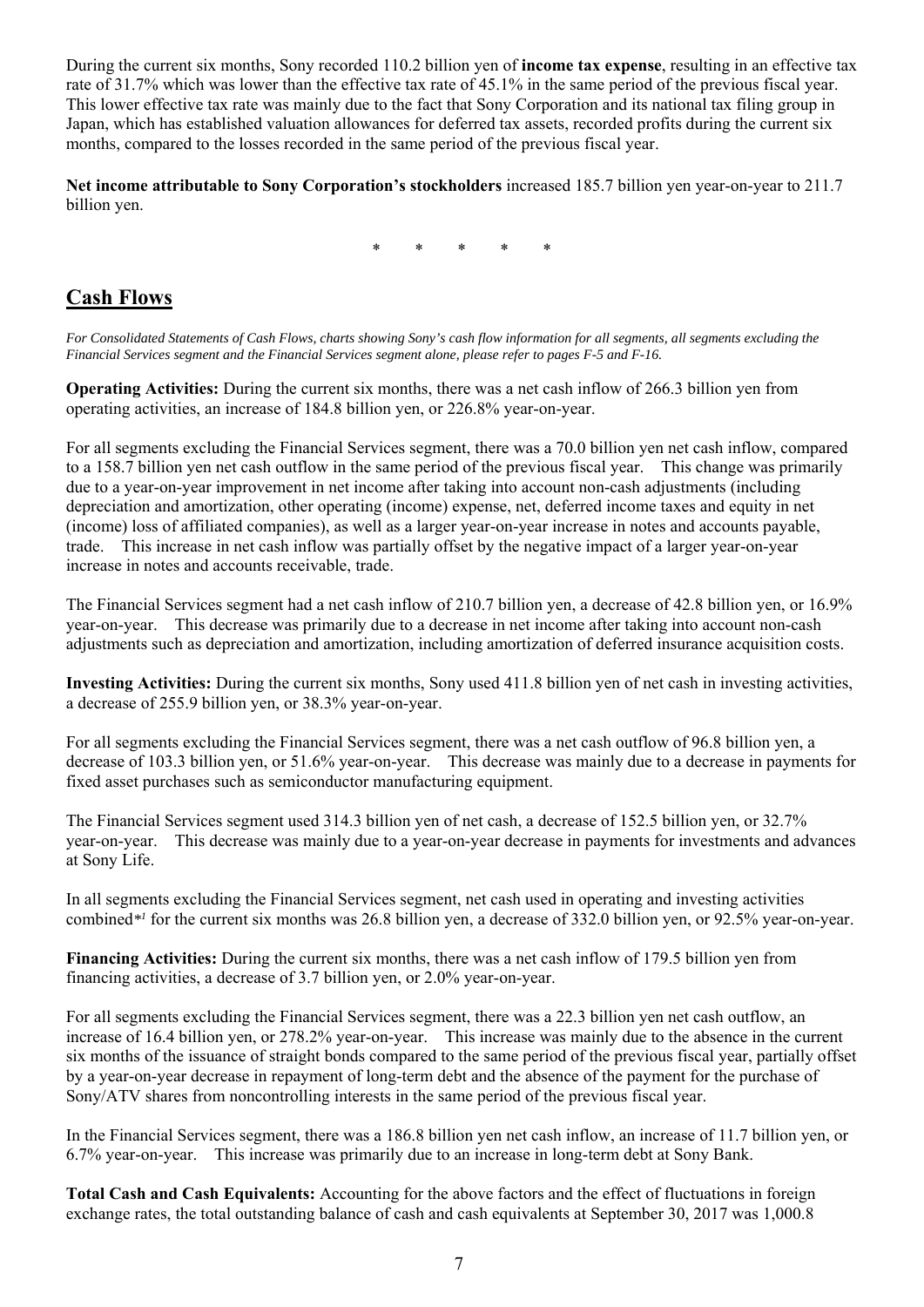billion yen. Cash and cash equivalents of all segments excluding the Financial Services segment was 649.2 billion yen at September 30, 2017, a decrease of 42.5 billion yen, or 6.1% compared with the balance as of March 31, 2017, and an increase of 319.6 billion yen, or 97.0% compared with the balance as of September 30, 2016. Sony believes that it continues to maintain sufficient liquidity through access to a total, translated into yen, of 528.3 billion yen of unused committed lines of credit with financial institutions in addition to the cash and cash equivalents balance at September 30, 2017. Within the Financial Services segment, the outstanding balance of cash and cash equivalents was 351.6 billion yen at September 30, 2017, an increase of 83.2 billion yen, or 31.0% compared with the balance as of March 31, 2017, and an increase of 156.1 billion yen, or 79.8% compared with the balance as of September 30, 2016.

*\*1 Sony has included the information for cash flow from operating and investing activities combined, excluding the Financial Services segment's activities, as Sony's management frequently monitors this financial measure and believes this non-U.S. GAAP measurement is important for use in evaluating Sony's ability to generate cash to maintain liquidity and fund debt principal and dividend payments from business activities other than its Financial Services segment. This information is derived from the reconciliations prepared in the Condensed Statements of Cash Flows on page F-16. This information and the separate condensed presentations shown below are not required or prepared in accordance with U.S. GAAP. The Financial Services segment's cash flow is excluded from the measure because SFH, which constitutes a majority of the Financial Services segment, is a separate publicly traded entity in Japan with a significant minority interest and it, as well as its subsidiaries, secure liquidity on their own. This measure may not be comparable to those of other companies. This measure has limitations because it does not represent residual cash flows available for discretionary expenditures principally due to the fact that the measure does not deduct the principal payments required for debt service. Therefore, Sony believes it is important to view this measure as supplemental to its entire statement of cash flows and together with Sony's disclosures regarding investments, available credit facilities and overall liquidity.* 

*A reconciliation of the differences between the Consolidated Statement of Cash Flows reported and cash flows from operating and investing activities combined excluding the Financial Services segment's activities is as follows:* 

| (Billions of yen)             |                      |                   |
|-------------------------------|----------------------|-------------------|
| Six months ended September 30 |                      |                   |
| 2016                          | 2017                 |                   |
| 81.5<br>¥                     | $\frac{1}{266.3}$    |                   |
| (667.6)                       | (411.8)              |                   |
| (586.1)                       | (145.5)              | (1)               |
| 253.6                         | 210.7                | (2)               |
| (466.8)                       | (314.3)              | (3)               |
| 14.1                          | 15.1                 | (4)               |
| ¥ (358.8)                     | $\frac{1}{2}$ (26.8) | $(1)-(2)-(3)+(4)$ |
|                               |                      |                   |

*\*2 Eliminations primarily consist of intersegment dividend payments.* 

\* \* \* \* \*

## **Note**

Impact of Foreign Exchange Rate Fluctuations on Sales and Operating Income (Loss)

The descriptions of sales on a constant currency basis reflect sales calculated by applying the yen's monthly average exchange rates from the previous fiscal year, or the same quarter of the previous fiscal year, to local currency-denominated monthly sales in the current fiscal year, or the current quarter, respectively. In the Pictures segment as well as SME and Sony/ATV in the Music segment, the constant currency amounts are after aggregation on a U.S. dollar basis.

The impact of foreign exchange rate fluctuations on operating income (loss) is calculated by subtracting the foreign exchange impact on cost of sales and selling, general and administrative expenses ("COGS & SGA") from the foreign exchange impact on sales. The foreign exchange impact on sales is calculated by applying the change in the yen's periodic weighted average exchange rates for the previous fiscal year, or the same quarter of the previous fiscal year, from the current fiscal year, or the current quarter, respectively, to the major transactional currencies in which the sales are denominated. The foreign exchange impact on COGS & SGA is calculated by applying the same major transactional currencies calculation process to COGS & SGA as for the impact on sales. Additionally, the MC segment enters into its own foreign exchange hedging transactions. The impact of those transactions is included in the impact of foreign exchange rate fluctuations on operating income (loss) for that segment.

This information is not a substitute for Sony's consolidated financial statements measured in accordance with U.S. GAAP. However, Sony believes that these disclosures provide additional useful analytical information to investors regarding the operating performance of Sony.

\* \* \* \* \*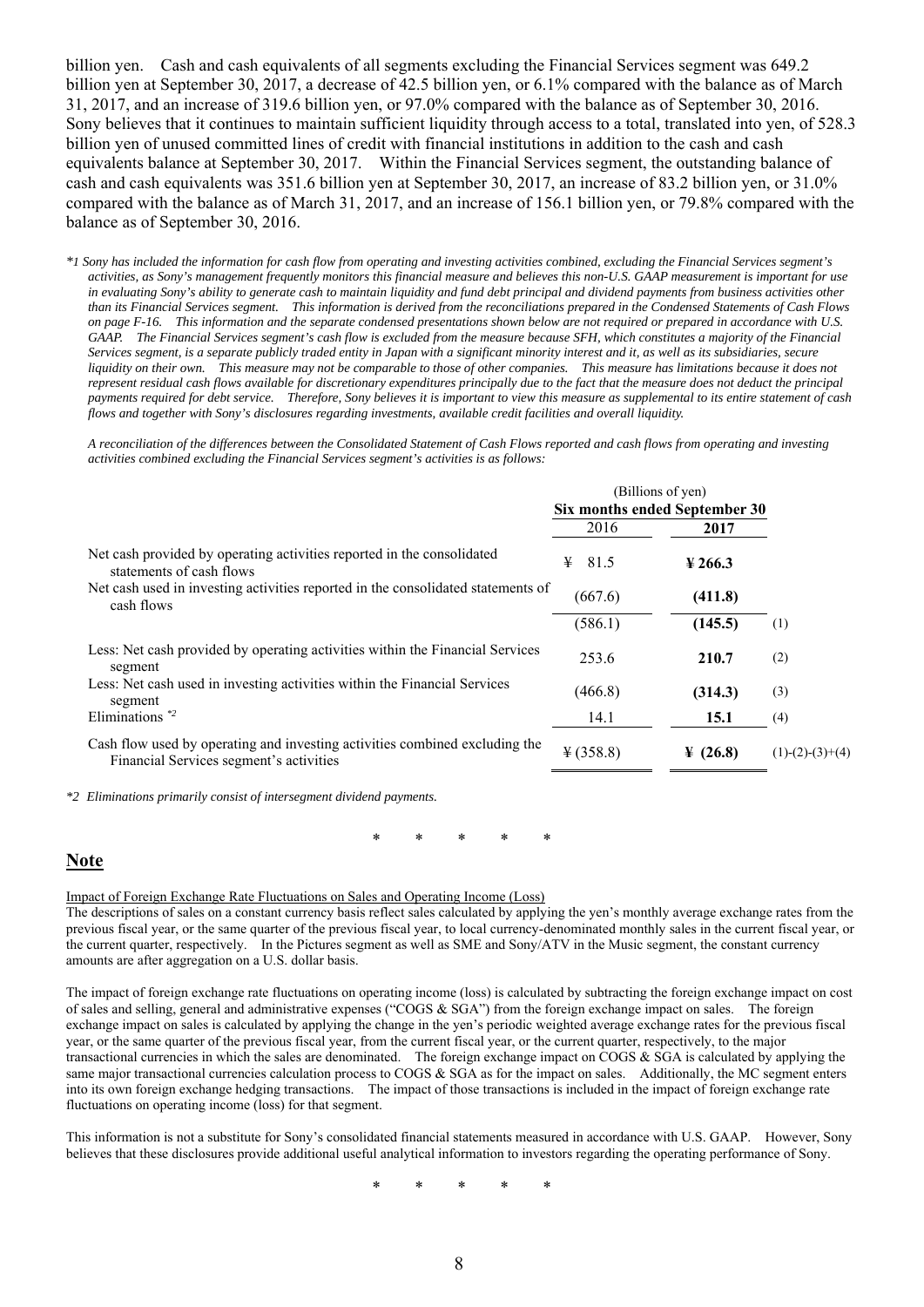## **Outlook for the Fiscal Year Ending March 31, 2018**

The forecast for consolidated results for the fiscal year ending March 31, 2018, as announced on August 1, 2017, has been revised as follows:

|                                                               | (Billions of yen) |          |          | Change - October Forecast from |                                 |
|---------------------------------------------------------------|-------------------|----------|----------|--------------------------------|---------------------------------|
|                                                               | March 31, 2017    | August   | October  | March 31, 2017                 | August                          |
|                                                               | Results           | Forecast | Forecast | Results                        | Forecast                        |
| Sales and operating revenue                                   | 47,603.3          | 48,300   | ¥8,500   | $+11.8\%$                      | $+2.4%$                         |
| Operating income                                              | 288.7             | 500      | 630      | $+4341.3$ bil                  | $+4130.0$ bil                   |
| Income before income taxes                                    | 251.6             | 470      | 600      | $+4348.4$ bil                  | $+\frac{1}{2}130.0 \text{ bil}$ |
| Net income attributable to Sony<br>Corporation's stockholders | 73.3              | 255      | 380      | $+4306.7$ bil                  | $+\frac{1}{2}125.0 \text{ bil}$ |

Assumed foreign exchange rates for the remainder of the fiscal year ending March 31, 2018 are the following:

|               |                                  | (For your reference)                                              |                            |  |  |  |  |
|---------------|----------------------------------|-------------------------------------------------------------------|----------------------------|--|--|--|--|
|               | <b>Remainder of the current</b>  | Assumed foreign exchange rates for the current fiscal year at the |                            |  |  |  |  |
|               | fiscal year                      | time of the August forecast*                                      |                            |  |  |  |  |
|               | <b>Consolidated forecast and</b> |                                                                   |                            |  |  |  |  |
|               | forecasts for each segment       | Consolidated forecast                                             | Forecasts for each segment |  |  |  |  |
| 1 U.S. dollar | approximately 112 yen            | approximately 110 yen                                             | approximately 112 yen      |  |  |  |  |
| 1 Euro        | approximately 130 yen            | approximately 120 yen                                             | approximately 128 yen      |  |  |  |  |

*\* The impact of the difference between the assumed foreign exchange rates used for the consolidated forecast and the rates used for each segment was included in the August forecast for All Other, Corporate and elimination.* 

Consolidated sales for the fiscal year ending March 31, 2018 are expected to be higher than the August forecast primarily due to a revision in the assumed foreign exchange rates for the remainder of the current fiscal year and increased sales in the Music and HE&S segments.

Consolidated operating income is expected to be higher than the August forecast mainly due to the above-mentioned revision in the assumed foreign exchange rates and a decrease in allocations for contingencies incorporated into the August forecast for All Other, Corporate and elimination, as well as expected increases in operating income in the Semiconductors, Music and HE&S segments.

Restructuring charges for the Sony Group are expected to be approximately 15 billion yen in the fiscal year ending March 31, 2018, which remains unchanged from the August forecast, compared to 60.2 billion yen recorded in the fiscal year ended March 31, 2017. Restructuring charges are recorded as an operating expense and are included in the above-mentioned forecast for operating income.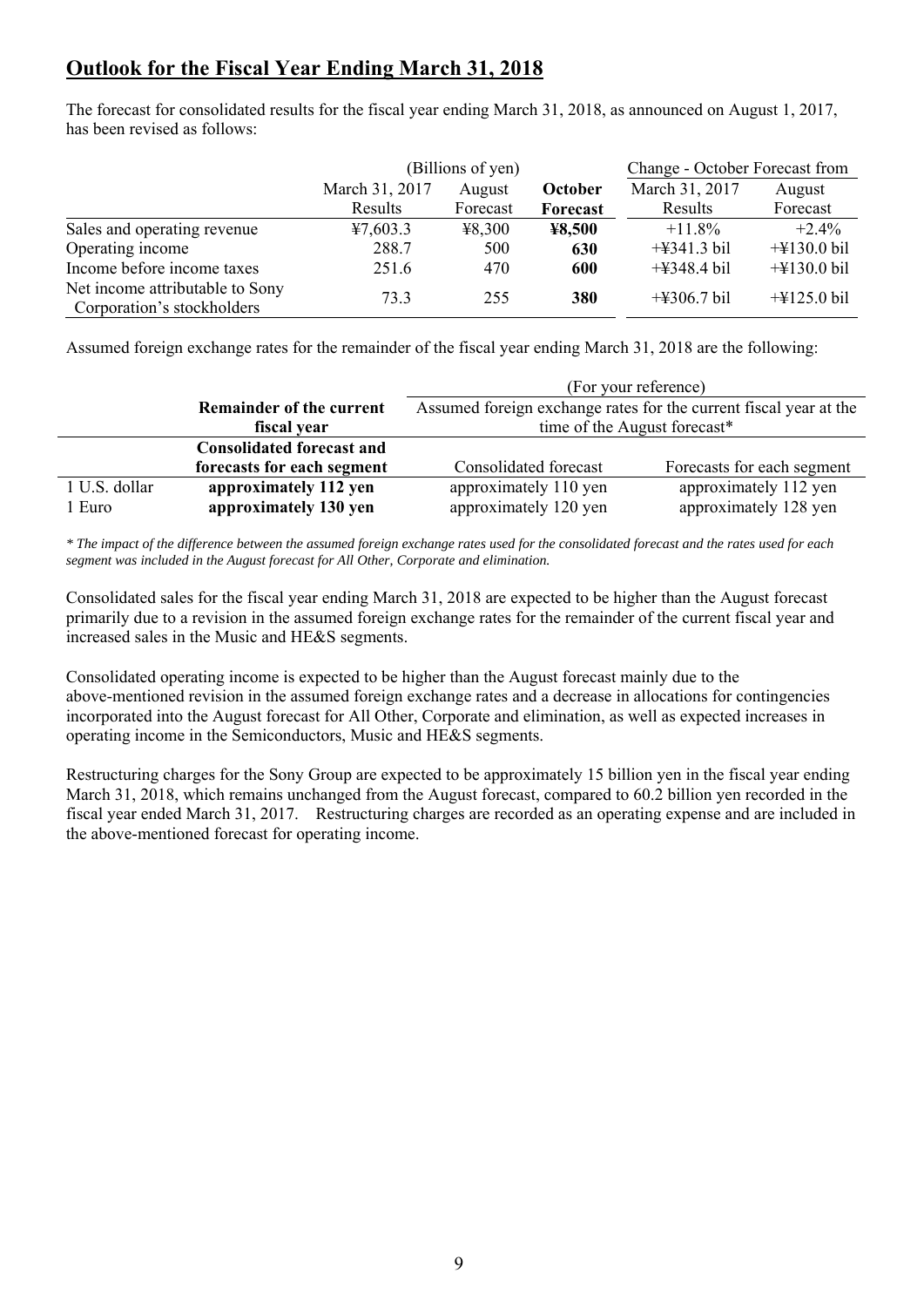The forecast for each business segment for the fiscal year ending March 31, 2018 has been revised as follows:

|                                      |                | (Billions of yen) |          |                | Change - October Forecast from |
|--------------------------------------|----------------|-------------------|----------|----------------|--------------------------------|
|                                      | March 31, 2017 | August            | October  | March 31, 2017 | August                         |
|                                      | Results        | Forecast          | Forecast | Results        | Forecast                       |
| Mobile Communications                |                |                   |          |                |                                |
| Sales and operating revenue          | ¥759.1         | ¥820              | ¥780     | $+2.7%$        | $-4.9%$                        |
| Operating income                     | 10.2           | 5                 | 5        | -¥5.2 bil      | $\overline{\phantom{a}}$       |
| Game & Network Services              |                |                   |          |                |                                |
| Sales and operating revenue          | 1,649.8        | 1,980             | 2,000    | $+21.2%$       | $+1.0\%$                       |
| Operating income                     | 135.6          | 180               | 180      | $+$ ¥44.4 bil  | $\overline{\phantom{m}}$       |
| Imaging Products & Solutions         |                |                   |          |                |                                |
| Sales and operating revenue          | 579.6          | 650               | 650      | $+12.1%$       |                                |
| Operating income                     | 47.3           | 72                | 72       | $+$ ¥24.7 bil  |                                |
| Home Entertainment & Sound           |                |                   |          |                |                                |
| Sales and operating revenue          | 1,039.0        | 1,170             | 1,200    | $+15.5%$       | $+2.6%$                        |
| Operating income                     | 58.5           | 58                | 76       | $+$ ¥17.5 bil  | $+$ ¥18.0 bil                  |
| Semiconductors                       |                |                   |          |                |                                |
| Sales and operating revenue          | 773.1          | 860               | 880      | $+13.8%$       | $+2.3%$                        |
| Operating income (loss)              | (7.8)          | 130               | 150      | $+$ ¥157.8 bil | $+$ ¥20.0 bil                  |
| Pictures                             |                |                   |          |                |                                |
| Sales and operating revenue          | 903.1          | 1,020             | 1,020    | $+12.9%$       |                                |
| Operating income (loss)              | (80.5)         | 39                | 39       | $+$ ¥119.5 bil |                                |
| Music                                |                |                   |          |                |                                |
| Sales and operating revenue          | 647.7          | 630               | 730      | $+12.7%$       | $+15.9%$                       |
| Operating income                     | 75.8           | 75                | 94       | $+$ ¥18.2 bil  | $+$ ¥19.0 bil                  |
| <b>Financial Services</b>            |                |                   |          |                |                                |
| Financial services revenue           | 1,087.5        | 1,170             | 1,170    | $+7.6%$        |                                |
| Operating income                     | 166.4          | 170               | 170      | $+$ ¥3.6 bil   |                                |
| All Other, Corporate and Elimination |                |                   |          |                |                                |
| Operating loss                       | (116.7)        | (229)             | (156)    | -¥39.3 bil     | $+$ ¥73.0 bil                  |
| Consolidated                         |                |                   |          |                |                                |
| Sales and operating revenue          | 7,603.3        | 8,300             | 8,500    | $+11.8%$       | $+2.4%$                        |
| Operating income                     | 288.7          | 500               | 630      | $+$ ¥341.3 bil | $+$ ¥130.0 bil                 |

## Mobile Communications

Sales are expected to be lower than the August forecast primarily due to an expected decrease in smartphone unit sales. The forecast for operating income remains unchanged primarily due to the expected decrease in sales as well as an increase in the price of key components, being substantially offset by an expected reduction in operating costs.

### Game & Network Services

Sales are expected to be slightly higher than the August forecast primarily due to an expected increase in PS4 hardware sales as well as network sales. The forecast for operating income remains unchanged due to the above-mentioned increase in sales as well as the expected favorable impact of foreign exchange rates, substantially offset by stronger promotions for the holiday season.

### Home Entertainment & Sound

Sales are expected to be higher than the August forecast primarily due to an expected increase in television unit sales. Operating income is expected to be higher than the August forecast due to an expected decrease in the price of key components, as well as the above-mentioned increase in sales.

### Semiconductors

Sales and operating income are expected to be higher than the August forecast primarily due to an expected increase in image sensor unit sales for mobile products.

### Music

Sales and operating income are expected to be significantly higher than the August forecast primarily due to higher-than-expected Visual Media and Platform sales as well as Recorded Music sales.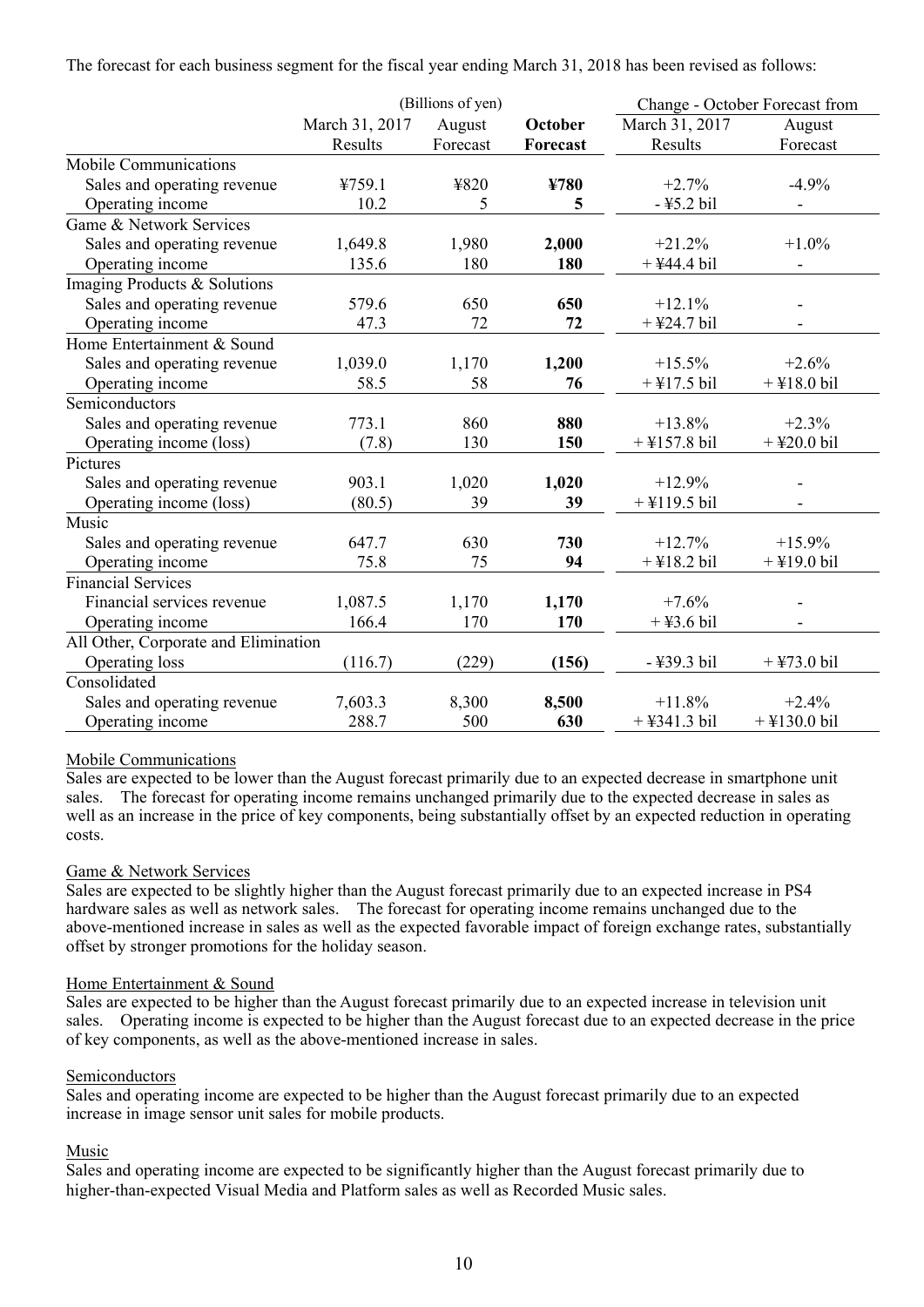The forecasts for sales and operating income for the IP&S, Pictures and Financial Services segments remain unchanged from the August forecast.

The effects of future gains and losses on investments held by the Financial Services segment due to market fluctuations have not been incorporated within the above forecast as it is difficult for Sony to predict market trends in the future. Accordingly, future market fluctuations could further impact the current forecast.

The forecast for additions to long-lived assets, depreciation and amortization, as well as research and development expenses for the current fiscal year remains unchanged from the August forecast:

## **Consolidated**

|                                                              | (Billions of yen)      |                                            |                                 |  |  |  |  |
|--------------------------------------------------------------|------------------------|--------------------------------------------|---------------------------------|--|--|--|--|
|                                                              | March 31, 2017 October | Change from                                |                                 |  |  |  |  |
|                                                              | Results                |                                            | Forecast March 31, 2017 Results |  |  |  |  |
| Additions to Long-lived Assets*                              | 4272.2                 | $\textcolor{blue}{\textbf{\texttt{4330}}}$ | $+21.2%$                        |  |  |  |  |
| [additions to property, plant and equipment (included above) | 184.0                  | 235                                        | $+27.7$ ]                       |  |  |  |  |
| [additions to intangible assets (included above)             | 88.2                   | 95                                         | $+7.71$                         |  |  |  |  |
| Depreciation and amortization**                              | 327.0                  | 355                                        | $+8.5$                          |  |  |  |  |
| [for property, plant and equipment (included above)          | 169.3                  | 175                                        | $+3.4$ ]                        |  |  |  |  |
| [for intangible assets (included above)                      | 157.8                  | 180                                        | $+14.1$ ]                       |  |  |  |  |
| Research and development expenses                            | 447.5                  | 450                                        | $+0.6$                          |  |  |  |  |

*\* Excluding additions from business combinations.* 

*\*\* Including amortization expenses for deferred insurance acquisition costs.* 

### **Sony without Financial Services**

|                                                              | (Billions of yen)         |             |                        |  |  |  |
|--------------------------------------------------------------|---------------------------|-------------|------------------------|--|--|--|
|                                                              | March 31, 2017<br>October | Change from |                        |  |  |  |
|                                                              | Results                   | Forecast    | March 31, 2017 Results |  |  |  |
| Additions to Long-lived Assets*                              | 4257.6                    | ¥310        | $+20.3%$               |  |  |  |
| [additions to property, plant and equipment (included above) | 179.3                     | <b>230</b>  | $+28.3$ ]              |  |  |  |
| [additions to intangible assets (included above)             | 78.3                      | 80          | $+2.1$ ]               |  |  |  |
| Depreciation and amortization                                | 280.0                     | 280         | $+0.0$                 |  |  |  |
| [for property, plant and equipment (included above)          | 167.4                     | 170         | $+1.6$ ]               |  |  |  |
| [for intangible assets (included above)                      | 112.6                     | <b>110</b>  | $-2.31$                |  |  |  |
|                                                              |                           |             |                        |  |  |  |

*\* Excluding additions from business combinations.* 

This forecast is based on management's current expectations and is subject to uncertainties and changes in circumstances. Actual results may differ materially from those included in this forecast due to a variety of factors. See "Cautionary Statement" below.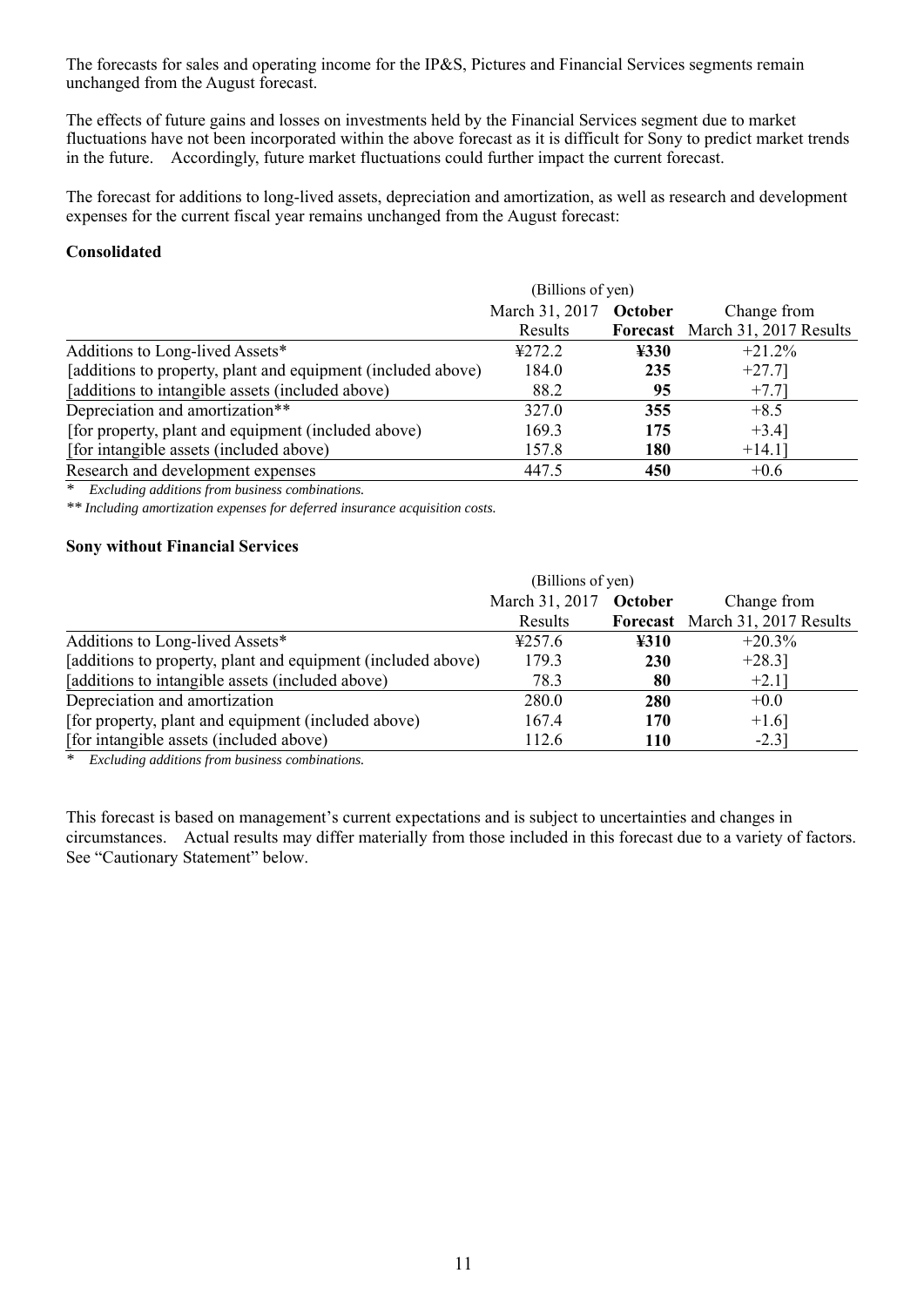### **Cautionary Statement**

Statements made in this release with respect to Sony's current plans, estimates, strategies and beliefs and other statements that are not historical facts are forward-looking statements about the future performance of Sony. Forward-looking statements include, but are not limited to, those statements using words such as "believe," "expect," "plans," "strategy," "prospects," "forecast," "estimate," "project," "anticipate," "aim," "intend," "seek," "may," "might," "could" or "should," and words of similar meaning in connection with a discussion of future operations, financial performance, events or conditions. From time to time, oral or written forward-looking statements may also be included in other materials released to the public. These statements are based on management's assumptions, judgments and beliefs in light of the information currently available to it. Sony cautions investors that a number of important risks and uncertainties could cause actual results to differ materially from those discussed in the forward-looking statements, and therefore investors should not place undue reliance on them. Investors also should not rely on any obligation of Sony to update or revise any forward-looking statements, whether as a result of new information, future events or otherwise. Sony disclaims any such obligation. Risks and uncertainties that might affect Sony include, but are not limited to:

- (i) the global economic and political environment in which Sony operates and the economic and political conditions in Sony's markets, particularly levels of consumer spending;
- (ii) foreign exchange rates, particularly between the yen and the U.S. dollar, the euro and other currencies in which Sony makes significant sales and incurs production costs, or in which Sony's assets and liabilities are denominated;
- (iii) Sony's ability to continue to design and develop and win acceptance of, as well as achieve sufficient cost reductions for, its products and services, including image sensors, game and network platforms, smartphones and televisions, which are offered in highly competitive markets characterized by severe price competition and continual new product and service introductions, rapid development in technology and subjective and changing customer preferences;
- (iv) Sony's ability and timing to recoup large-scale investments required for technology development and production capacity;
- (v) Sony's ability to implement successful business restructuring and transformation efforts under changing market and regulatory conditions;
- (vi) changes in laws, regulations and government policies in the markets in which Sony operates, including those related to taxation and corporate social responsibility;
- (vii) Sony's ability to implement successful hardware, software, and content integration strategies, and to develop and implement successful sales and distribution strategies in light of new technologies and distribution platforms;
- (viii) Sony's continued ability to devote sufficient resources to research and development and, with respect to capital expenditures, to prioritize investments correctly (particularly in the electronics businesses);
- (ix) Sony's ability to maintain product quality and customer satisfaction with its products and services;
- (x) the effectiveness of Sony's strategies and their execution, including but not limited to the success of Sony's acquisitions, joint ventures and other strategic investments;
- (xi) significant volatility and disruption in the global financial markets or a ratings downgrade;
- (xii) Sony's ability to forecast demands, manage timely procurement and control inventories;
- (xiii) Sony's reliance on external business partners, including for the procurement of parts, components, software and network services for its products or services, the manufacturing, supply and distribution of its products, and its other business operations;
- (xiv) the outcome of pending and/or future legal and/or regulatory proceedings;
- (xv) shifts in customer demand for financial services such as life insurance and Sony's ability to conduct successful asset liability management in the Financial Services segment;
- (xvi) the impact of changes in interest rates and unfavorable conditions or developments (including market fluctuations or volatility) in the Japanese equity markets on the revenue and operating income of the Financial Services segment;
- (xvii) the ability of Sony, its third-party service providers or business partners to anticipate and manage cybersecurity risk, including the risk of unauthorized access to Sony's business information, potential business disruptions or financial losses; and
- (xviii) risks related to catastrophic disasters or similar events.

Risks and uncertainties also include the impact of any future events with material adverse impact.

#### Investor Relations Contacts:

| Tokyo                | New York                | London.               |
|----------------------|-------------------------|-----------------------|
| Atsuko Murakami      | Justin Hill             | Toshiyuki Takahashi   |
| $+81-(0)3-6748-2111$ | $+1 - 212 - 833 - 6722$ | $+44-(0)1932-816-000$ |

IR home page: https://www.sony.net/IR/

Presentation slides: https://www.sony.net/SonyInfo/IR/library/er.html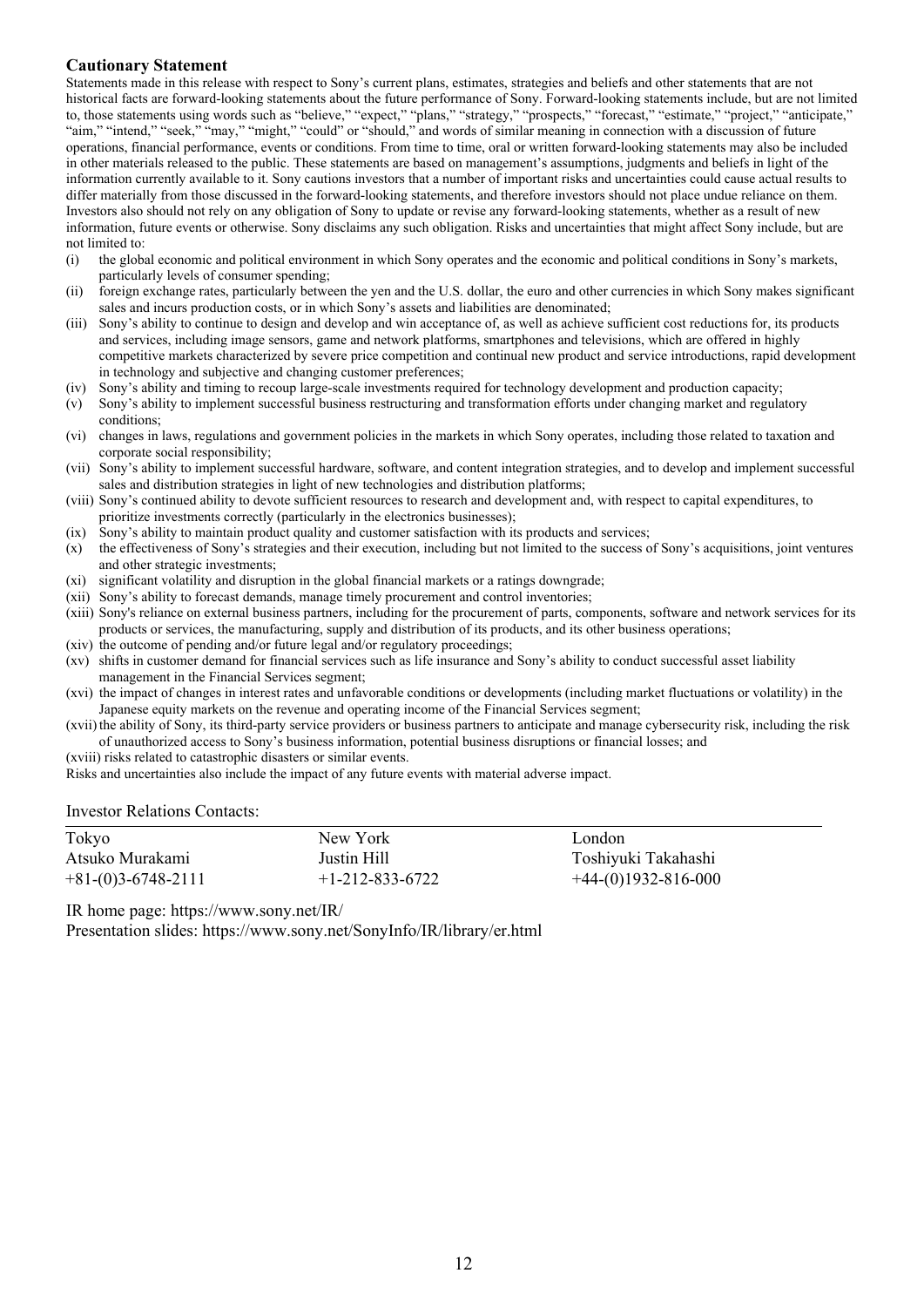#### (Unaudited) **Consolidated Financial Statements Consolidated Balance Sheets**

|                                                       |                       | (Millions of yen)     |                         |
|-------------------------------------------------------|-----------------------|-----------------------|-------------------------|
|                                                       | March 31              | September 30          | Change from             |
| <b>ASSETS</b><br>Current assets:                      | 2017                  | 2017                  | March 31, 2017          |
| Cash and cash equivalents                             | ¥<br>960,142          | ¥<br>1,000,832        | ¥<br>$+40,690$          |
| Marketable securities                                 | 1,051,441             | 1,139,572             | $+88,131$               |
| Notes and accounts receivable, trade                  | 1,006,961             | 1,222,444             | $+215,483$              |
| Allowance for doubtful accounts and sales returns     | (53, 150)             | (48,365)              | $+4,785$                |
| Inventories                                           | 640,835               | 930,657               | $+289,822$              |
| Other receivables                                     | 223,632               | 367,932               | $+144,300$              |
| Prepaid expenses and other current assets             | 525,861               | 507,551               | $-18,310$               |
| Total current assets                                  | 4,355,722             | 5,120,623             | $+764,901$              |
| Film costs                                            | 336,928               | 367,282               | $+30,354$               |
| Investments and advances:                             |                       |                       |                         |
| Affiliated companies                                  | 149,371               | 154,832               | $+5,461$                |
| Securities investments and other                      | 9,962,422             | 10,284,195            | $+321,773$              |
|                                                       | 10,111,793            | 10,439,027            | $+327,234$              |
| Property, plant and equipment:                        |                       |                       |                         |
| Land                                                  | 117,293               | 114,844               | $-2,449$                |
| <b>Buildings</b>                                      | 666,381               | 682,677               | $+16,296$               |
| Machinery and equipment                               | 1,842,852             | 1,840,950             | $-1,902$                |
| Construction in progress                              | 28,779                | 34,482                | $+5,703$                |
|                                                       | 2,655,305             | 2,672,953             | $+17,648$               |
| Less-Accumulated depreciation                         | 1,897,106             | 1,908,900             | $+11,794$               |
|                                                       | 758,199               | 764,053               | $+5,854$                |
| Other assets:                                         |                       |                       |                         |
| Intangibles, net<br>Goodwill                          | 584,185               | 575,425<br>540,257    | $-8,760$<br>$+17,719$   |
| Deferred insurance acquisition costs                  | 522,538<br>568,837    | 585,540               |                         |
| Deferred income taxes                                 | 98,958                | 76,431                | $+16,703$<br>$-22,527$  |
| Other                                                 | 323,396               | 328,468               | $+5,072$                |
|                                                       | 2,097,914             | 2,106,121             | $+8,207$                |
| Total assets                                          | 17,660,556            | ¥<br>18,797,106       | ¥<br>$+1,136,550$       |
|                                                       |                       |                       |                         |
| <b>LIABILITIES AND EQUITY</b><br>Current liabilities: |                       |                       |                         |
| Short-term borrowings                                 | ¥<br>464,655          | ¥<br>520,649          | ¥<br>$+55,994$          |
| Current portion of long-term debt                     | 53,424                | 227,058               | $+173,634$              |
| Notes and accounts payable, trade                     | 539,900               | 871,328               | $+331,428$              |
| Accounts payable, other and accrued expenses          | 1,394,758             | 1,447,350             | $+52,592$               |
| Accrued income and other taxes                        | 106,037               | 163,306               | $+57,269$               |
| Deposits from customers in the banking business       | 2,071,091             | 2,121,162             | $+50,071$               |
| Other                                                 | 591,874               | 584,688               | $-7,186$                |
| Total current liabilities                             | 5,221,739             | 5,935,541             | $+713,802$              |
| Long-term debt                                        | 681,462               | 587,838               | $-93,624$               |
| Accrued pension and severance costs                   | 396,715               | 403,929               | $+7,214$                |
| Deferred income taxes                                 | 432,824               | 424,957               | $-7,867$                |
| Future insurance policy benefits and other            | 4,834,492             | 5,015,392             | $+180,900$              |
| Policyholders' account in the life insurance business | 2,631,073             | 2,747,113             | $+116,040$              |
| Other                                                 | 314,771               | 288,854               | $-25,917$               |
| Total liabilities                                     | 14,513,076            | 15,403,624            | $+890,548$              |
| Redeemable noncontrolling interest                    | 12,058                | 12,830                | $+772$                  |
| Equity:                                               |                       |                       |                         |
| Sony Corporation's stockholders' equity:              |                       |                       |                         |
| Common stock                                          | 860,645               | 862,156               | $+1,511$                |
| Additional paid-in capital                            | 1,275,337             | 1,277,486             | $+2,149$                |
| Retained earnings                                     | 984,368               | 1,180,298             | $+195,930$              |
| Accumulated other comprehensive income                | (618, 769)<br>(4,335) | (590, 334)            | $+28,435$               |
| Treasury stock, at cost                               | 2,497,246             | (4, 415)<br>2,725,191 | $-80$<br>$+227,945$     |
|                                                       |                       |                       |                         |
| Noncontrolling interests<br>Total equity              | 638,176<br>3,135,422  | 655,461<br>3,380,652  | $+17,285$<br>$+245,230$ |
|                                                       |                       | ¥<br>18,797,106       | ¥<br>$+1,136,550$       |
| Total liabilities and equity                          | ¥<br>17,660,556       |                       |                         |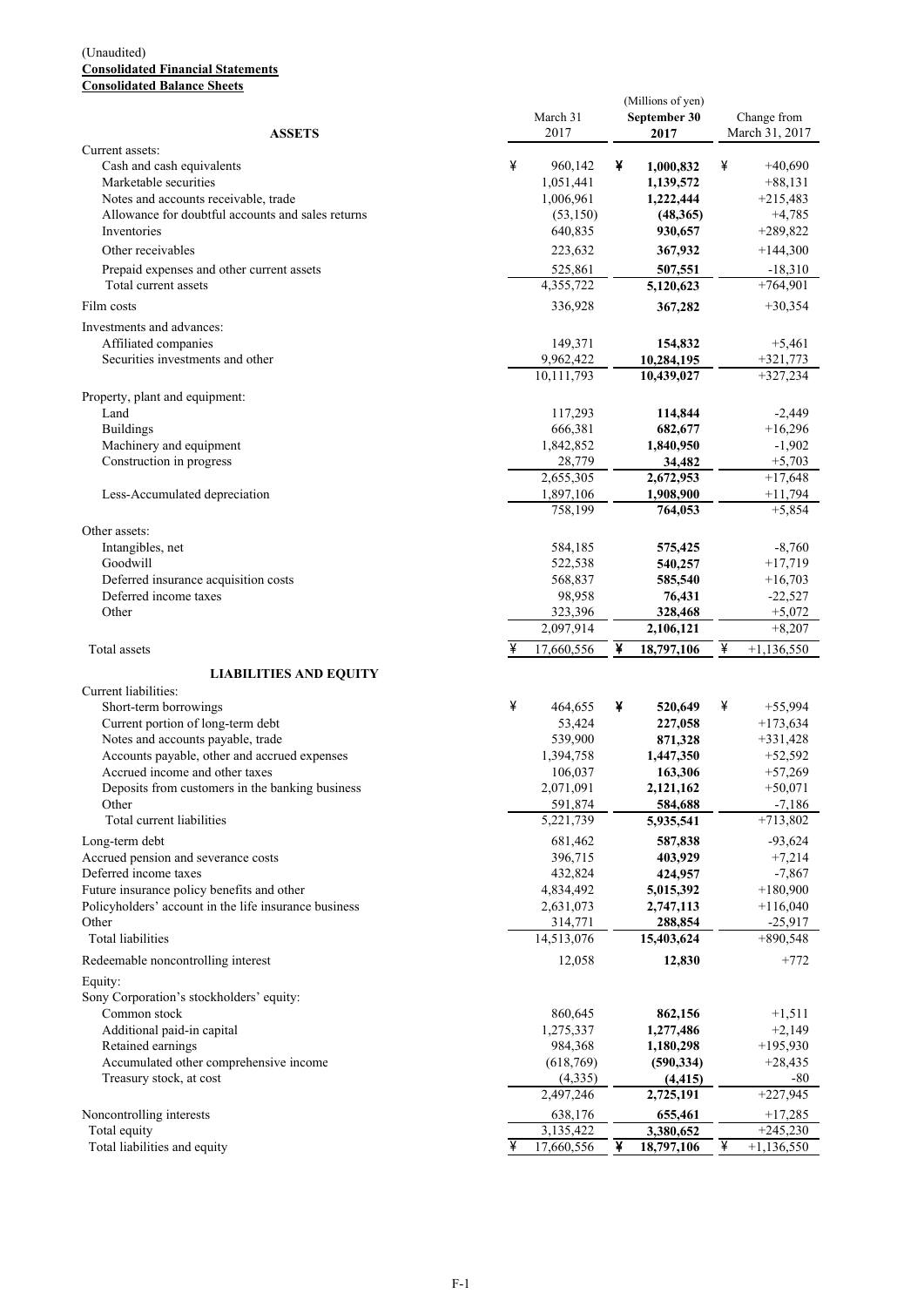### **Consolidated Statements of Income**

|                                                                                  | (Millions of yen, except per share amounts) |           |   |                                 |                  |
|----------------------------------------------------------------------------------|---------------------------------------------|-----------|---|---------------------------------|------------------|
|                                                                                  |                                             |           |   | Three months ended September 30 |                  |
|                                                                                  |                                             | 2016      |   | 2017                            | Change from 2016 |
| Sales and operating revenue:                                                     |                                             |           |   |                                 |                  |
| Net sales                                                                        | ¥                                           | 1,411,918 | ¥ | 1,764,916                       |                  |
| Financial services revenue                                                       |                                             | 258,703   |   | 277,434                         |                  |
| Other operating revenue                                                          |                                             | 18,327    |   | 20,181                          |                  |
|                                                                                  |                                             | 1,688,948 |   | 2,062,531                       | $+22.1%$         |
| Costs and expenses:                                                              |                                             |           |   |                                 |                  |
| Cost of sales                                                                    |                                             | 1,049,268 |   | 1,234,646                       |                  |
| Selling, general and administrative                                              |                                             | 338,347   |   | 386,279                         |                  |
| Financial services expenses                                                      |                                             | 225,166   |   | 240,305                         |                  |
| Other operating (income) expense, net                                            |                                             | 31,568    |   | (901)                           |                  |
|                                                                                  |                                             | 1,644,349 |   | 1,860,329                       | $+13.1$          |
| Equity in net income of affiliated companies                                     |                                             | 1,148     |   | 2,026                           | $+76.5$          |
|                                                                                  |                                             |           |   |                                 |                  |
| <b>Operating income</b>                                                          |                                             | 45,747    |   | 204,228                         | $+346.4$         |
| Other income:                                                                    |                                             |           |   |                                 |                  |
| Interest and dividends                                                           |                                             | 2,130     |   | 4,252                           |                  |
| Other                                                                            |                                             | 687       |   | 511                             |                  |
|                                                                                  |                                             | 2,817     |   | 4,763                           | $+69.1$          |
| Other expenses:                                                                  |                                             |           |   |                                 |                  |
| Interest                                                                         |                                             | 4,352     |   | 2,730                           |                  |
| Foreign exchange loss, net                                                       |                                             | 2,425     |   | 6,298                           |                  |
| Other                                                                            |                                             | 1,267     |   | 1,398                           |                  |
|                                                                                  |                                             | 8,044     |   | 10,426                          | $+29.6$          |
| Income before income taxes                                                       |                                             | 40,520    |   | 198,565                         | $+390.0$         |
| Income taxes                                                                     |                                             | 23,500    |   | 55,751                          |                  |
| <b>Net income</b>                                                                |                                             | 17,020    |   | 142,814                         | $+739.1$         |
| Less - Net income attributable to noncontrolling interests                       |                                             | 12,178    |   | 11,962                          |                  |
| Net income attributable to Sony Corporation's                                    |                                             |           |   |                                 |                  |
| stockholders                                                                     | ¥                                           | 4,842     | ¥ | 130,852                         | $+2.602.4%$      |
| Per share data:<br>Net income attributable to Sony Corporation's<br>stockholders |                                             |           |   |                                 |                  |
| — Basic                                                                          | ¥                                           | 3.84      | ¥ | 103.57                          | $+2,597.1%$      |
| — Diluted                                                                        |                                             | 3.76      |   | 101.35                          | $+2,595.5$       |
|                                                                                  |                                             |           |   |                                 |                  |

#### **Consolidated Statements of Comprehensive Income**

|                                                                                                                                                                                                       | (Millions of yen)<br>Three months ended September 30 |   |                                    |                    |  |  |  |
|-------------------------------------------------------------------------------------------------------------------------------------------------------------------------------------------------------|------------------------------------------------------|---|------------------------------------|--------------------|--|--|--|
|                                                                                                                                                                                                       | 2016                                                 |   | 2017                               | Change from $2016$ |  |  |  |
| Net income                                                                                                                                                                                            | ¥<br>17,020                                          | ¥ | 142,814                            | $+739.1%$          |  |  |  |
| Other comprehensive income, net of tax –<br>Unrealized losses on securities<br>Unrealized gains on derivative instruments<br>Pension liability adjustment<br>Foreign currency translation adjustments | (37,726)<br>405<br>2,821<br>(16,065)                 |   | (1, 469)<br>594<br>2,339<br>16,502 |                    |  |  |  |
| Total comprehensive income (loss)<br>Less - Comprehensive income (loss) attributable                                                                                                                  | (33, 545)                                            |   | 160,780                            |                    |  |  |  |
| to noncontrolling interests<br>Comprehensive income (loss) attributable<br>to Sony Corporation's stockholders                                                                                         | (5,845)<br>¥<br>(27,700)                             |   | 13,178<br>147,602                  | $-$ %              |  |  |  |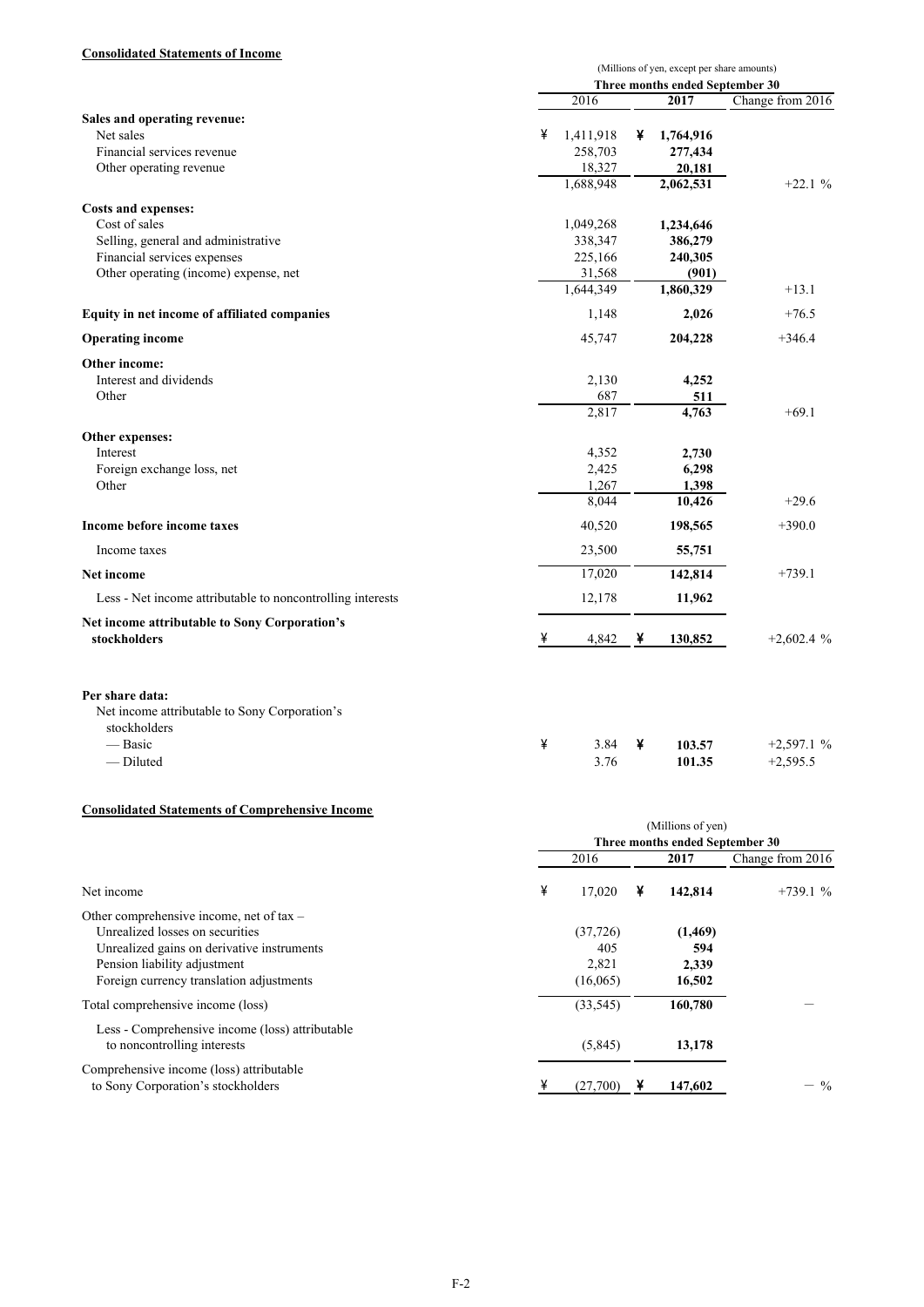### **Consolidated Statements of Income**

|                                                                                  | (Millions of yen, except per share amounts) |   |                               |                  |
|----------------------------------------------------------------------------------|---------------------------------------------|---|-------------------------------|------------------|
|                                                                                  |                                             |   | Six months ended September 30 |                  |
|                                                                                  | 2016                                        |   | 2017                          | Change from 2016 |
| Sales and operating revenue:                                                     |                                             |   |                               |                  |
| Net sales                                                                        | ¥<br>2,774,435                              | ¥ | 3,293,559                     |                  |
| Financial services revenue                                                       | 489,612                                     |   | 578,794                       |                  |
| Other operating revenue                                                          | 38,100                                      |   | 48,291                        |                  |
|                                                                                  | 3,302,147                                   |   | 3,920,644                     | $+18.7%$         |
|                                                                                  |                                             |   |                               |                  |
| Costs and expenses:<br>Cost of sales                                             |                                             |   | 2,349,738                     |                  |
| Selling, general and administrative                                              | 2,064,891                                   |   |                               |                  |
| Financial services expenses                                                      | 676,444<br>406,797                          |   | 743,658                       |                  |
| Other operating (income) expense, net                                            | 52,441                                      |   | 495,563                       |                  |
|                                                                                  | 3,200,573                                   |   | (27, 012)<br>3,561,947        | $+11.3$          |
|                                                                                  |                                             |   |                               |                  |
| Equity in net income of affiliated companies                                     | 365                                         |   | 3,142                         | $+760.8$         |
| <b>Operating income</b>                                                          | 101,939                                     |   | 361,839                       | $+255.0$         |
| Other income:                                                                    |                                             |   |                               |                  |
| Interest and dividends                                                           | 5,357                                       |   | 13,037                        |                  |
| Other                                                                            | 1,780                                       |   | 1,644                         |                  |
|                                                                                  | 7.137                                       |   | 14,681                        | $+105.7$         |
| Other expenses:                                                                  |                                             |   |                               |                  |
| Interest                                                                         | 8,153                                       |   | 7,246                         |                  |
| Foreign exchange loss, net                                                       | 810                                         |   | 19,266                        |                  |
| Other                                                                            | 2,577                                       |   | 2,549                         |                  |
|                                                                                  | 11,540                                      |   | 29,061                        | $+151.8$         |
| Income before income taxes                                                       | 97,536                                      |   | 347,459                       | $+256.2$         |
| Income taxes                                                                     | 43,975                                      |   | 110,247                       |                  |
| <b>Net income</b>                                                                | 53,561                                      |   | 237,212                       | $+342.9$         |
| Less - Net income attributable to noncontrolling interests                       | 27,553                                      |   | 25,489                        |                  |
| Net income attributable to Sony Corporation's                                    |                                             |   |                               |                  |
| stockholders                                                                     | ¥<br>26,008                                 | ¥ | 211,723                       | $+714.1%$        |
| Per share data:<br>Net income attributable to Sony Corporation's<br>stockholders |                                             |   |                               |                  |
| — Basic                                                                          | ¥<br>20.61                                  | ¥ | 167.61                        | $+713.2%$        |
| — Diluted                                                                        | 20.20                                       |   | 164.06                        | $+712.2$         |
|                                                                                  |                                             |   |                               |                  |

#### **Consolidated Statements of Comprehensive Income**

|                                                                                                                                                                                                       | (Millions of yen)<br>Six months ended September 30 |                                   |                  |  |  |
|-------------------------------------------------------------------------------------------------------------------------------------------------------------------------------------------------------|----------------------------------------------------|-----------------------------------|------------------|--|--|
|                                                                                                                                                                                                       | 2016                                               | 2017                              | Change from 2016 |  |  |
| Net income                                                                                                                                                                                            | ¥<br>53,561                                        | ¥<br>237,212                      | $+342.9%$        |  |  |
| Other comprehensive income, net of tax –<br>Unrealized losses on securities<br>Unrealized gains on derivative instruments<br>Pension liability adjustment<br>Foreign currency translation adjustments | (17, 331)<br>260<br>6,047<br>(107, 063)            | (4,658)<br>229<br>4,644<br>30,087 |                  |  |  |
| Total comprehensive income (loss)                                                                                                                                                                     | (64, 526)                                          | 267,514                           |                  |  |  |
| Less - Comprehensive income attributable<br>to noncontrolling interests                                                                                                                               | 19,155                                             | 27,356                            |                  |  |  |
| Comprehensive income (loss) attributable<br>to Sony Corporation's stockholders                                                                                                                        | ¥<br>(83,681)                                      | 240,158                           | $-$ %            |  |  |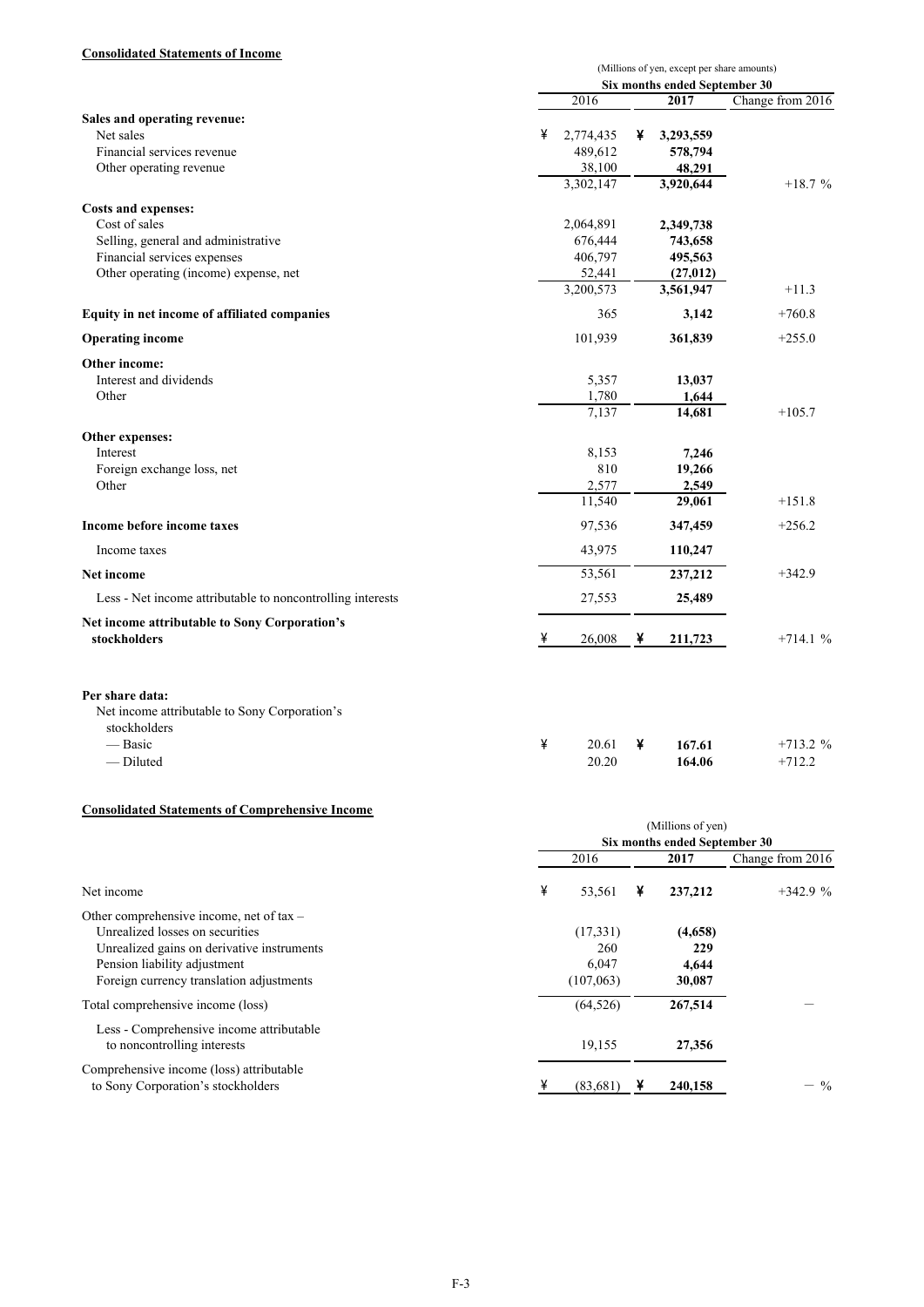### **Supplemental equity and comprehensive income information**

| эцррісінсінаі сцину ани соніргенсіізгус пісоніс пітоі піацоп      | (Millions of yen)                          |           |   |                             |   |              |  |
|-------------------------------------------------------------------|--------------------------------------------|-----------|---|-----------------------------|---|--------------|--|
|                                                                   | Sony Corporation's<br>stockholders' equity |           |   | Noncontrolling<br>interests |   | Total equity |  |
| Balance at March 31, 2016                                         | ¥                                          | 2,463,340 | ¥ | 661,070                     | ¥ | 3,124,410    |  |
| Exercise of stock acquisition rights                              |                                            | 1,834     |   |                             |   | 1,834        |  |
| Stock based compensation                                          |                                            | 833       |   |                             |   | 833          |  |
| Comprehensive income:                                             |                                            |           |   |                             |   |              |  |
| Net income                                                        |                                            | 26,008    |   | 27,553                      |   | 53,561       |  |
| Other comprehensive income, net of $tax -$                        |                                            |           |   |                             |   |              |  |
| Unrealized losses on securities                                   |                                            | (11, 430) |   | (5,901)                     |   | (17, 331)    |  |
| Unrealized gains on derivative instruments                        |                                            | 260       |   |                             |   | 260          |  |
| Pension liability adjustment                                      |                                            | 5,959     |   | 88                          |   | 6,047        |  |
| Foreign currency translation adjustments                          |                                            | (104,478) |   | (2,585)                     |   | (107, 063)   |  |
| Total comprehensive income (loss)                                 |                                            | (83,681)  |   | 19,155                      |   | (64, 526)    |  |
| Dividends declared                                                |                                            | (12,625)  |   | (16, 434)                   |   | (29,059)     |  |
| Transactions with noncontrolling interests shareholders and other |                                            | (59, 598) |   | (42, 424)                   |   | (102, 022)   |  |
| Balance at September 30, 2016                                     | ¥                                          | 2,310,103 | ¥ | 621,367                     |   | 2,931,470    |  |

|                                                                   |                    |                      | (Millions of yen) |              |
|-------------------------------------------------------------------|--------------------|----------------------|-------------------|--------------|
|                                                                   | Sony Corporation's |                      | Noncontrolling    | Total equity |
|                                                                   |                    | stockholders' equity | interests         |              |
| Balance at March 31, 2017                                         | ¥                  | 2,497,246            | ¥<br>638,176      | 3,135,422    |
| Issuance of new shares                                            |                    | 676                  |                   | 676          |
| Exercise of stock acquisition rights                              |                    | 2,344                |                   | 2,344        |
| Stock based compensation                                          |                    | 1,159                |                   | 1,159        |
| Comprehensive income:                                             |                    |                      |                   |              |
| Net income                                                        |                    | 211,723              | 25,489            | 237,212      |
| Other comprehensive income, net of $tax -$                        |                    |                      |                   |              |
| Unrealized gains (losses) on securities                           |                    | (4,884)              | 226               | (4,658)      |
| Unrealized gains on derivative instruments                        |                    | 229                  |                   | 229          |
| Pension liability adjustment                                      |                    | 4,630                | 14                | 4,644        |
| Foreign currency translation adjustments                          |                    | 28,460               | 1,627             | 30,087       |
| Total comprehensive income                                        |                    | 240,158              | 27,356            | 267,514      |
| Dividends declared                                                |                    | (15,794)             | (12, 134)         | (27,928)     |
| Transactions with noncontrolling interests shareholders and other |                    | (598)                | 2,063             | 1,465        |
| Balance at September 30, 2017                                     |                    | 2,725,191            | 655,461           | 3.380.652    |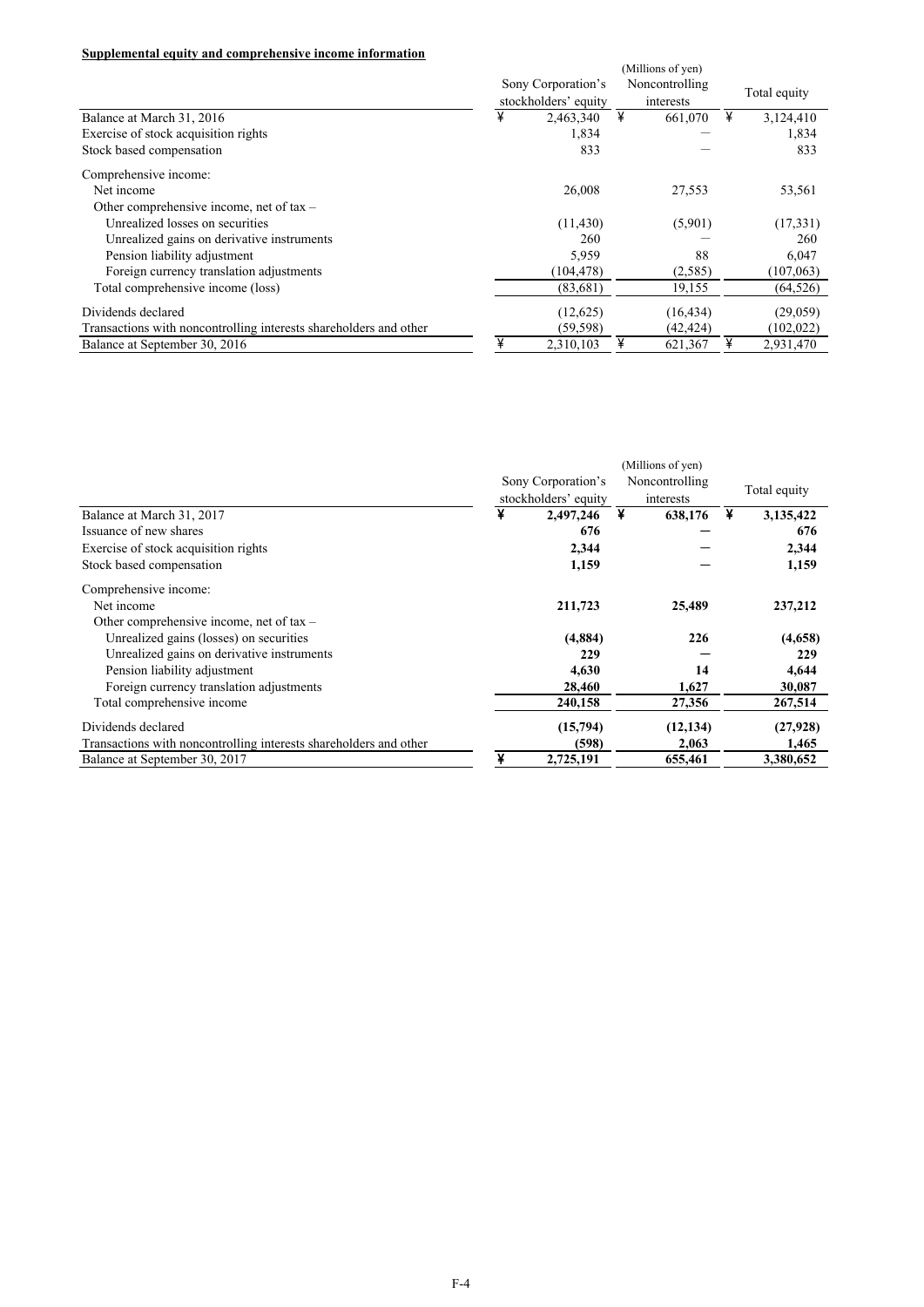#### **Consolidated Statements of Cash Flows**

|                                                                             |   | (Millions of yen)             |   |            |  |  |
|-----------------------------------------------------------------------------|---|-------------------------------|---|------------|--|--|
|                                                                             |   | Six months ended September 30 |   |            |  |  |
| Cash flows from operating activities:                                       |   | 2016                          |   | 2017       |  |  |
| Net income                                                                  | ¥ | 53,561                        | ¥ | 237,212    |  |  |
| Adjustments to reconcile net income to net cash                             |   |                               |   |            |  |  |
| provided by operating activities:                                           |   |                               |   |            |  |  |
| Depreciation and amortization, including amortization of deferred           |   |                               |   |            |  |  |
| insurance acquisition costs                                                 |   | 181,060                       |   | 169,962    |  |  |
| Amortization of film costs                                                  |   | 122,837                       |   | 160,142    |  |  |
| Accrual for pension and severance costs, less payments                      |   | 7,054                         |   | 2,583      |  |  |
| Other operating (income) expense, net                                       |   | 52,441                        |   | (27, 012)  |  |  |
| Gain on sale or devaluation of securities investments, net                  |   | (13)                          |   | (167)      |  |  |
| (Gain) loss on revaluation of marketable securities held in the financial   |   |                               |   |            |  |  |
| services business for trading purposes, net                                 |   | 41,800                        |   | (47, 765)  |  |  |
| Loss on revaluation or impairment of securities investments held            |   |                               |   |            |  |  |
| in the financial services business, net                                     |   | $\overline{2}$                |   | 50         |  |  |
| Deferred income taxes                                                       |   | (12, 382)                     |   | 8,160      |  |  |
| Equity in net (income) loss of affiliated companies, net of dividends       |   | 5,133                         |   | (1,312)    |  |  |
| Changes in assets and liabilities:                                          |   |                               |   |            |  |  |
| Increase in notes and accounts receivable, trade                            |   | (154, 618)                    |   | (197, 747) |  |  |
| Increase in inventories                                                     |   | (256, 549)                    |   | (272, 386) |  |  |
| Increase in film costs                                                      |   | (175, 952)                    |   | (188, 281) |  |  |
| Increase in notes and accounts payable, trade                               |   | 213,623                       |   | 309,160    |  |  |
| Increase in accrued income and other taxes                                  |   | 38,529                        |   | 49,662     |  |  |
| Increase in future insurance policy benefits and other                      |   | 170,468                       |   | 258,762    |  |  |
| Increase in deferred insurance acquisition costs                            |   | (43,691)                      |   | (43,394)   |  |  |
| Increase in marketable securities held in the financial services            |   |                               |   |            |  |  |
| business for trading purposes                                               |   | (49, 387)                     |   | (44,002)   |  |  |
| Increase in other current assets                                            |   | (87, 477)                     |   | (125, 652) |  |  |
| Increase (decrease) in other current liabilities                            |   | (86,249)                      |   | 23,571     |  |  |
| Other                                                                       |   | 61,293                        |   | (5,242)    |  |  |
| Net cash provided by operating activities                                   |   | 81,483                        |   | 266,304    |  |  |
| Cash flows from investing activities:                                       |   |                               |   |            |  |  |
| Payments for purchases of fixed assets                                      |   | (205,300)                     |   | (130, 254) |  |  |
| Proceeds from sales of fixed assets                                         |   | 6,946                         |   | 6,760      |  |  |
| Payments for investments and advances by financial services business        |   | (603, 241)                    |   | (461, 046) |  |  |
| Payments for investments and advances                                       |   |                               |   |            |  |  |
| (other than financial services business)                                    |   | (7, 423)                      |   | (10,969)   |  |  |
| Proceeds from sales or return of investments and collections of advances    |   |                               |   |            |  |  |
| by financial services business                                              |   | 143,080                       |   | 152,561    |  |  |
| Proceeds from sales or return of investments and collections of advances    |   |                               |   |            |  |  |
| (other than financial services business)                                    |   | 4,307                         |   | 4,219      |  |  |
| Proceeds from sales of businesses                                           |   | 3,262                         |   | 18,684     |  |  |
| Other                                                                       |   | (9,271)                       |   | 8,258      |  |  |
| Net cash used in investing activities                                       |   | (667, 640)                    |   | (411, 787) |  |  |
|                                                                             |   |                               |   |            |  |  |
| Cash flows from financing activities:                                       |   |                               |   |            |  |  |
| Proceeds from issuance of long-term debt                                    |   | 203,081                       |   | 72,430     |  |  |
| Payments of long-term debt                                                  |   | (140, 400)                    |   | (16,299)   |  |  |
| Increase in short-term borrowings, net                                      |   | 123,646                       |   | 55,904     |  |  |
| Increase in deposits from customers in the financial services business, net |   | 114,687                       |   | 88,344     |  |  |
| Dividends paid                                                              |   | (12, 633)                     |   | (12,649)   |  |  |
| Payment for purchase of Sony/ATV shares from noncontrolling interests       |   | (76, 565)                     |   |            |  |  |
| Other                                                                       |   | (28, 555)                     |   | (8,207)    |  |  |
| Net cash provided by financing activities                                   |   | 183,261                       |   | 179,523    |  |  |
| Effect of exchange rate changes on cash and cash equivalents                |   | (55, 535)                     |   | 6,650      |  |  |
| Net increase (decrease) in cash and cash equivalents                        |   | (458, 431)                    |   | 40,690     |  |  |
| Cash and cash equivalents at beginning of the fiscal year                   |   | 983,612                       |   | 960,142    |  |  |
|                                                                             |   |                               |   |            |  |  |
| Cash and cash equivalents at end of the period                              | ¥ | 525,181                       | ¥ | 1,000,832  |  |  |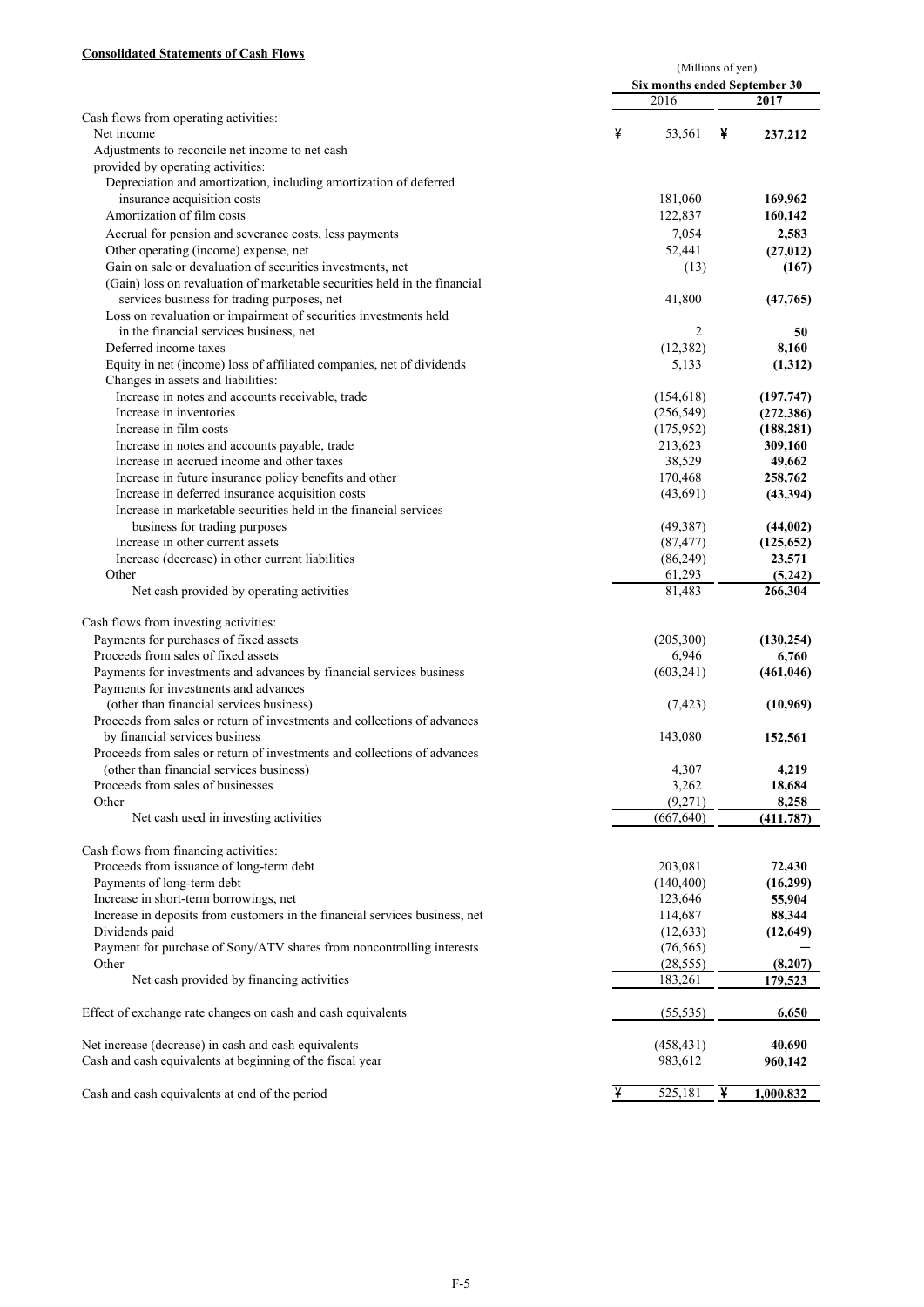#### **Business Segment Information**

|                                    |                  | (Millions of yen)               |           |  |  |  |  |
|------------------------------------|------------------|---------------------------------|-----------|--|--|--|--|
|                                    |                  | Three months ended September 30 |           |  |  |  |  |
| <b>Sales and operating revenue</b> | 2016             | 2017                            | Change    |  |  |  |  |
| Mobile Communications              |                  |                                 |           |  |  |  |  |
| Customers                          | ¥<br>166,814     | ¥<br>169,818                    | $+1.8 \%$ |  |  |  |  |
| Intersegment                       | 1,956            | 2,223                           |           |  |  |  |  |
| Total                              | 168,770          | 172,041                         | $+1.9$    |  |  |  |  |
| Game & Network Services            |                  |                                 |           |  |  |  |  |
| <b>Customers</b>                   | 304,848          | 414,255                         | $+35.9$   |  |  |  |  |
| Intersegment                       | 15,032           | 18,949                          |           |  |  |  |  |
| Total                              | 319,880          | 433,204                         | $+35.4$   |  |  |  |  |
| Imaging Products & Solutions       |                  |                                 |           |  |  |  |  |
| Customers                          | 134,037          | 155,170                         | $+15.8$   |  |  |  |  |
| Intersegment                       | 1,335            | 1,550                           |           |  |  |  |  |
| Total                              | 135,372          | 156,720                         | $+15.8$   |  |  |  |  |
| Home Entertainment & Sound         |                  |                                 |           |  |  |  |  |
| Customers                          | 233,901          | 300,770                         | $+28.6$   |  |  |  |  |
| Intersegment                       | 976              | 163                             |           |  |  |  |  |
| Total                              | 234,877          | 300,933                         | $+28.1$   |  |  |  |  |
| Semiconductors                     |                  |                                 |           |  |  |  |  |
| Customers                          | 161,038          | 193,407                         | $+20.1$   |  |  |  |  |
| Intersegment                       | 32,710           | 34,956                          |           |  |  |  |  |
| Total                              | 193,748          | 228,363                         | $+17.9$   |  |  |  |  |
| Pictures                           |                  |                                 |           |  |  |  |  |
| Customers                          | 192,026          | 243,738                         | $+26.9$   |  |  |  |  |
| Intersegment                       | 86               | 265                             |           |  |  |  |  |
| Total                              | 192,112          | 244,003                         | $+27.0$   |  |  |  |  |
|                                    |                  |                                 |           |  |  |  |  |
| Music<br>Customers                 |                  |                                 |           |  |  |  |  |
|                                    | 146,629<br>3,582 | 202,837                         | $+38.3$   |  |  |  |  |
| Intersegment<br>Total              | 150,211          | 3,729<br>206,566                | $+37.5$   |  |  |  |  |
|                                    |                  |                                 |           |  |  |  |  |
| <b>Financial Services</b>          |                  |                                 |           |  |  |  |  |
| Customers                          | 258,703          | 277,434                         | $+7.2$    |  |  |  |  |
| Intersegment                       | 1,807            | 1.790                           |           |  |  |  |  |
| Total                              | 260,510          | 279,224                         | $+7.2$    |  |  |  |  |
| All Other                          |                  |                                 |           |  |  |  |  |
| Customers                          | 81,791           | 95,592                          | $+16.9$   |  |  |  |  |
| Intersegment                       | 19.572           | 17,228                          |           |  |  |  |  |
| Total                              | 101,363          | 112,820                         | $+11.3$   |  |  |  |  |
| Corporate and elimination          | (67, 895)        | (71, 343)                       |           |  |  |  |  |
| Consolidated total                 | ¥<br>.688.948    | ¥<br>2,062,531                  | $+22.1%$  |  |  |  |  |

Game & Network Services ("G&NS") intersegment amounts primarily consist of transactions with All Other.

Semiconductors intersegment amounts primarily consist of transactions with the Mobile Communications ("MC") segment, the G&NS segment and the Imaging Products & Solutions ("IP&S") segment.

All Other intersegment amounts primarily consist of transactions with the Pictures segment, the Music segment and the G&NS segment. Corporate and elimination includes certain brand and patent royalty income.

|                                |                                 | (Millions of yen) |           |           |  |  |  |  |
|--------------------------------|---------------------------------|-------------------|-----------|-----------|--|--|--|--|
| <b>Operating income (loss)</b> | Three months ended September 30 |                   |           |           |  |  |  |  |
|                                | 2016                            |                   | 2017      | Change    |  |  |  |  |
| Mobile Communications          | ¥                               | 3,698<br>¥        | (2, 453)  | $-$ %     |  |  |  |  |
| Game & Network Services        |                                 | 18.992            | 54,750    | $+188.3$  |  |  |  |  |
| Imaging Products & Solutions   |                                 | 14.860            | 18,870    | $+27.0$   |  |  |  |  |
| Home Entertainment & Sound     |                                 | 17,556            | 24,387    | $+38.9$   |  |  |  |  |
| Semiconductors                 |                                 | (4,184)           | 49,370    |           |  |  |  |  |
| Pictures                       |                                 | 3.207             | 7.696     | $+140.0$  |  |  |  |  |
| Music                          |                                 | 16,515            | 32,514    | $+96.9$   |  |  |  |  |
| <b>Financial Services</b>      |                                 | 33,563            | 36,599    | $+9.0$    |  |  |  |  |
| All Other                      |                                 | (32,602)          | (28)      |           |  |  |  |  |
| Total                          |                                 | 71.605            | 221,705   | $+209.6$  |  |  |  |  |
| Corporate and elimination      |                                 | (25, 858)         | (17, 477) |           |  |  |  |  |
| Consolidated total             |                                 | 45,747            | 204.228   | $+346.4%$ |  |  |  |  |

The 2016 segment disclosure above has been reclassified to reflect the change in the business segment classification discussed in Note 3.

Operating income (loss) is sales and operating revenue less costs and expenses, and includes equity in net income (loss) of affiliated companies. Corporate and elimination includes headquarters restructuring costs and certain other corporate expenses, including the amortization of certain intellectual property assets such as the cross-licensing of intangible assets acquired from Ericsson at the time of the Sony Mobile Communications acquisition, which are not allocated to segments.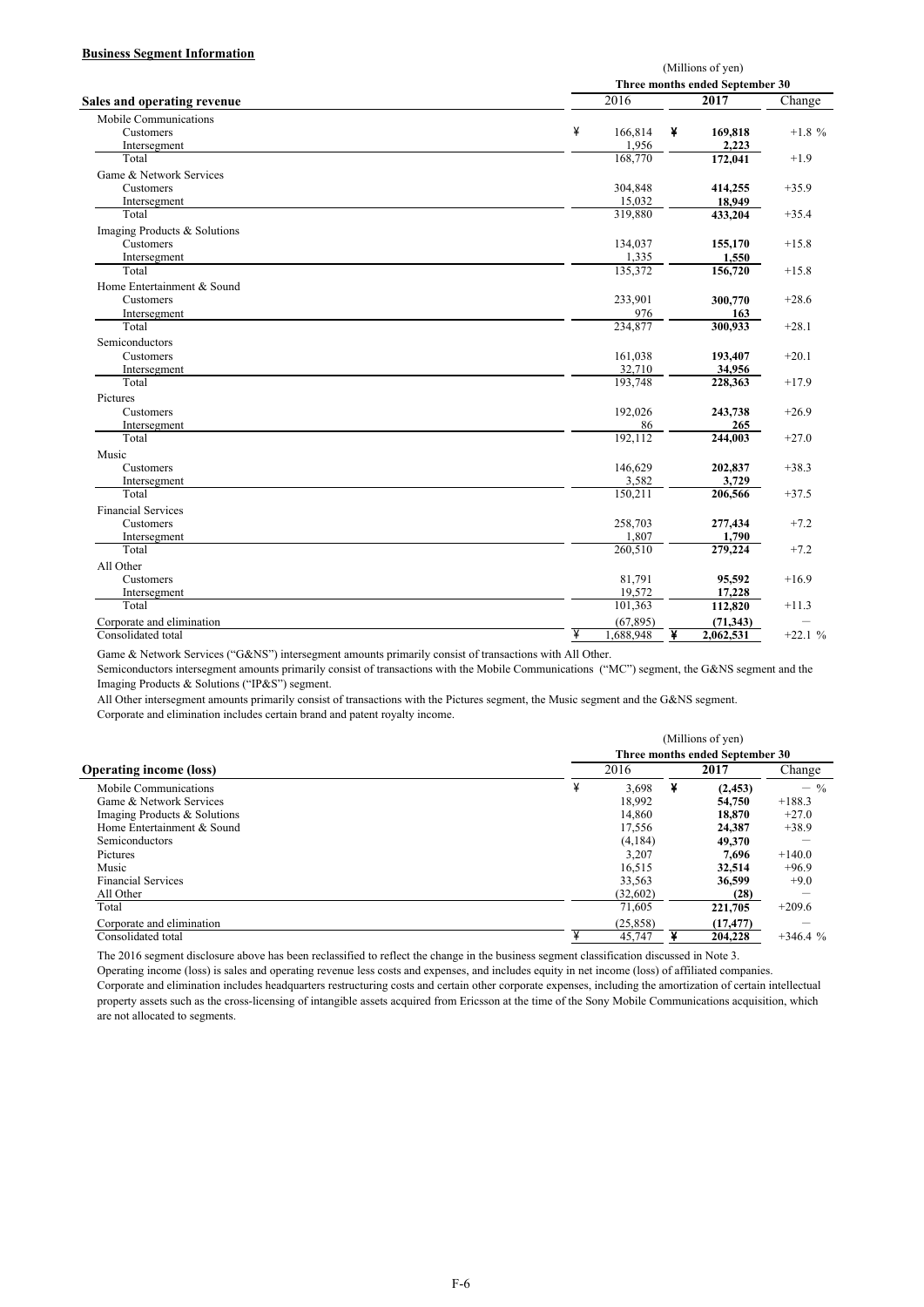#### **Business Segment Information**

|                                    |                   | (Millions of yen)             |                   |           |  |  |  |
|------------------------------------|-------------------|-------------------------------|-------------------|-----------|--|--|--|
|                                    |                   | Six months ended September 30 |                   |           |  |  |  |
| <b>Sales and operating revenue</b> | $\overline{2016}$ |                               | $\sqrt{2017}$     | Change    |  |  |  |
| Mobile Communications              |                   |                               |                   |           |  |  |  |
| <b>Customers</b>                   | ¥<br>351,682      | ¥                             | 348,884           | $-0.8 \%$ |  |  |  |
| Intersegment                       | 3,011             |                               | 4,344             |           |  |  |  |
| Total                              | 354,693           |                               | 353,228           | $-0.4$    |  |  |  |
| Game & Network Services            |                   |                               |                   |           |  |  |  |
| Customers                          | 615,616           |                               | 737,306           | $+19.8$   |  |  |  |
| Intersegment                       | 34,643            |                               | 43,960            |           |  |  |  |
| Total                              | 650.259           |                               | 781,266           | $+20.1$   |  |  |  |
| Imaging Products & Solutions       |                   |                               |                   |           |  |  |  |
| Customers                          | 254,402           |                               | 309,287           | $+21.6$   |  |  |  |
| Intersegment                       | 3,196             |                               | 3,068             |           |  |  |  |
| Total                              | 257,598           |                               | 312,355           | $+21.3$   |  |  |  |
| Home Entertainment & Sound         |                   |                               |                   |           |  |  |  |
| Customers                          | 468,816           |                               | 557,235           | $+18.9$   |  |  |  |
| Intersegment                       | 1,980             |                               | 565               |           |  |  |  |
| Total                              | 470,796           |                               | 557,800           | $+18.5$   |  |  |  |
| Semiconductors                     |                   |                               |                   |           |  |  |  |
| Customers                          | 279,311           |                               |                   | $+31.1$   |  |  |  |
|                                    | 58,867            |                               | 366,086           |           |  |  |  |
| Intersegment<br>Total              | 338,178           |                               | 66,538<br>432,624 | $+27.9$   |  |  |  |
|                                    |                   |                               |                   |           |  |  |  |
| Pictures                           |                   |                               |                   |           |  |  |  |
| Customers                          | 375,149           |                               | 449,408           | $+19.8$   |  |  |  |
| Intersegment                       | 280               |                               | 406               |           |  |  |  |
| Total                              | 375,429           |                               | 449,814           | $+19.8$   |  |  |  |
| Music                              |                   |                               |                   |           |  |  |  |
| Customers                          | 285,038           |                               | 367,913           | $+29.1$   |  |  |  |
| Intersegment                       | 7,077             |                               | 7,225             |           |  |  |  |
| Total                              | 292,115           |                               | 375,138           | $+28.4$   |  |  |  |
| <b>Financial Services</b>          |                   |                               |                   |           |  |  |  |
| Customers                          | 489,612           |                               | 578,794           | $+18.2$   |  |  |  |
| Intersegment                       | 3,617             |                               | 3,590             |           |  |  |  |
| Total                              | 493,229           |                               | 582,384           | $+18.1$   |  |  |  |
| All Other                          |                   |                               |                   |           |  |  |  |
| Customers                          | 166,727           |                               | 189,696           | $+13.8$   |  |  |  |
| Intersegment                       | 35,400            |                               | 32,364            |           |  |  |  |
| Total                              | 202,127           |                               | 222,060           | $+9.9$    |  |  |  |
| Corporate and elimination          | (132, 277)        |                               | (146, 025)        |           |  |  |  |
| Consolidated total                 | ¥<br>3,302,147    | ¥                             | 3,920,644         | $+18.7%$  |  |  |  |

G&NS intersegment amounts primarily consist of transactions with All Other.

Semiconductors intersegment amounts primarily consist of transactions with the MC segment, the G&NS segment and the IP&S segment. All Other intersegment amounts primarily consist of transactions with the Pictures segment, the Music segment and the G&NS segment. Corporate and elimination includes certain brand and patent royalty income.

|                                | (Millions of yen)<br>Six months ended September 30 |           |   |          |           |  |  |
|--------------------------------|----------------------------------------------------|-----------|---|----------|-----------|--|--|
|                                |                                                    |           |   |          |           |  |  |
| <b>Operating income (loss)</b> |                                                    | 2016      |   | 2017     | Change    |  |  |
| Mobile Communications          | ¥                                                  | 4.113     | ¥ | 1.163    | $-71.7%$  |  |  |
| Game & Network Services        |                                                    | 63.023    |   | 72,483   | $+15.0$   |  |  |
| Imaging Products & Solutions   |                                                    | 22.366    |   | 42,074   | $+88.1$   |  |  |
| Home Entertainment & Sound     |                                                    | 37,797    |   | 46.970   | $+24.3$   |  |  |
| Semiconductors                 |                                                    | (47, 733) |   | 104.812  |           |  |  |
| Pictures                       |                                                    | (7, 433)  |   | (1,801)  |           |  |  |
| Music                          |                                                    | 32,391    |   | 57,536   | $+77.6$   |  |  |
| <b>Financial Services</b>      |                                                    | 82.110    |   | 82,822   | $+0.9$    |  |  |
| All Other                      |                                                    | (39, 555) |   | (8,259)  |           |  |  |
| Total                          |                                                    | 147.079   |   | 397,800  | $+170.5$  |  |  |
| Corporate and elimination      |                                                    | (45, 140) |   | (35,961) |           |  |  |
| Consolidated total             |                                                    | 101.939   |   | 361.839  | $+255.0%$ |  |  |

The 2016 segment disclosure above has been reclassified to reflect the change in the business segment classification discussed in Note 3.

Operating income (loss) is sales and operating revenue less costs and expenses, and includes equity in net income (loss) of affiliated companies. Corporate and elimination includes headquarters restructuring costs and certain other corporate expenses, including the amortization of certain intellectual property assets such as the cross-licensing of intangible assets acquired from Ericsson at the time of the Sony Mobile Communications acquisition, which are not allocated to segments.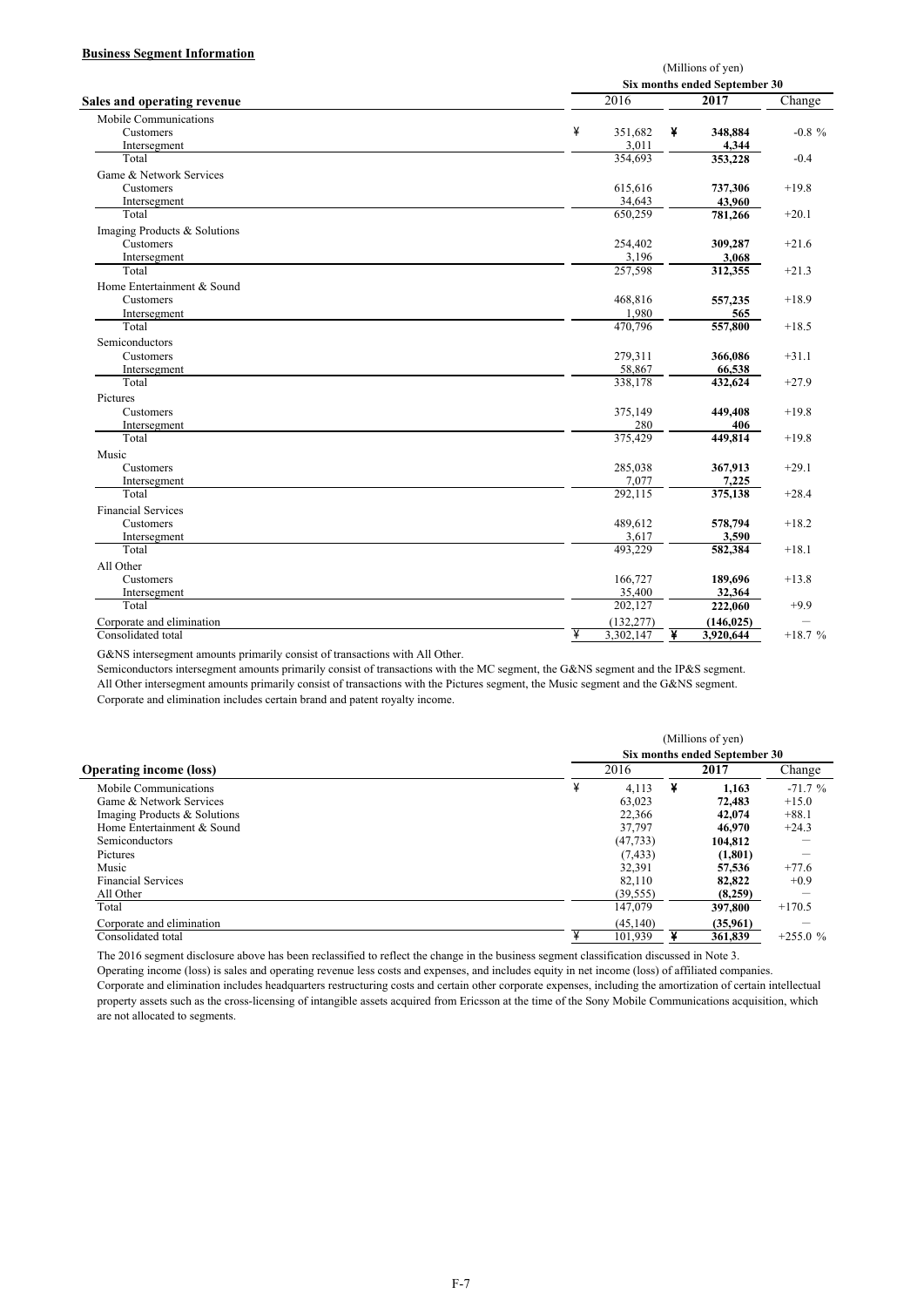#### **Sales to Customers by Product Category**

|                                                     |   | (Millions of yen)<br>Three months ended September 30 |   |               |           |  |  |  |
|-----------------------------------------------------|---|------------------------------------------------------|---|---------------|-----------|--|--|--|
| Sales and operating revenue (to external customers) |   | 2016                                                 |   | $\sqrt{2017}$ | Change    |  |  |  |
|                                                     |   |                                                      |   |               |           |  |  |  |
| Mobile Communications                               | ¥ | 166,814                                              | ¥ | 169,818       | $+1.8 \%$ |  |  |  |
| Game & Network Services                             |   |                                                      |   |               |           |  |  |  |
| Hardware                                            |   | 106,386                                              |   | 137,398       | $+29.2$   |  |  |  |
| Network                                             |   | 146,609                                              |   | 222,986       | $+52.1$   |  |  |  |
| Other                                               |   | 51,853                                               |   | 53,871        | $+3.9$    |  |  |  |
| Total                                               |   | 304,848                                              |   | 414,255       | $+35.9$   |  |  |  |
| Imaging Products & Solutions                        |   |                                                      |   |               |           |  |  |  |
| Still and Video Cameras                             |   | 81,471                                               |   | 99,343        | $+21.9$   |  |  |  |
| Other                                               |   | 52,566                                               |   | 55,827        | $+6.2$    |  |  |  |
| Total                                               |   | 134,037                                              |   | 155,170       | $+15.8$   |  |  |  |
| Home Entertainment & Sound                          |   |                                                      |   |               |           |  |  |  |
| Televisions                                         |   | 169,097                                              |   | 219,553       | $+29.8$   |  |  |  |
| Audio and Video                                     |   | 64,547                                               |   | 80,639        | $+24.9$   |  |  |  |
| Other                                               |   | 257                                                  |   | 578           | $+124.9$  |  |  |  |
| Total                                               |   | 233,901                                              |   | 300,770       | $+28.6$   |  |  |  |
| Semiconductors                                      |   | 161,038                                              |   | 193,407       | $+20.1$   |  |  |  |
| Pictures                                            |   |                                                      |   |               |           |  |  |  |
| <b>Motion Pictures</b>                              |   | 93,952                                               |   | 124,800       | $+32.8$   |  |  |  |
| <b>Television Productions</b>                       |   | 51,424                                               |   | 57,389        | $+11.6$   |  |  |  |
| Media Networks                                      |   | 46,650                                               |   | 61,549        | $+31.9$   |  |  |  |
| Total                                               |   | 192,026                                              |   | 243,738       | $+26.9$   |  |  |  |
| Music                                               |   |                                                      |   |               |           |  |  |  |
| Recorded Music                                      |   | 89,757                                               |   | 109,177       | $+21.6$   |  |  |  |
| Music Publishing                                    |   | 15,591                                               |   | 19,501        | $+25.1$   |  |  |  |
| Visual Media and Platform                           |   | 41,281                                               |   | 74,159        | $+79.6$   |  |  |  |
| Total                                               |   | 146,629                                              |   | 202,837       | $+38.3$   |  |  |  |
| <b>Financial Services</b>                           |   | 258,703                                              |   | 277,434       | $+7.2$    |  |  |  |
| All Other                                           |   | 81,791                                               |   | 95,592        | $+16.9$   |  |  |  |
| Corporate                                           |   | 9,161                                                |   | 9,510         | $+3.8$    |  |  |  |
| Consolidated total                                  | ¥ | 1,688,948                                            | ¥ | 2,062,531     | $+22.1%$  |  |  |  |

The above table includes a breakdown of sales and operating revenue to external customers for certain segments shown in the Business Segment Information on page F-6. Sony management views each segment as a single operating segment. However, Sony believes that the breakdown of sales and operating revenue to external customers for the segments in this table is useful to investors in understanding sales by product category.

In the G&NS segment, Hardware includes home and portable game consoles; Network includes network services relating to game, video and music content provided by Sony Interactive Entertainment; Other includes packaged software and peripheral devices. In the IP&S segment, Still and Video Cameras includes interchangeable lens cameras, compact digital cameras, consumer video cameras and video cameras for broadcast; Other includes display products such as projectors and medical equipment. In the Home Entertainment & Sound ("HE&S") segment, Televisions includes LCD and OLED televisions; Audio and Video includes Blu-ray disc players and recorders, home audio, headphones and memory-based portable audio devices. In the Pictures segment, Motion Pictures includes the worldwide production, acquisition and distribution of motion pictures and direct-to-video content; Television Productions includes the production, acquisition and distribution of television programming; Media Networks includes the operation of television and digital networks worldwide. In the Music segment, Recorded Music includes the distribution of physical and digital recorded music and revenue derived from artists' live performances; Music Publishing includes the management and licensing of the words and music of songs; Visual Media and Platform includes the production and distribution of animation titles, including game applications based on the animation titles, and various service offerings for music and visual products.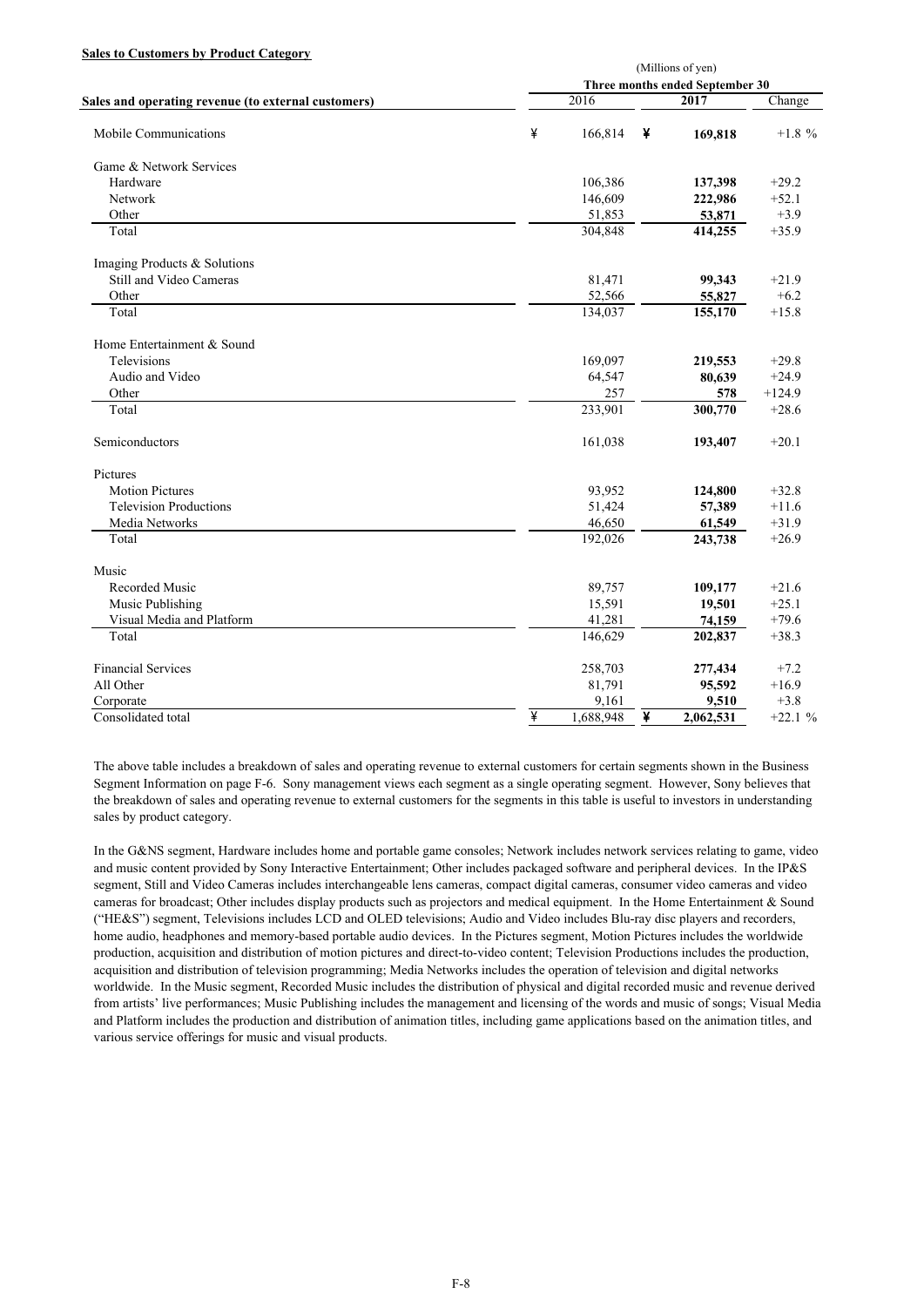#### **Sales to Customers by Product Category**

|                                                     |   | (Millions of yen)             |   |           |           |  |  |  |
|-----------------------------------------------------|---|-------------------------------|---|-----------|-----------|--|--|--|
|                                                     |   | Six months ended September 30 |   |           |           |  |  |  |
| Sales and operating revenue (to external customers) |   | 2016                          |   | 2017      | Change    |  |  |  |
| Mobile Communications                               | ¥ | 351,682                       | ¥ | 348,884   | $-0.8 \%$ |  |  |  |
| Game & Network Services                             |   |                               |   |           |           |  |  |  |
| Hardware                                            |   | 225,551                       |   | 235,713   | $+4.5$    |  |  |  |
| Network                                             |   | 292,167                       |   | 418,288   | $+43.2$   |  |  |  |
| Other                                               |   | 97,898                        |   | 83,305    | $-14.9$   |  |  |  |
| Total                                               |   | 615,616                       |   | 737,306   | $+19.8$   |  |  |  |
| Imaging Products & Solutions                        |   |                               |   |           |           |  |  |  |
| Still and Video Cameras                             |   | 157,000                       |   | 205,206   | $+30.7$   |  |  |  |
| Other                                               |   | 97,402                        |   | 104,081   | $+6.9$    |  |  |  |
| Total                                               |   | 254,402                       |   | 309,287   | $+21.6$   |  |  |  |
| Home Entertainment & Sound                          |   |                               |   |           |           |  |  |  |
| Televisions                                         |   | 335,390                       |   | 398,927   | $+18.9$   |  |  |  |
| Audio and Video                                     |   | 132,854                       |   | 157,361   | $+18.4$   |  |  |  |
| Other                                               |   | 572                           |   | 947       | $+65.6$   |  |  |  |
| Total                                               |   | 468,816                       |   | 557,235   | $+18.9$   |  |  |  |
| Semiconductors                                      |   | 279,311                       |   | 366,086   | $+31.1$   |  |  |  |
| Pictures                                            |   |                               |   |           |           |  |  |  |
| <b>Motion Pictures</b>                              |   | 169,274                       |   | 195,074   | $+15.2$   |  |  |  |
| <b>Television Productions</b>                       |   | 95,617                        |   | 119,287   | $+24.8$   |  |  |  |
| Media Networks                                      |   | 110,258                       |   | 135,047   | $+22.5$   |  |  |  |
| Total                                               |   | 375,149                       |   | 449,408   | $+19.8$   |  |  |  |
| Music                                               |   |                               |   |           |           |  |  |  |
| <b>Recorded Music</b>                               |   | 179,463                       |   | 208,999   | $+16.5$   |  |  |  |
| Music Publishing                                    |   | 31,242                        |   | 36,359    | $+16.4$   |  |  |  |
| Visual Media and Platform                           |   | 74,333                        |   | 122,555   | $+64.9$   |  |  |  |
| Total                                               |   | $\overline{285,}038$          |   | 367,913   | $+29.1$   |  |  |  |
| <b>Financial Services</b>                           |   | 489,612                       |   | 578,794   | $+18.2$   |  |  |  |
| All Other                                           |   | 166,727                       |   | 189,696   | $+13.8$   |  |  |  |
| Corporate                                           |   | 15,794                        |   | 16,035    | $+1.5$    |  |  |  |
| Consolidated total                                  | ¥ | $\overline{3,302,147}$        | ¥ | 3,920,644 | $+18.7%$  |  |  |  |

The above table includes a breakdown of sales and operating revenue to external customers for certain segments shown in the Business Segment Information on page F-7. Sony management views each segment as a single operating segment. However, Sony believes that the breakdown of sales and operating revenue to external customers for the segments in this table is useful to investors in understanding sales by product category.

In the G&NS segment, Hardware includes home and portable game consoles; Network includes network services relating to game, video and music content provided by Sony Interactive Entertainment; Other includes packaged software and peripheral devices. In the IP&S segment, Still and Video Cameras includes interchangeable lens cameras, compact digital cameras, consumer video cameras and video cameras for broadcast; Other includes display products such as projectors and medical equipment. In the HE&S segment, Televisions includes LCD and OLED televisions; Audio and Video includes Blu-ray disc players and recorders, home audio, headphones and memory-based portable audio devices. In the Pictures segment, Motion Pictures includes the worldwide production, acquisition and distribution of motion pictures and direct-to-video content; Television Productions includes the production, acquisition and distribution of television programming; Media Networks includes the operation of television and digital networks worldwide. In the Music segment, Recorded Music includes the distribution of physical and digital recorded music and revenue derived from artists' live performances; Music Publishing includes the management and licensing of the words and music of songs; Visual Media and Platform includes the production and distribution of animation titles, including game applications based on the animation titles, and various service offerings for music and visual products.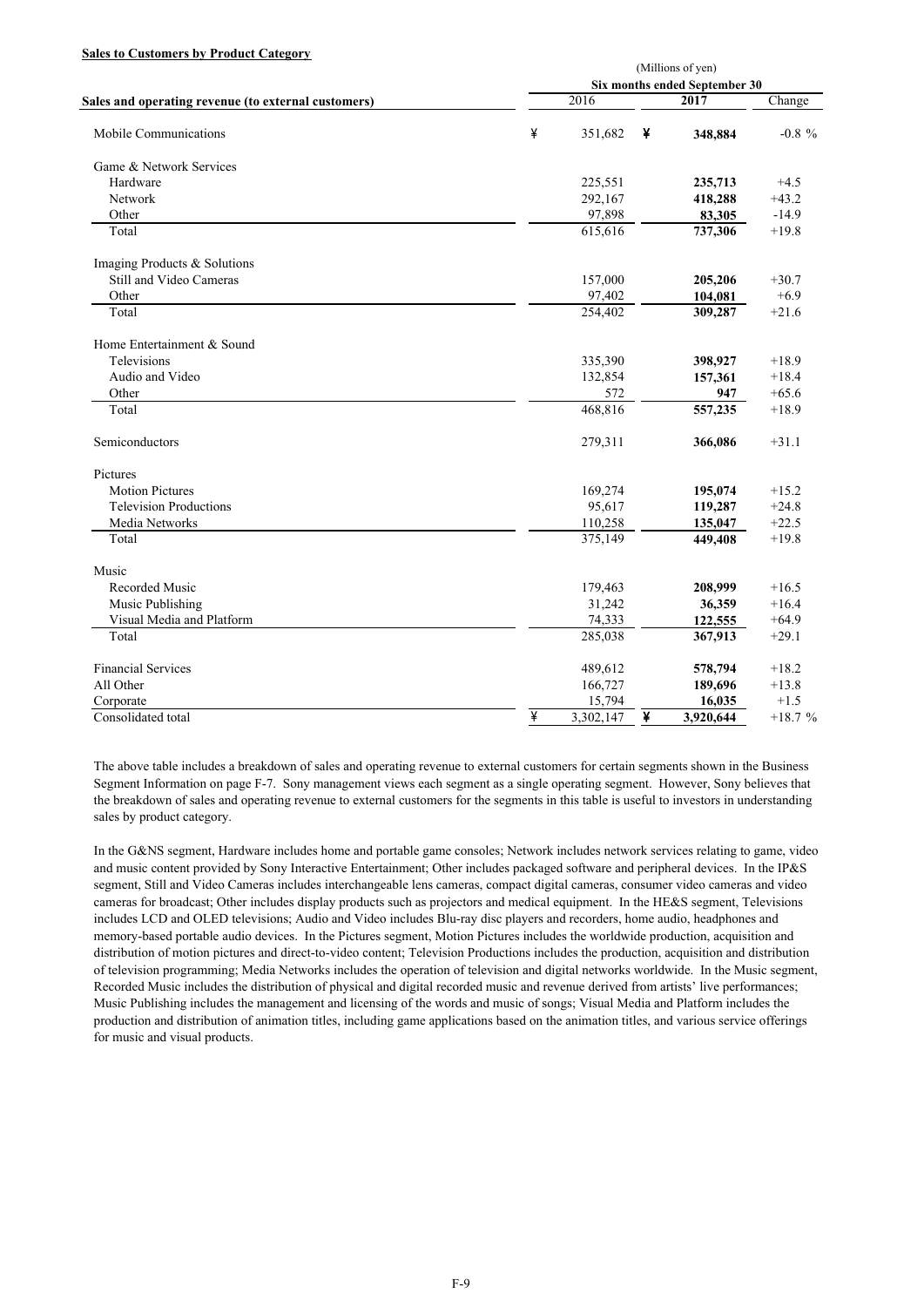#### **Other Items**

|                                                                    | (Millions of yen)<br>Three months ended September 30 |        |   |                   |           |  |  |  |
|--------------------------------------------------------------------|------------------------------------------------------|--------|---|-------------------|-----------|--|--|--|
|                                                                    |                                                      |        |   |                   |           |  |  |  |
| Depreciation and amortization                                      |                                                      | 2016   |   | 2017              | Change    |  |  |  |
| Mobile Communications                                              | ¥                                                    | 4,776  | ¥ | 4,715             | $-1.3 \%$ |  |  |  |
| Game & Network Services                                            |                                                      | 6,630  |   | 7,258             | $+9.5$    |  |  |  |
| Imaging Products & Solutions                                       |                                                      | 6,130  |   | 5,704             | $-6.9$    |  |  |  |
| Home Entertainment & Sound                                         |                                                      | 4,617  |   | 4.569             | $-1.0$    |  |  |  |
| Semiconductors                                                     |                                                      | 26,071 |   | 24,637            | $-5.5$    |  |  |  |
| Pictures                                                           |                                                      | 4,747  |   | 5,975             | $+25.9$   |  |  |  |
| Music                                                              |                                                      | 3,686  |   | 4,247             | $+15.2$   |  |  |  |
| Financial Services, including deferred insurance acquisition costs |                                                      | 17,988 |   | 17,274            | $-4.0$    |  |  |  |
| All Other                                                          |                                                      | 1,888  |   | 1,847             | $-2.2$    |  |  |  |
| Total                                                              |                                                      | 76,533 |   | 76,226            | $-0.4$    |  |  |  |
| Corporate                                                          |                                                      | 10,970 |   | 10,473            | $-4.5$    |  |  |  |
| Consolidated total                                                 |                                                      | 87,503 |   | 86,699            | $-0.9%$   |  |  |  |
|                                                                    |                                                      |        |   | (Millions of yen) |           |  |  |  |

|                                                                                                                                                                                                                                     | $\frac{1}{1}$<br>Three months ended September 30, 2016 |                                                       |        |                                                           |        |                                                       |  |  |  |
|-------------------------------------------------------------------------------------------------------------------------------------------------------------------------------------------------------------------------------------|--------------------------------------------------------|-------------------------------------------------------|--------|-----------------------------------------------------------|--------|-------------------------------------------------------|--|--|--|
| Restructuring charges and associated depreciation                                                                                                                                                                                   |                                                        | Total net<br>restructuring<br>charges                 |        | Depreciation<br>associated with<br>restructured<br>assets |        | Total                                                 |  |  |  |
| Mobile Communications<br>Game & Network Services<br>Imaging Products & Solutions<br>Home Entertainment & Sound<br>Semiconductors<br>Pictures<br>Music<br><b>Financial Services</b><br>All Other and Corporate<br>Consolidated total | ¥<br>¥                                                 | (295)<br>(104)<br>10<br>56<br>708<br>32,075<br>32,451 | ¥<br>¥ | 121<br>4<br>125                                           | ¥<br>¥ | (174)<br>(104)<br>10<br>60<br>708<br>32,075<br>32,576 |  |  |  |
|                                                                                                                                                                                                                                     | Three months ended September 30, 2017                  |                                                       |        |                                                           |        |                                                       |  |  |  |
| Restructuring charges and associated depreciation                                                                                                                                                                                   |                                                        | Total net<br>restructuring<br>charges                 |        | Depreciation<br>associated with<br>restructured<br>assets |        | Total                                                 |  |  |  |
| Mobile Communications                                                                                                                                                                                                               | ¥                                                      | 42                                                    | ¥      |                                                           | ¥      | 42                                                    |  |  |  |
| Game & Network Services<br>Imaging Products & Solutions                                                                                                                                                                             |                                                        | $\bf o$                                               |        |                                                           |        | 9                                                     |  |  |  |
|                                                                                                                                                                                                                                     |                                                        |                                                       |        |                                                           |        |                                                       |  |  |  |

**Imag** Products  $\&$  Solutions **9** Home Entertainment & Sound **4** Semiconductors<br>Pictures Pictures **(127)** - Music **215** - Pictures (127)  $-$ <br>
Music 215  $-$ <br>
Financial Services  $-$ All Other and Corporate **1,448** - Consolidated total \ **1,591** \ - \ - **1,591 (127) 215**  - **1,448 9 4** 

Depreciation associated with restructured assets as used in the context of the disclosures regarding restructuring activities refers to the increase in depreciation expense caused by revising the useful life and the salvage value of depreciable fixed assets under an approved restructuring plan. Any impairment of the assets is recognized immediately in the period it is identified.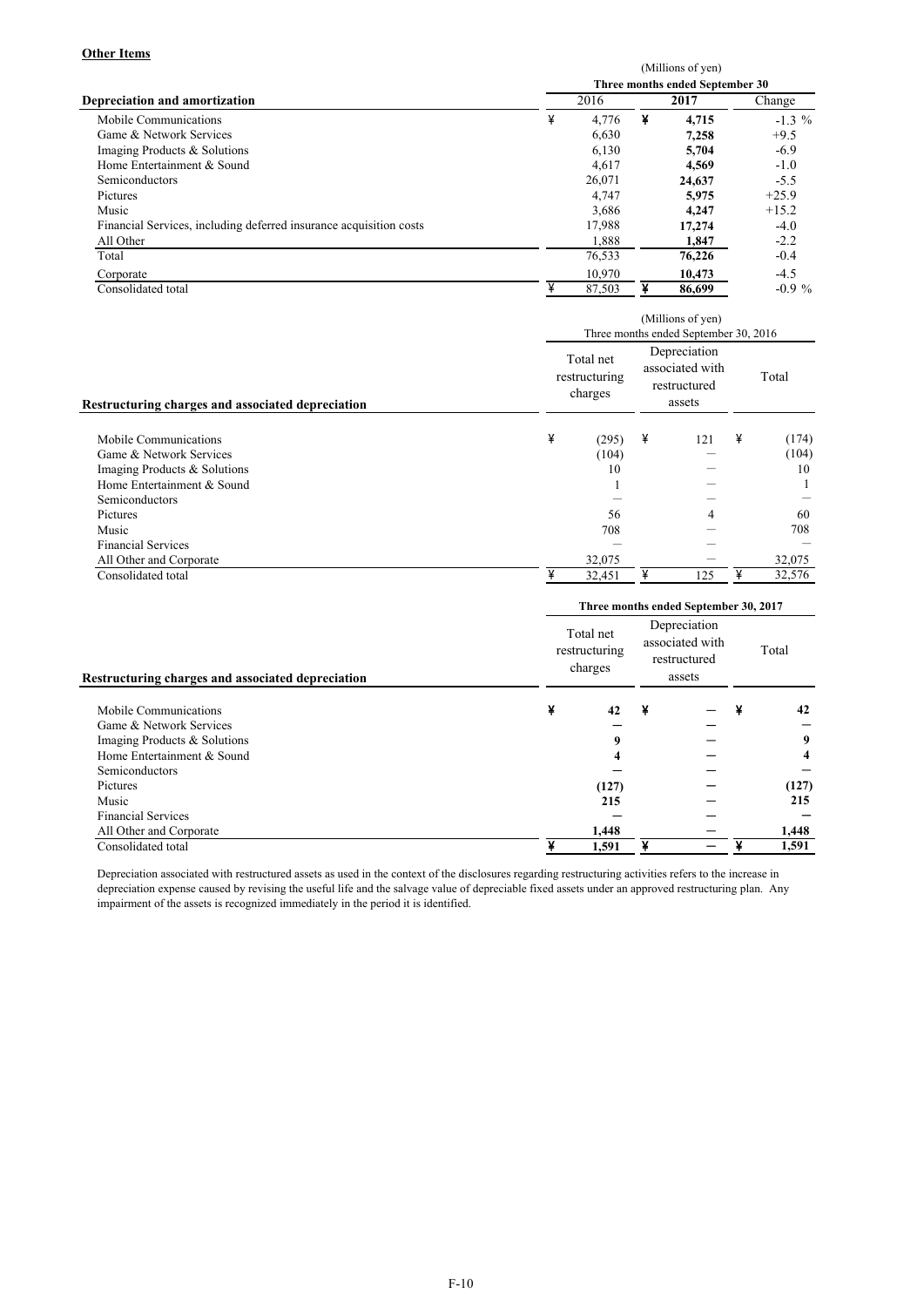## **Other Items**

|                                                                    |   | (Millions of yen)             |   |         |           |  |  |  |  |
|--------------------------------------------------------------------|---|-------------------------------|---|---------|-----------|--|--|--|--|
|                                                                    |   | Six months ended September 30 |   |         |           |  |  |  |  |
| <b>Depreciation and amortization</b>                               |   | 2016                          |   | 2017    | Change    |  |  |  |  |
| Mobile Communications                                              | ¥ | 9,927                         | ¥ | 9,300   | $-6.3 \%$ |  |  |  |  |
| Game & Network Services                                            |   | 12,159                        |   | 14.162  | $+16.5$   |  |  |  |  |
| Imaging Products & Solutions                                       |   | 12.215                        |   | 11,565  | $-5.3$    |  |  |  |  |
| Home Entertainment & Sound                                         |   | 9,770                         |   | 9.558   | $-2.2$    |  |  |  |  |
| Semiconductors                                                     |   | 51,377                        |   | 48.439  | $-5.7$    |  |  |  |  |
| Pictures                                                           |   | 9,681                         |   | 11.947  | $+23.4$   |  |  |  |  |
| Music                                                              |   | 7,373                         |   | 8.389   | $+13.8$   |  |  |  |  |
| Financial Services, including deferred insurance acquisition costs |   | 42,351                        |   | 32,381  | $-23.5$   |  |  |  |  |
| All Other                                                          |   | 4,193                         |   | 3,570   | $-14.9$   |  |  |  |  |
| Total                                                              |   | 159,046                       |   | 149,311 | $-6.1$    |  |  |  |  |
| Corporate                                                          |   | 22.014                        |   | 20.651  | $-6.2$    |  |  |  |  |
| Consolidated total                                                 | ¥ | 181.060                       |   | 169,962 | $-6.1%$   |  |  |  |  |

|                                                                                                                                                                                                                                     | (Millions of yen)                     |                                                            |                                                           |                 |        |                                                             |  |  |  |
|-------------------------------------------------------------------------------------------------------------------------------------------------------------------------------------------------------------------------------------|---------------------------------------|------------------------------------------------------------|-----------------------------------------------------------|-----------------|--------|-------------------------------------------------------------|--|--|--|
|                                                                                                                                                                                                                                     | Six months ended September 30, 2016   |                                                            |                                                           |                 |        |                                                             |  |  |  |
| Restructuring charges and associated depreciation                                                                                                                                                                                   | Total net<br>restructuring<br>charges |                                                            | Depreciation<br>associated with<br>restructured<br>assets |                 | Total  |                                                             |  |  |  |
| Mobile Communications<br>Game & Network Services<br>Imaging Products & Solutions<br>Home Entertainment & Sound<br>Semiconductors<br>Pictures<br>Music<br><b>Financial Services</b><br>All Other and Corporate<br>Consolidated total | ¥<br>¥                                | 27<br>6<br>17<br>13<br>3<br>891<br>818<br>32,421<br>34,196 | ¥<br>¥                                                    | 121<br>4<br>125 | ¥<br>¥ | 148<br>6<br>17<br>13<br>3<br>895<br>818<br>32,421<br>34,321 |  |  |  |
|                                                                                                                                                                                                                                     |                                       |                                                            |                                                           |                 |        |                                                             |  |  |  |
|                                                                                                                                                                                                                                     | Six months ended September 30, 2017   |                                                            |                                                           |                 |        |                                                             |  |  |  |
| Restructuring charges and associated depreciation                                                                                                                                                                                   | Total net<br>restructuring<br>charges |                                                            | Total                                                     |                 |        |                                                             |  |  |  |
| Mobile Communications                                                                                                                                                                                                               | ¥                                     | 691                                                        | ¥                                                         | 0               | ¥      | 691                                                         |  |  |  |
| Game & Network Services                                                                                                                                                                                                             |                                       |                                                            |                                                           |                 |        |                                                             |  |  |  |
| Imaging Products & Solutions                                                                                                                                                                                                        |                                       | 21                                                         |                                                           |                 |        | 21                                                          |  |  |  |
| Home Entertainment & Sound                                                                                                                                                                                                          |                                       | 19                                                         |                                                           |                 |        | 19                                                          |  |  |  |
| Semiconductors                                                                                                                                                                                                                      |                                       |                                                            |                                                           |                 |        |                                                             |  |  |  |
| Pictures                                                                                                                                                                                                                            |                                       | 443                                                        |                                                           |                 |        | 443                                                         |  |  |  |
| Music                                                                                                                                                                                                                               |                                       | 222                                                        |                                                           |                 |        | 222                                                         |  |  |  |

All Other and Corporate **2,633 0**  Consolidated total \ **4,029** \ **0** \ **2,633 4,029**  Depreciation associated with restructured assets as used in the context of the disclosures regarding restructuring activities refers to the increase in

-

depreciation expense caused by revising the useful life and the salvage value of depreciable fixed assets under an approved restructuring plan. Any impairment of the assets is recognized immediately in the period it is identified.

Financial Services - -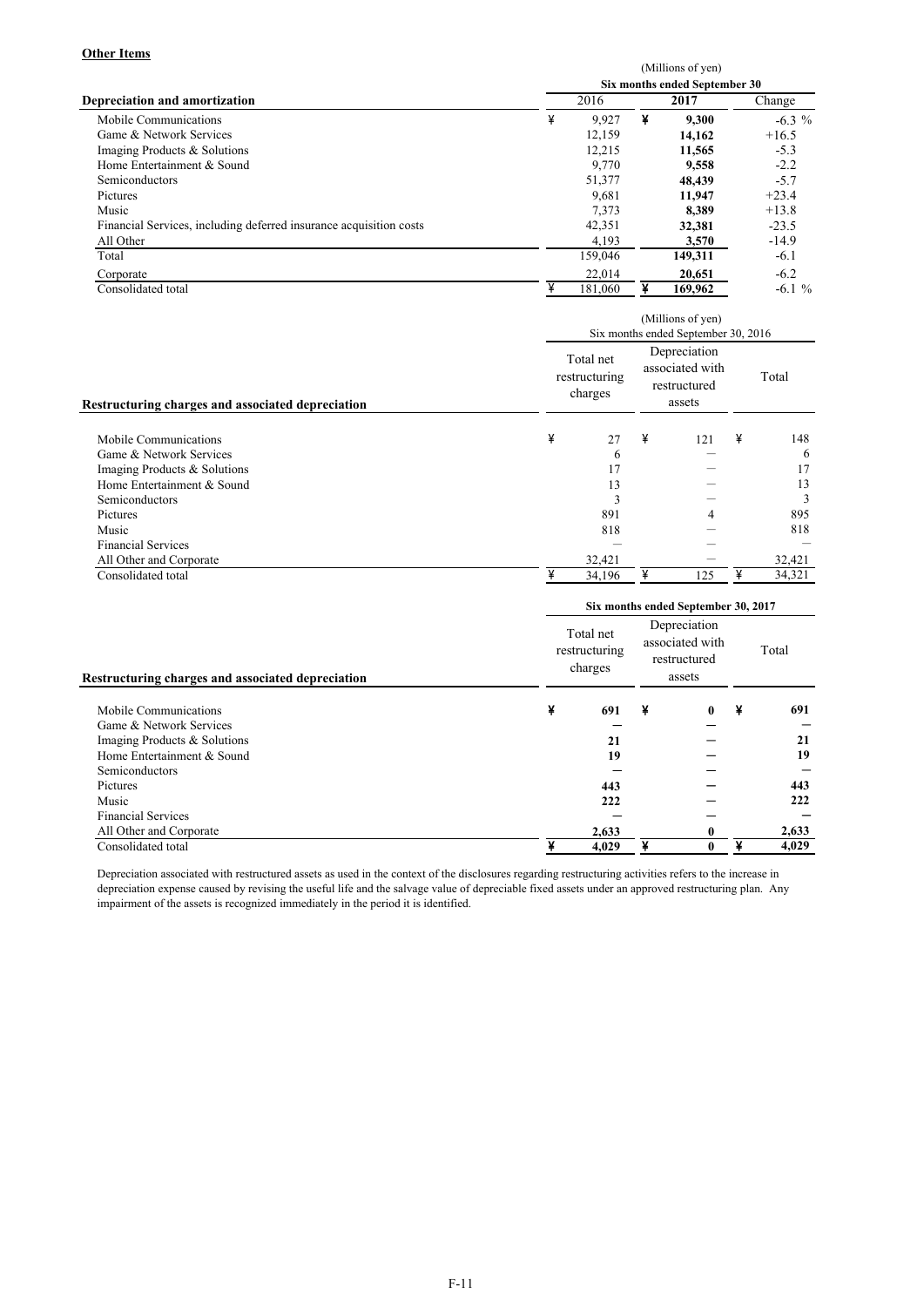### **Geographic Information**

| <b>OCO21 ADMIC THIOI MALION</b>                                                                                                                                                                                                                                                                                                             |                   |                         |   |                                 |                     |  |
|---------------------------------------------------------------------------------------------------------------------------------------------------------------------------------------------------------------------------------------------------------------------------------------------------------------------------------------------|-------------------|-------------------------|---|---------------------------------|---------------------|--|
|                                                                                                                                                                                                                                                                                                                                             | (Millions of yen) |                         |   |                                 |                     |  |
|                                                                                                                                                                                                                                                                                                                                             |                   |                         |   | Three months ended September 30 |                     |  |
| Sales and operating revenue (to external customers)                                                                                                                                                                                                                                                                                         |                   | 2016                    |   | 2017                            | Change              |  |
| Japan                                                                                                                                                                                                                                                                                                                                       | ¥                 | 543,231                 | ¥ | 596,538                         | $+9.8%$             |  |
| <b>United States</b>                                                                                                                                                                                                                                                                                                                        |                   | 362.158                 |   | 437,185                         | $+20.7$             |  |
| Europe                                                                                                                                                                                                                                                                                                                                      |                   | 343,478                 |   | 429,883                         | $+25.2$             |  |
| China                                                                                                                                                                                                                                                                                                                                       |                   | 130.994                 |   | 176,920                         | $+35.1$             |  |
| Asia-Pacific                                                                                                                                                                                                                                                                                                                                |                   | 201,205                 |   | 278,447                         | $+38.4$             |  |
| Other Areas                                                                                                                                                                                                                                                                                                                                 |                   | 107,882                 |   | 143,558                         | $+33.1$             |  |
| Total                                                                                                                                                                                                                                                                                                                                       |                   | 1,688,948               |   | 2,062,531                       | $+22.1%$            |  |
|                                                                                                                                                                                                                                                                                                                                             |                   |                         |   | Six months ended September 30   |                     |  |
| Sales and operating revenue (to external customers)                                                                                                                                                                                                                                                                                         |                   | 2016                    |   | 2017                            | Change              |  |
| Japan<br>$\mathbf{r}$ $\mathbf{r}$ $\mathbf{r}$ $\mathbf{r}$ $\mathbf{r}$ $\mathbf{r}$ $\mathbf{r}$ $\mathbf{r}$ $\mathbf{r}$ $\mathbf{r}$ $\mathbf{r}$ $\mathbf{r}$ $\mathbf{r}$ $\mathbf{r}$ $\mathbf{r}$ $\mathbf{r}$ $\mathbf{r}$ $\mathbf{r}$ $\mathbf{r}$ $\mathbf{r}$ $\mathbf{r}$ $\mathbf{r}$ $\mathbf{r}$ $\mathbf{r}$ $\mathbf{$ | ¥                 | 1.054.642<br>$-1$ $  -$ | ¥ | 1,216,279<br>-00101             | $+15.3 \%$<br>. 117 |  |

| Total                | 3,302,147 | 3,920,644 | $+18.7%$ |
|----------------------|-----------|-----------|----------|
| Other Areas          | 209.796   | 259,630   | $+23.8$  |
| Asia-Pacific         | 392,875   | 525,845   | $+33.8$  |
| China                | 240.067   | 339,136   | $+41.3$  |
| Europe               | 688.995   | 781,633   | $+13.4$  |
| <b>United States</b> | 715,772   | 798.121   | $+11.5$  |

Geographic Information shows sales and operating revenue recognized by location of customers.

Major countries and areas in each geographic segment excluding Japan, United States and China are as follows:

United Kingdom, France, Germany, Russia, Spain and Sweden

(2) Asia-Pacific: India, South Korea and Oceania

(3) Other Areas: The Middle East/Africa, Brazil, Mexico and Canada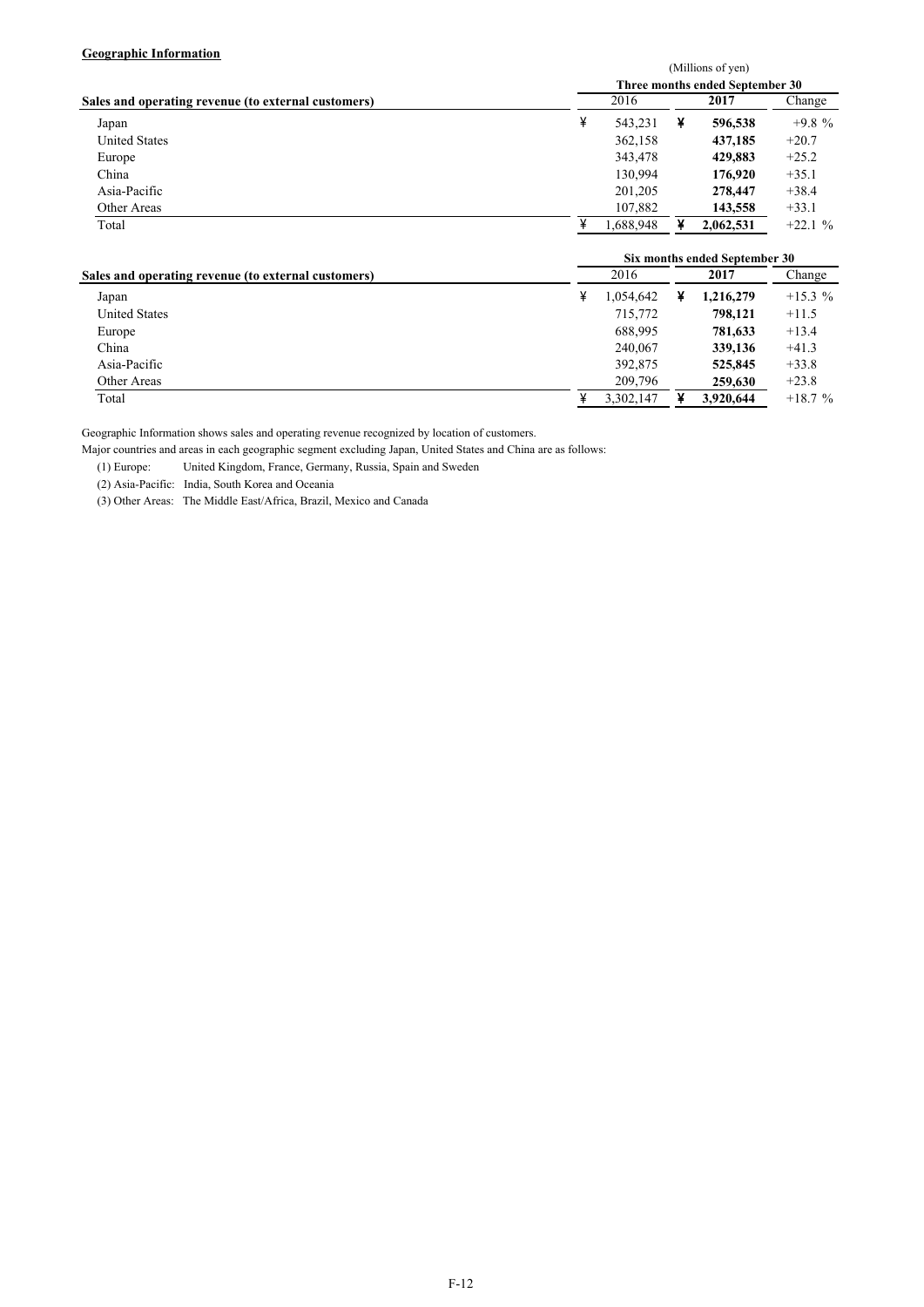#### **Condensed Financial Services Financial Statements**

The following schedules show unaudited condensed financial statements for the Financial Services segment and all other segments excluding Financial Services. These presentations are not in accordance with accounting principles generally accepted in the United States of America ("U.S. GAAP"), which is used by Sony to prepare its consolidated financial statements. However, because the Financial Services segment is different in nature from Sony's other segments, Sony believes that a comparative presentation may be useful in understanding and analyzing Sony's consolidated financial statements. Transactions between the Financial Services segment and Sony without the Financial Services segment, including noncontrolling interests, are included in those respective presentations, then eliminated in the consolidated figures shown below.

#### **Condensed Balance Sheets**

|                                                                       |   |                        |   |                           |   | (Millions of yen)    |                                           |                      |   |                        |              |                        |  |  |
|-----------------------------------------------------------------------|---|------------------------|---|---------------------------|---|----------------------|-------------------------------------------|----------------------|---|------------------------|--------------|------------------------|--|--|
|                                                                       |   |                        |   | <b>Financial Services</b> |   |                      | Sony without<br><b>Financial Services</b> |                      |   |                        | Consolidated |                        |  |  |
|                                                                       |   | March 31<br>2017       |   | September 30<br>2017      |   | March 31<br>2017     |                                           | September 30<br>2017 |   | March 31<br>2017       |              | September 30<br>2017   |  |  |
| <b>ASSETS</b>                                                         |   |                        |   |                           |   |                      |                                           |                      |   |                        |              |                        |  |  |
| Current assets:<br>Cash and cash equivalents<br>Marketable securities | ¥ | 268,382 ¥<br>1,051,441 |   | 351,594 ¥<br>1,139,572    |   | 691,760 ¥            |                                           | 649,238 ¥            |   | 960,142 ¥<br>1,051,441 |              | 1,000,832<br>1,139,572 |  |  |
| Notes and accounts receivable, trade                                  |   | 10,931                 |   | 13,083                    |   | 947,602              |                                           | 1,165,144            |   | 953,811                |              | 1,174,079              |  |  |
| Inventories                                                           |   |                        |   |                           |   | 640,835              |                                           | 930.657              |   | 640,835                |              | 930,657                |  |  |
| Other receivables                                                     |   | 56,807                 |   | 52,607                    |   | 167,127              |                                           | 315,867              |   | 223,632                |              | 367,932                |  |  |
| Prepaid expenses and other current assets                             |   | 112,085                |   | 117,713                   |   | 414,420              |                                           | 390,524              |   | 525,861                |              | 507,551                |  |  |
| Total current assets<br>Film costs                                    |   | 1,499,646              |   | 1,674,569                 |   | 2,861,744<br>336,928 |                                           | 3,451,430<br>367,282 |   | 4,355,722<br>336,928   |              | 5,120,623<br>367,282   |  |  |
|                                                                       |   |                        |   |                           |   |                      |                                           |                      |   |                        |              |                        |  |  |
| Investments and advances                                              |   | 9,904,576              |   | 10,230,154                |   | 285,965              |                                           | 286,904              |   | 10,111,793             |              | 10,439,027             |  |  |
| Investments in Financial Services, at cost                            |   |                        |   |                           |   | 133,514              |                                           | 133,514              |   |                        |              |                        |  |  |
| Property, plant and equipment                                         |   | 21,323                 |   | 28,874                    |   | 735,590              |                                           | 733,893              |   | 758,199                |              | 764,053                |  |  |
| Other assets:                                                         |   |                        |   |                           |   |                      |                                           |                      |   |                        |              |                        |  |  |
| Intangibles, net                                                      |   | 30,643                 |   | 30,239                    |   | 553,542              |                                           | 545,186              |   | 584,185                |              | 575,425                |  |  |
| Goodwill                                                              |   | 2,375                  |   | 7,225                     |   | 520,163              |                                           | 533,032              |   | 522,538                |              | 540,257                |  |  |
| Deferred insurance acquisition costs                                  |   | 568,837                |   | 585,540                   |   |                      |                                           |                      |   | 568,837                |              | 585,540                |  |  |
| Deferred income taxes                                                 |   | 1,868                  |   | 1,313                     |   | 97,090               |                                           | 75,118               |   | 98,958                 |              | 76,431                 |  |  |
| Other                                                                 |   | 34,607                 |   | 38,917                    |   | 292,529              |                                           | 293,297              |   | 323,396                |              | 328,468                |  |  |
|                                                                       |   | 638,330                |   | 663,234                   |   | 1,463,324            |                                           | 1,446,633            |   | 2,097,914              |              | 2,106,121              |  |  |
| Total assets                                                          | ¥ | 12,063,875             | ¥ | 12.596.831                | ¥ | 5,817,065            | ¥                                         | 6.419.656            | ¥ | 17,660,556             | ¥            | 18,797,106             |  |  |
| <b>LIABILITIES AND EQUITY</b>                                         |   |                        |   |                           |   |                      |                                           |                      |   |                        |              |                        |  |  |
| Current liabilities:                                                  |   |                        |   |                           |   |                      |                                           |                      |   |                        |              |                        |  |  |
| Short-term borrowings                                                 | ¥ | 411,643 ¥              |   | 464,789 ¥                 |   | $106.437$ ¥          |                                           | 282,918 ¥            |   | 518.079 ¥              |              | 747,707                |  |  |
| Notes and accounts payable, trade                                     |   |                        |   |                           |   | 539,900              |                                           | 871,328              |   | 539,900                |              | 871,328                |  |  |
| Accounts payable, other and accrued expenses                          |   | 31,486                 |   | 29.177                    |   | 1,364,042            |                                           | 1,419,137            |   | 1,394,758              |              | 1,447,350              |  |  |
| Accrued income and other taxes                                        |   | 13,512                 |   | 25,409                    |   | 92,525               |                                           | 137,897              |   | 106,037                |              | 163,306                |  |  |
| Deposits from customers in the banking business                       |   | 2,071,091              |   | 2,121,162                 |   |                      |                                           |                      |   | 2,071,091              |              | 2,121,162              |  |  |
| Other                                                                 |   | 173,853                |   | 179,125                   |   | 422,916              |                                           | 409,979              |   | 591,874                |              | 584,688                |  |  |
| Total current liabilities                                             |   | 2,701,585              |   | 2,819,662                 |   | 2,525,820            |                                           | 3,121,259            |   | 5,221,739              |              | 5,935,541              |  |  |
| Long-term debt                                                        |   | 75,511                 |   | 156,171                   |   | 609.692              |                                           | 435,409              |   | 681,462                |              | 587,838                |  |  |
| Accrued pension and severance costs                                   |   | 31,289                 |   | 32.211                    |   | 365,427              |                                           | 371,718              |   | 396,715                |              | 403.929                |  |  |
| Deferred income taxes                                                 |   | 317,043                |   | 318,382                   |   | 115,781              |                                           | 106,575              |   | 432,824                |              | 424,957                |  |  |
| Future insurance policy benefits and other                            |   | 4,834,492              |   | 5,015,392                 |   |                      |                                           |                      |   | 4,834,492              |              | 5,015,392              |  |  |
| Policyholders' account in the life insurance business                 |   | 2,631,073              |   | 2,747,113                 |   | L.                   |                                           |                      |   | 2,631,073              |              | 2,747,113              |  |  |
| Other                                                                 |   | 21,825                 |   | 21,045                    |   | 317,980              |                                           | 292,126              |   | 314,771                |              | 288,854                |  |  |
| Total liabilities                                                     |   | 10,612,818             |   | 11,109,976                |   | 3,934,700            |                                           | 4,327,087            |   | 14,513,076             |              | 15,403,624             |  |  |
| Redeemable noncontrolling interest                                    |   |                        |   |                           |   | 12,058               |                                           | 12,830               |   | 12,058                 |              | 12,830                 |  |  |
| Equity:<br>Stockholders' equity of Financial Services                 |   | 1,449,605              |   |                           |   |                      |                                           |                      |   |                        |              |                        |  |  |
| Stockholders' equity of Sony without Financial Services               |   |                        |   | 1,485,308                 |   | 1,770,632            |                                           | 1,976,151            |   |                        |              |                        |  |  |
| Sony Corporation's stockholders' equity                               |   |                        |   |                           |   |                      |                                           |                      |   | 2,497,246              |              | 2,725,191              |  |  |
| Noncontrolling interests                                              |   | 1,452                  |   | 1,547                     |   | 99,675               |                                           | 103,588              |   | 638,176                |              | 655,461                |  |  |
| Total equity                                                          |   | 1,451,057              |   | 1,486,855                 |   | 1,870,307            |                                           | 2,079,739            |   | 3,135,422              |              | 3,380,652              |  |  |
| Total liabilities and equity                                          | ¥ | 12,063,875             | ¥ | 12,596,831                | ¥ | 5,817,065            | ¥                                         | 6,419,656            | ¥ | 17,660,556             | ¥            | 18,797,106             |  |  |
|                                                                       |   |                        |   |                           |   |                      |                                           |                      |   |                        |              |                        |  |  |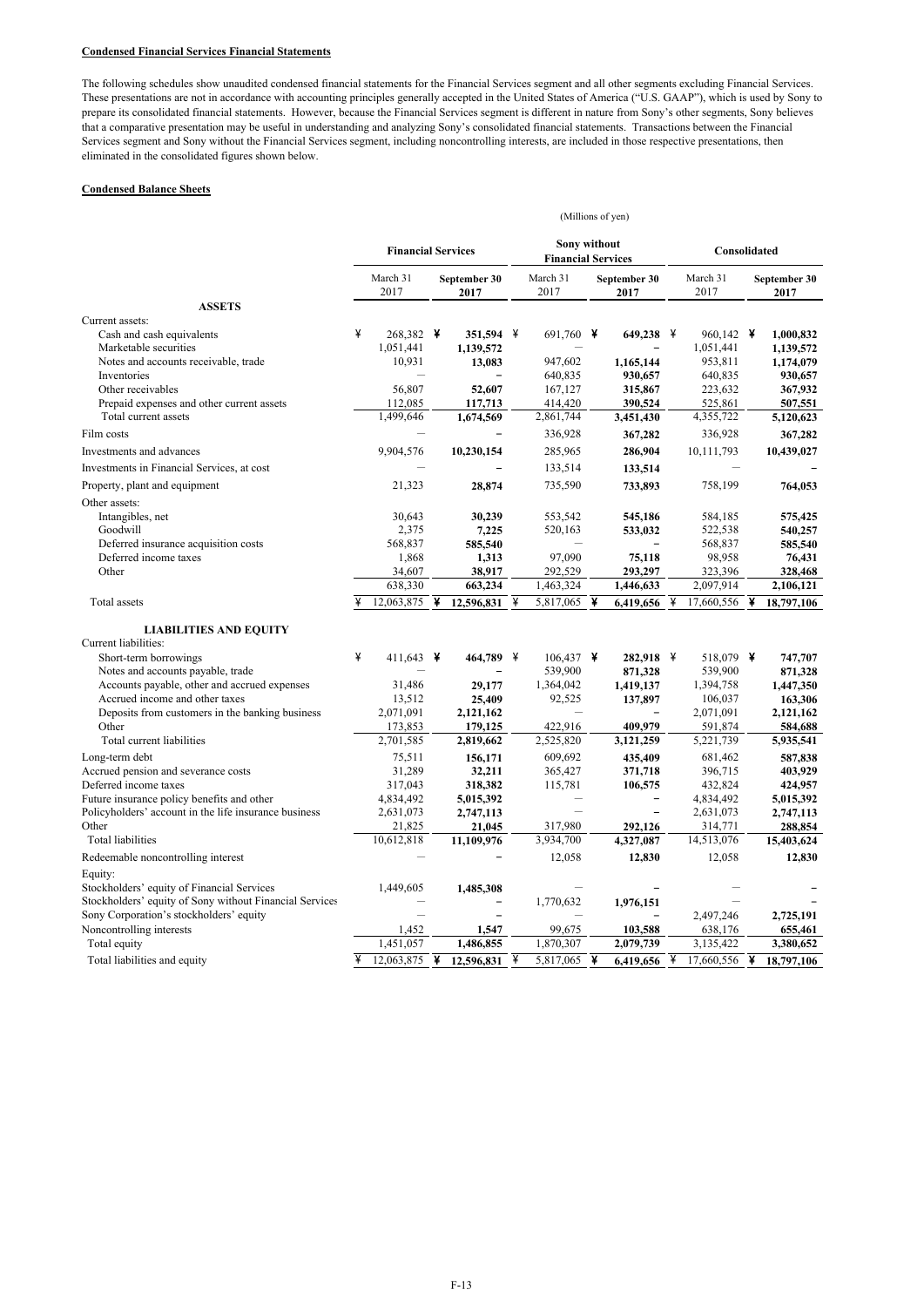#### **Condensed Statements of Income**

(Millions of yen)

|                                                                      |   |                   |   | <b>Financial Services</b>       |              | <b>Sony without Financial Services</b> |                      |                    |  |  |  |
|----------------------------------------------------------------------|---|-------------------|---|---------------------------------|--------------|----------------------------------------|----------------------|--------------------|--|--|--|
|                                                                      |   |                   |   | Three months ended September 30 |              | Three months ended September 30        |                      |                    |  |  |  |
|                                                                      |   | 2016              |   | 2017                            | Change       | 2016                                   | 2017                 | Change             |  |  |  |
| Financial services revenue<br>Net sales and operating revenue        | ¥ | 260,510           | ¥ | 279,224                         | $+7.2 \%$    | 1,432,037                              | ¥<br>1,787,354       | $-$ %<br>$+24.8$   |  |  |  |
|                                                                      |   | 260,510           |   | 279,224                         | $+7.2$       | 1,432,037                              | 1,787,354            | $+24.8$            |  |  |  |
| Cost of sales<br>Selling, general and administrative                 |   |                   |   |                                 |              | 1,051,430<br>337,976                   | 1,237,623<br>385,559 | $+17.7$<br>$+14.1$ |  |  |  |
| Financial services expenses<br>Other operating (income) expense, net |   | 226,974<br>58     |   | 242,095<br>(24)                 | $+6.7$       | 31,510                                 | (877)                |                    |  |  |  |
|                                                                      |   | 227,032           |   | 242,071                         | $+6.6$       | 1,420,916                              | 1,622,305            | $+14.2$            |  |  |  |
| Equity in net income (loss) of affiliated companies                  |   | 85                |   | (554)                           |              | 1,063                                  | 2,580                | $+142.7$           |  |  |  |
| <b>Operating income</b>                                              |   | 33,563            |   | 36,599                          | $+9.0$       | 12,184                                 |                      | $167,629$ +1,275.8 |  |  |  |
| Other income (expenses), net                                         |   |                   |   |                                 |              | (5,227)                                | (5,663)              | $-8.3$             |  |  |  |
| Income before income taxes                                           |   | 33,563            |   | 36,599                          | $+9.0$       | 6,957                                  |                      | $161,966$ +2,228.1 |  |  |  |
| Income taxes                                                         |   | 9,706             |   | 10,370                          |              | 13,795                                 | 45,382               |                    |  |  |  |
| <b>Net Income (loss)</b>                                             |   | 23,857            |   | 26,229                          | $+9.9$       | (6, 838)                               | 116,584              |                    |  |  |  |
| Less - Net income attributable to noncontrolling interests           |   | 283               |   | 34                              |              | 2,809                                  | 2,243                |                    |  |  |  |
| <b>Net income of Financial Services</b>                              | ¥ | 23,574            | ¥ | 26,195                          | $+11.1 \%$ ¥ |                                        |                      | $-$ %              |  |  |  |
| <b>Net income (loss) of Sony without Financial Services</b>          | ¥ | $\qquad \qquad -$ | ¥ |                                 | $-$ % \      | $(9,647)$ ¥                            | 114,341              | $-$ %              |  |  |  |

|                                                            | Consolidated |                                 |   |           |             |  |  |  |
|------------------------------------------------------------|--------------|---------------------------------|---|-----------|-------------|--|--|--|
|                                                            |              | Three months ended September 30 |   |           |             |  |  |  |
|                                                            |              | 2016                            |   | 2017      | Change      |  |  |  |
| Financial services revenue                                 | ¥            | 258,703                         | ¥ | 277,434   | $+7.2 \%$   |  |  |  |
| Net sales and operating revenue                            |              | 1,430,245                       |   | 1,785,097 | $+24.8$     |  |  |  |
|                                                            |              | 1,688,948                       |   | 2,062,531 | $+22.1$     |  |  |  |
| Cost of sales                                              |              | 1,049,268                       |   | 1,234,646 | $+17.7$     |  |  |  |
| Selling, general and administrative                        |              | 338,347                         |   | 386,279   | $+14.2$     |  |  |  |
| Financial services expenses                                |              | 225,166                         |   | 240,305   | $+6.7$      |  |  |  |
| Other operating (income) expense, net                      |              | 31,568                          |   | (901)     |             |  |  |  |
|                                                            |              | 1,644,349                       |   | 1.860.329 | $+13.1$     |  |  |  |
| Equity in net income of affiliated companies               |              | 1,148                           |   | 2,026     | $+76.5$     |  |  |  |
| <b>Operating income</b>                                    |              | 45,747                          |   | 204,228   | $+346.4$    |  |  |  |
| Other income (expenses), net                               |              | (5,227)                         |   | (5,663)   | $-8.3$      |  |  |  |
| Income before income taxes                                 |              | 40,520                          |   | 198,565   | $+390.0$    |  |  |  |
| Income taxes                                               |              | 23,500                          |   | 55,751    |             |  |  |  |
| <b>Net Income</b>                                          |              | 17,020                          |   | 142,814   | $+739.1$    |  |  |  |
| Less - Net income attributable to noncontrolling interests |              | 12,178                          |   | 11,962    |             |  |  |  |
| Net income attributable to Sony Corporation's stockholders | ¥            | 4,842 $\bm{Y}$                  |   | 130.852   | $+2,602.4%$ |  |  |  |

F-14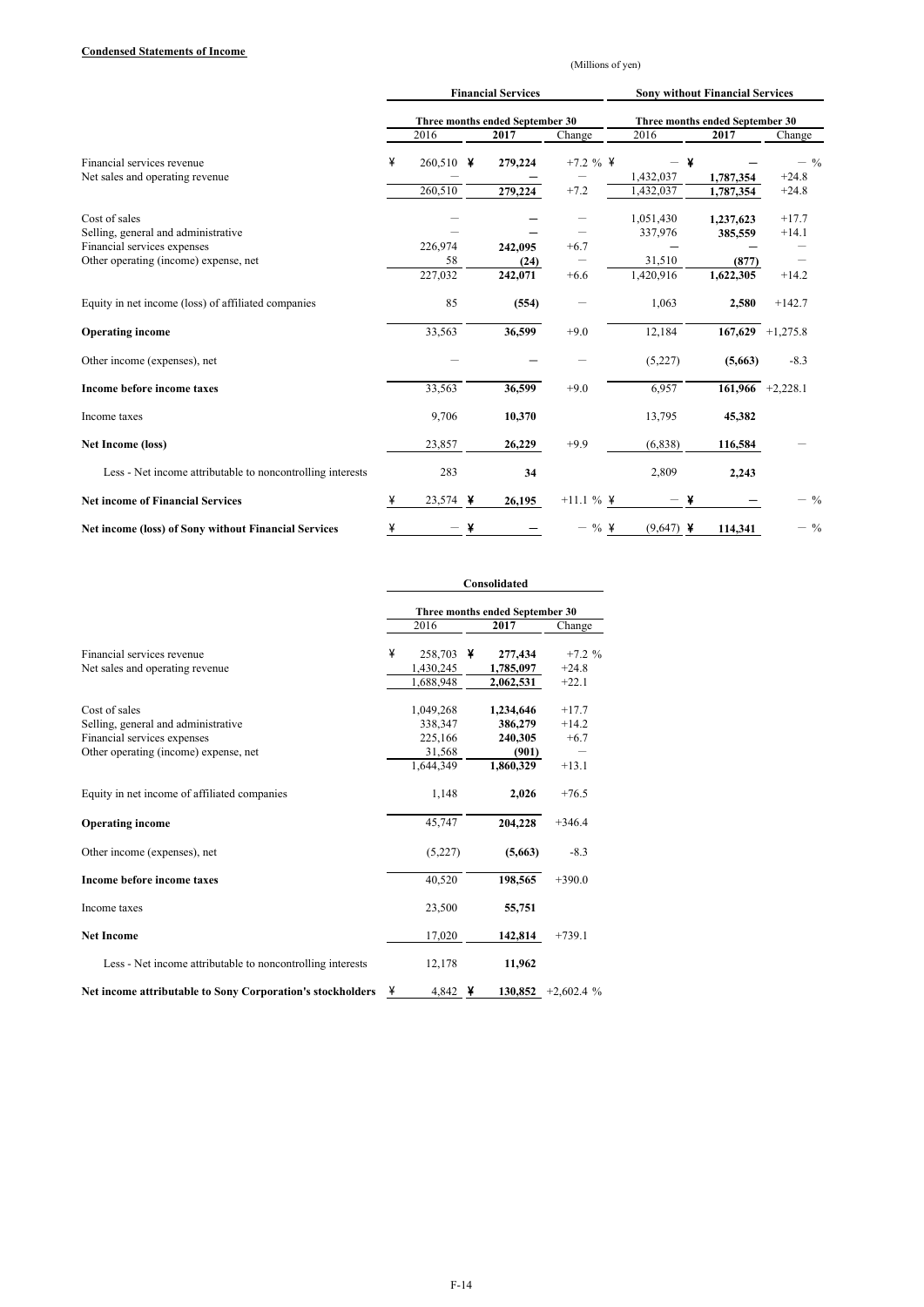#### **Condensed Statements of Income**

(Millions of yen)

|                                                                      | <b>Financial Services</b> |               |   |                               |             | <b>Sony without Financial Services</b> |   |                               |                       |  |  |
|----------------------------------------------------------------------|---------------------------|---------------|---|-------------------------------|-------------|----------------------------------------|---|-------------------------------|-----------------------|--|--|
|                                                                      |                           |               |   | Six months ended September 30 |             |                                        |   | Six months ended September 30 |                       |  |  |
|                                                                      |                           | 2016          |   | 2017                          | Change      | 2016                                   |   | 2017                          | Change                |  |  |
| Financial services revenue                                           | ¥                         | 493,229       | ¥ | 582,384                       | $+18.1 \%$  |                                        | ¥ |                               | $-$ %<br>$+18.8$      |  |  |
| Net sales and operating revenue                                      |                           | 493,229       |   | 582,384                       | $+18.1$     | 2,815,318<br>2,815,318                 |   | 3,345,046<br>3,345,046        | $+18.8$               |  |  |
| Cost of sales                                                        |                           |               |   |                               |             | 2,069,398                              |   | 2,355,222                     | $+13.8$               |  |  |
| Selling, general and administrative                                  |                           |               |   |                               |             | 674,720                                |   | 741,370                       | $+9.9$                |  |  |
| Financial services expenses<br>Other operating (income) expense, net |                           | 410,414<br>62 |   | 499,153<br>(24)               | $+21.6$     | 52,379                                 |   | (26,988)                      |                       |  |  |
|                                                                      |                           | 410,476       |   | 499,129                       | $+21.6$     | 2,796,497                              |   | 3,069,604                     | $+9.8$                |  |  |
| Equity in net income (loss) of affiliated companies                  |                           | (643)         |   | (433)                         | $+32.7$     | 1,008                                  |   | 3,575                         | $+254.7$              |  |  |
| <b>Operating income</b>                                              |                           | 82,110        |   | 82,822                        | $+0.9$      | 19,829                                 |   |                               | $279,017$ +1,307.1    |  |  |
| Other income (expenses), net                                         |                           |               |   |                               |             | 9,952                                  |   | 693                           | $-93.0$               |  |  |
| Income before income taxes                                           |                           | 82,110        |   | 82,822                        | $+0.9$      | 29,781                                 |   | 279,710                       | $+839.2$              |  |  |
| Income taxes                                                         |                           | 23,413        |   | 23,826                        |             | 20,562                                 |   | 86,422                        |                       |  |  |
| <b>Net Income</b>                                                    |                           | 58,697        |   | 58,996                        | $+0.5$      | 9,219                                  |   |                               | $193,288$ +1,996.6    |  |  |
| Less - Net income attributable to noncontrolling interests           |                           | 34            |   | 84                            |             | 4,236                                  |   | 3,615                         |                       |  |  |
| <b>Net income of Financial Services</b>                              | ¥                         | 58,663        | ¥ | 58,912                        | $+0.4 \%$ ¥ |                                        |   |                               | $-$ %                 |  |  |
| <b>Net income of Sony without Financial Services</b>                 | ¥                         |               | ¥ |                               | $-$ % \     | 4,983                                  | ¥ |                               | $189,673 +3,706.4 \%$ |  |  |

|                                                            | Consolidated |                               |   |           |            |  |  |  |
|------------------------------------------------------------|--------------|-------------------------------|---|-----------|------------|--|--|--|
|                                                            |              | Six months ended September 30 |   |           |            |  |  |  |
|                                                            |              | 2016                          |   | 2017      | Change     |  |  |  |
| Financial services revenue                                 | ¥            | 489,612 ¥                     |   | 578,794   | $+18.2 \%$ |  |  |  |
| Net sales and operating revenue                            |              | 2,812,535                     |   | 3,341,850 | $+18.8$    |  |  |  |
|                                                            |              | 3,302,147                     |   | 3,920,644 | $+18.7$    |  |  |  |
| Cost of sales                                              |              | 2,064,891                     |   | 2,349,738 | $+13.8$    |  |  |  |
|                                                            |              |                               |   |           | $+9.9$     |  |  |  |
| Selling, general and administrative                        |              | 676,444                       |   | 743,658   |            |  |  |  |
| Financial services expenses                                |              | 406,797                       |   | 495,563   | $+21.8$    |  |  |  |
| Other operating (income) expense, net                      |              | 52,441                        |   | (27, 012) |            |  |  |  |
|                                                            |              | 3,200,573                     |   | 3,561,947 | $+11.3$    |  |  |  |
| Equity in net income of affiliated companies               |              | 365                           |   | 3,142     | $+760.8$   |  |  |  |
| <b>Operating income</b>                                    |              | 101,939                       |   | 361,839   | $+255.0$   |  |  |  |
| Other income (expenses), net                               |              | (4, 403)                      |   | (14,380)  | $-226.6$   |  |  |  |
| Income before income taxes                                 |              | 97,536                        |   | 347,459   | $+256.2$   |  |  |  |
| Income taxes                                               |              | 43,975                        |   | 110,247   |            |  |  |  |
| <b>Net Income</b>                                          |              | 53,561                        |   | 237,212   | $+342.9$   |  |  |  |
| Less - Net income attributable to noncontrolling interests |              | 27,553                        |   | 25,489    |            |  |  |  |
| Net income attributable to Sony Corporation's stockholders | ¥            | 26,008                        | ¥ | 211,723   | $+714.1%$  |  |  |  |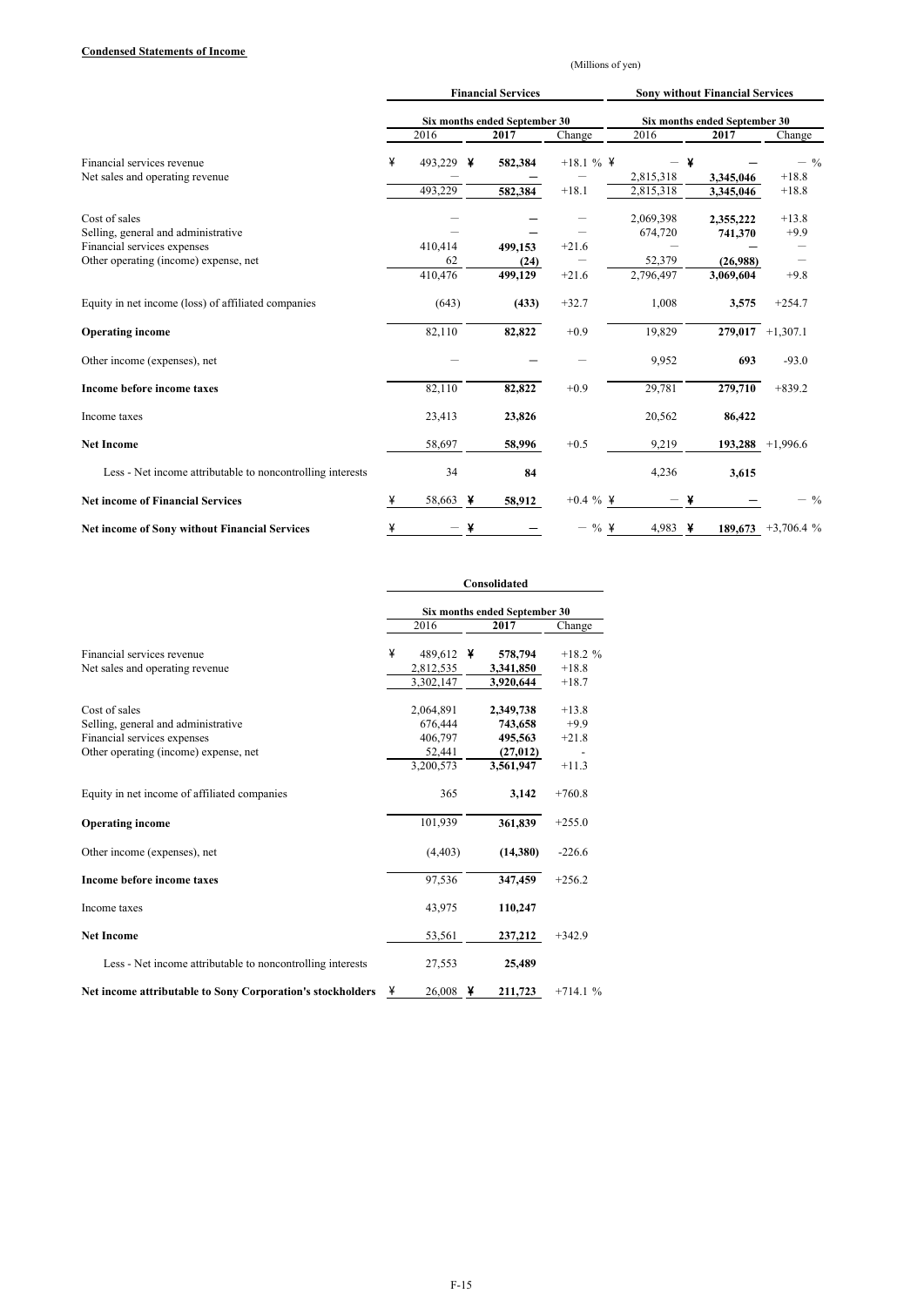#### **Condensed Statements of Cash Flows**

(Millions of yen)

|                                                              | <b>Financial Services</b>     |  |            | Sony without<br><b>Financial Services</b> |                                       |  |            | Consolidated                  |               |   |            |
|--------------------------------------------------------------|-------------------------------|--|------------|-------------------------------------------|---------------------------------------|--|------------|-------------------------------|---------------|---|------------|
|                                                              | Six months ended September 30 |  |            |                                           | Six months ended September 30<br>2016 |  |            | Six months ended September 30 |               |   |            |
| Cash flows from operating activities:                        | 2016                          |  | 2017       |                                           |                                       |  | 2017       |                               | 2016          |   | 2017       |
| Net income (loss)                                            | ¥<br>58,697 ¥                 |  | 58.996 ¥   |                                           | 9.219 ¥                               |  | 193,288 ¥  |                               | 53,561 $\ast$ |   | 237,212    |
| Adjustments to reconcile net income (loss) to net cash       |                               |  |            |                                           |                                       |  |            |                               |               |   |            |
| provided by (used in) operating activities:                  |                               |  |            |                                           |                                       |  |            |                               |               |   |            |
| Depreciation and amortization, including amortization of     | 42,351                        |  | 32,381     |                                           | 138,710                               |  | 137,581    |                               | 181,060       |   | 169,962    |
| deferred insurance acquisition costs                         |                               |  |            |                                           |                                       |  |            |                               |               |   |            |
| Amortization of film costs                                   | $\overline{\phantom{0}}$      |  |            |                                           | 122,837                               |  | 160.142    |                               | 122,837       |   | 160.142    |
| Other operating (income) expense, net                        | 62                            |  | (24)       |                                           | 52,379                                |  | (26,988)   |                               | 52,441        |   | (27, 012)  |
| (Gain) loss on sale or devaluation of securities             | $\overline{2}$                |  | 50         |                                           | (13)                                  |  | (167)      |                               | (11)          |   | (117)      |
| investments, net                                             |                               |  |            |                                           |                                       |  |            |                               |               |   |            |
| (Gain) loss on revaluation of marketable securities held     | 41,800                        |  | (47,765)   |                                           |                                       |  |            |                               | 41,800        |   | (47,765)   |
| for trading purposes, net                                    |                               |  |            |                                           |                                       |  |            |                               |               |   |            |
| Changes in assets and liabilities:                           |                               |  |            |                                           |                                       |  |            |                               |               |   |            |
| (Increase) decrease in notes and accounts                    | 667                           |  | (1,351)    |                                           | (154, 428)                            |  | (195, 822) |                               | (154, 618)    |   | (197, 747) |
| receivable, trade                                            |                               |  |            |                                           |                                       |  |            |                               |               |   |            |
| (Increase) decrease in inventories                           |                               |  |            |                                           | (256, 549)                            |  | (272, 386) |                               | (256, 549)    |   | (272, 386) |
| (Increase) decrease in film costs                            |                               |  |            |                                           | (175, 952)                            |  | (188, 281) |                               | (175, 952)    |   | (188, 281) |
| Increase (decrease) in notes and accounts                    |                               |  |            |                                           | 213,623                               |  | 309,160    |                               | 213,623       |   | 309,160    |
| payable, trade                                               |                               |  |            |                                           |                                       |  |            |                               |               |   |            |
| Increase (decrease) in future insurance policy               | 170,468                       |  | 258,762    |                                           |                                       |  |            |                               | 170,468       |   | 258,762    |
| benefits and other                                           |                               |  |            |                                           |                                       |  |            |                               |               |   |            |
| (Increase) decrease in deferred insurance                    | (43,691)                      |  | (43, 394)  |                                           |                                       |  |            |                               | (43,691)      |   | (43, 394)  |
| acquisition costs                                            |                               |  |            |                                           |                                       |  |            |                               |               |   |            |
| (Increase) decrease in marketable securities held            | (49, 387)                     |  | (44,002)   |                                           |                                       |  |            |                               | (49, 387)     |   | (44,002)   |
| for trading purposes                                         |                               |  |            |                                           |                                       |  |            |                               |               |   |            |
| Other                                                        | 32,590                        |  | (2,918)    |                                           | (108, 567)                            |  | (46, 573)  |                               | (74,099)      |   | (48, 230)  |
| Net cash provided by (used in) operating activities          | 253,559                       |  | 210,735    |                                           | (158, 741)                            |  | 69,954     |                               | 81,483        |   | 266,304    |
| Cash flows from investing activities:                        |                               |  |            |                                           |                                       |  |            |                               |               |   |            |
| Payments for purchases of fixed assets                       | (8, 562)                      |  | (6, 559)   |                                           | (196, 733)                            |  | (123,701)  |                               | (205, 300)    |   | (130, 254) |
| Payments for investments and advances                        | (603, 193)                    |  | (460, 995) |                                           | (6, 729)                              |  | (10, 306)  |                               | (610, 664)    |   | (472, 015) |
| Proceeds from sales or return of investments and             | 143,721                       |  | 153,177    |                                           | 3,666                                 |  | 3,603      |                               | 147,387       |   | 156,780    |
| collections of advances                                      |                               |  |            |                                           |                                       |  |            |                               |               |   |            |
| Other                                                        | 1,224                         |  | 79         |                                           | (286)                                 |  | 33,625     |                               | 937           |   | 33,702     |
| Net cash provided by (used in) investing activities          | (466, 810)                    |  | (314, 298) |                                           | (200, 082)                            |  | (96, 779)  |                               | (667, 640)    |   | (411, 787) |
|                                                              |                               |  |            |                                           |                                       |  |            |                               |               |   |            |
| Cash flows from financing activities:                        |                               |  |            |                                           |                                       |  |            |                               |               |   |            |
| Increase (decrease) in borrowings, net                       | 84,336                        |  | 122,241    |                                           | 102,263                               |  | (10,200)   |                               | 186,327       |   | 112,035    |
| Increase (decrease) in deposits from customers, net          | 114,687                       |  | 88,344     |                                           |                                       |  |            |                               | 114,687       |   | 88,344     |
| Dividends paid                                               | (22, 624)                     |  | (23, 921)  |                                           | (12, 633)                             |  | (12, 649)  |                               | (12, 633)     |   | (12, 649)  |
| Other                                                        | (1,312)                       |  | 111        |                                           | (95, 539)                             |  | 502        |                               | (105, 120)    |   | (8,207)    |
| Net cash provided by (used in) financing activities          | 175,087                       |  | 186,775    |                                           | (5,909)                               |  | (22, 347)  |                               | 183,261       |   | 179,523    |
| Effect of exchange rate changes on cash and cash equivalents |                               |  |            |                                           | (55, 535)                             |  | 6,650      |                               | (55, 535)     |   | 6,650      |
|                                                              |                               |  |            |                                           |                                       |  |            |                               |               |   |            |
| Net increase (decrease) in cash and cash equivalents         | (38, 164)                     |  | 83,212     |                                           | (420, 267)                            |  | (42, 522)  |                               | (458, 431)    |   | 40,690     |
| Cash and cash equivalents at beginning of the fiscal year    | 233,701                       |  | 268,382    |                                           | 749,911                               |  | 691,760    |                               | 983,612       |   | 960,142    |
|                                                              |                               |  |            |                                           |                                       |  |            |                               |               |   |            |
| Cash and cash equivalents at end of the period               | ¥<br>$195,537$ ¥              |  | 351,594    | $\overline{\mathbf{y}}$                   | 329.644 ¥                             |  | 649,238    | ¥                             | 525,181       | ¥ | 1,000,832  |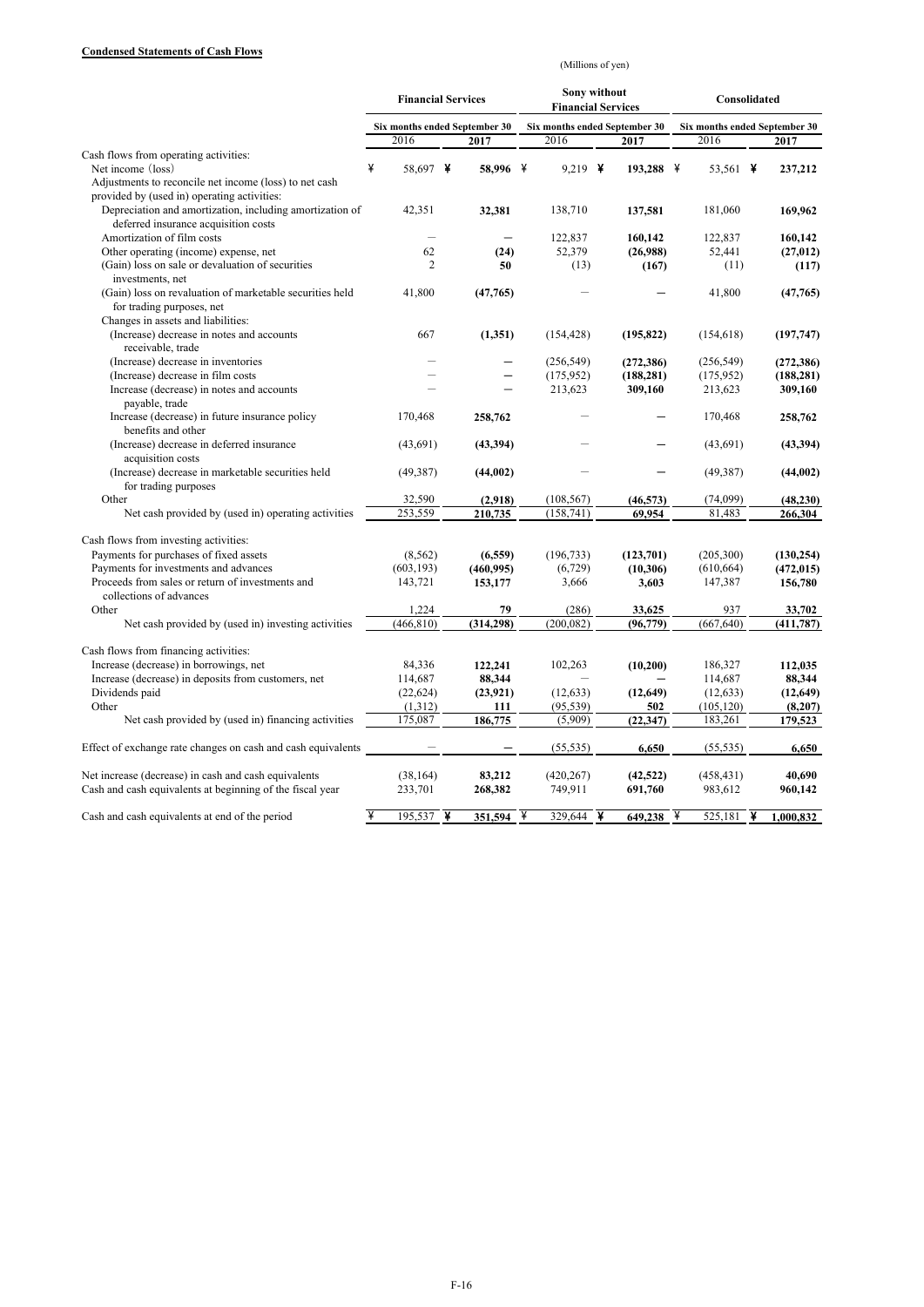#### (Notes)

- 1. As of September 30, 2017, Sony had 1,286 consolidated subsidiaries (including variable interest entities) and 109 affiliated companies accounted for under the equity method.
- 2. The weighted-average number of outstanding shares used for the computation of earnings per share of common stock are as follows:

| Weighted-average number of outstanding shares              |                                 | (Thousands of shares) |  |  |  |
|------------------------------------------------------------|---------------------------------|-----------------------|--|--|--|
|                                                            | Three months ended September 30 |                       |  |  |  |
| Net income attributable to Sony Corporation's stockholders | 2016                            | 2017                  |  |  |  |
| — Basic                                                    | 1,261,840                       | 1,263,452             |  |  |  |
| — Diluted                                                  | 1,288,270                       | 1,291,038             |  |  |  |
| Weighted-average number of outstanding shares              | (Thousands of shares)           |                       |  |  |  |
|                                                            | Six months ended September 30   |                       |  |  |  |
| Net income attributable to Sony Corporation's stockholders | 2016                            | 2017                  |  |  |  |
| — Basic                                                    | 1,261,681                       | 1,263,186             |  |  |  |
| — Diluted                                                  | 1.287.818                       | 1,290,522             |  |  |  |

The dilutive effect in the weighted-average number of outstanding shares for the three months and six months ended September 30, 2016 and 2017 primarily resulted from convertible bonds which were issued in July 2015.

3. Sony realigned its business segments from the first quarter of the fiscal year ending March 31, 2018. As a result of this realignment, the operation of the former Components segment is now included in All Other. In connection with this realignment, the sales and operating revenue and operating income (loss) of each segment for the comparable period have been reclassified to conform to the current presentation.

The MC segment includes the manufacture and sales of mobile phones and Internet-related service businesses. The G&NS segment includes the manufacture and sales of home gaming products, network services businesses and production and sales of software. The IP&S segment includes the Still and Video Cameras business. The HE&S segment includes Televisions as well as Audio and Video businesses. The Semiconductors segment includes the image sensors business. The Pictures segment includes the Motion Pictures, Television Productions and Media Networks businesses. The Music segment includes the Recorded Music, Music Publishing and Visual Media and Platform businesses. The Financial Services segment primarily represents individual life insurance and non-life insurance businesses in the Japanese market and a bank business in Japan. All Other consists of various operating activities, including the overseas disc manufacturing, recording media and battery businesses. Sony's products and services are generally unique to a single operating segment.

- 4. Sony estimates the annual effective tax rate ("ETR") derived from a projected annual net income before taxes and calculates the interim period income tax provision based on the year-to-date income tax provision computed by applying the ETR to the year-to-date net income before taxes at the end of each interim period. The income tax provision based on the ETR reflects anticipated income tax credits and net operating loss carryforwards; however, it excludes the income tax provision related to significant unusual or extraordinary transactions. Such income tax provision is separately reported from the provision based on the ETR in the interim period in which it occurs.
- 5. Certain reclassifications of the financial statements and accompanying footnotes for the three and six months ended September 30, 2016 have been made to conform to the presentation for the three and six months ended September 30, 2017.